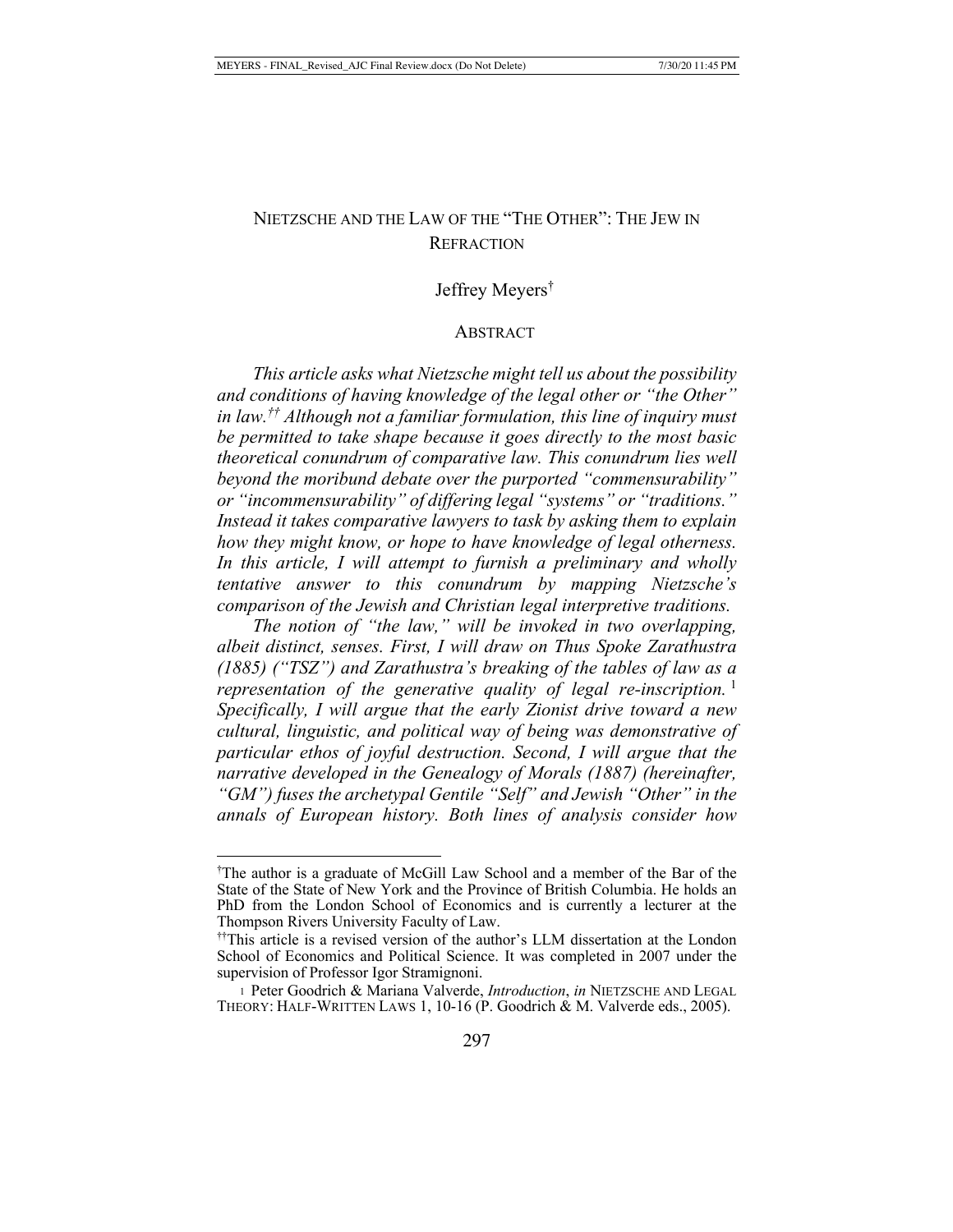*legality and the law is engaged in the discernment of truth and the epistemological conditions of knowing or having knowledge. The article will conclude by considering the possibility that knowledge of "the Legal Other," at least as understood via the Nietzschean ocular, might be obfuscated rather than elucidated by the juridical and social sciences.* 

## TABLE OF CONTENTS

| I.      | <b>OVERCOMING OBJECTIONS: WHAT CAN NIETZSCHE TELL US ABOUT</b> |
|---------|----------------------------------------------------------------|
|         |                                                                |
| Π.      | A QUESTION OF LAW (COMPARATIVE OR OTHERWISE)  301              |
|         |                                                                |
| III.    | A NEW LEGAL TRUTH: POSITING VALUES ANEW 303                    |
| IV.     | MACHT AND KRAFT: NIETZSCHE, HEIDEGGER, AND THE                 |
|         |                                                                |
| V.      | LAW ON THE MARGIN: WESTERN GRENZJUDEN  308                     |
|         | A. Exploding the Margins: Thinking Law Differently-Beyond      |
|         |                                                                |
| VI.     | THINKING THE OTHER WITHIN THE OTHER: BINARIES WITHIN           |
|         |                                                                |
| VII.    | INTERMEZZO: A LOOK BEHIND, A LOOK AHEAD  316                   |
| VIII.   | PART II: QUESTION OF COMPARISON (LEGAL OR OTHERWISE)  317      |
| IX.     |                                                                |
| $X_{-}$ | EQUALITY AND COMPARISON: ENEMIES AND IRRELEVANCIES 320         |
| XI.     | THE OTHER: NIETZSCHE'S JEW (THE RISKS OF COMPARISON)  322      |
| XII.    | THE SELF: NIETZSCHE'S JEW (MORE RISKS OF COMPARISON)  324      |
| XIII.   | NIETZSCHE'S JEW AND THE LAW: TAKING THE LAW OUT OF             |
|         |                                                                |
|         |                                                                |
| XV.     |                                                                |
|         |                                                                |
|         |                                                                |
|         | XVIII. FROM GREEK TO SEMITIC LEGALITY & RESSENTIMENT  334      |
|         | XIX. CONCLUDING REMARKS: REPRISING OBJECTIVES AND REVISING     |
|         |                                                                |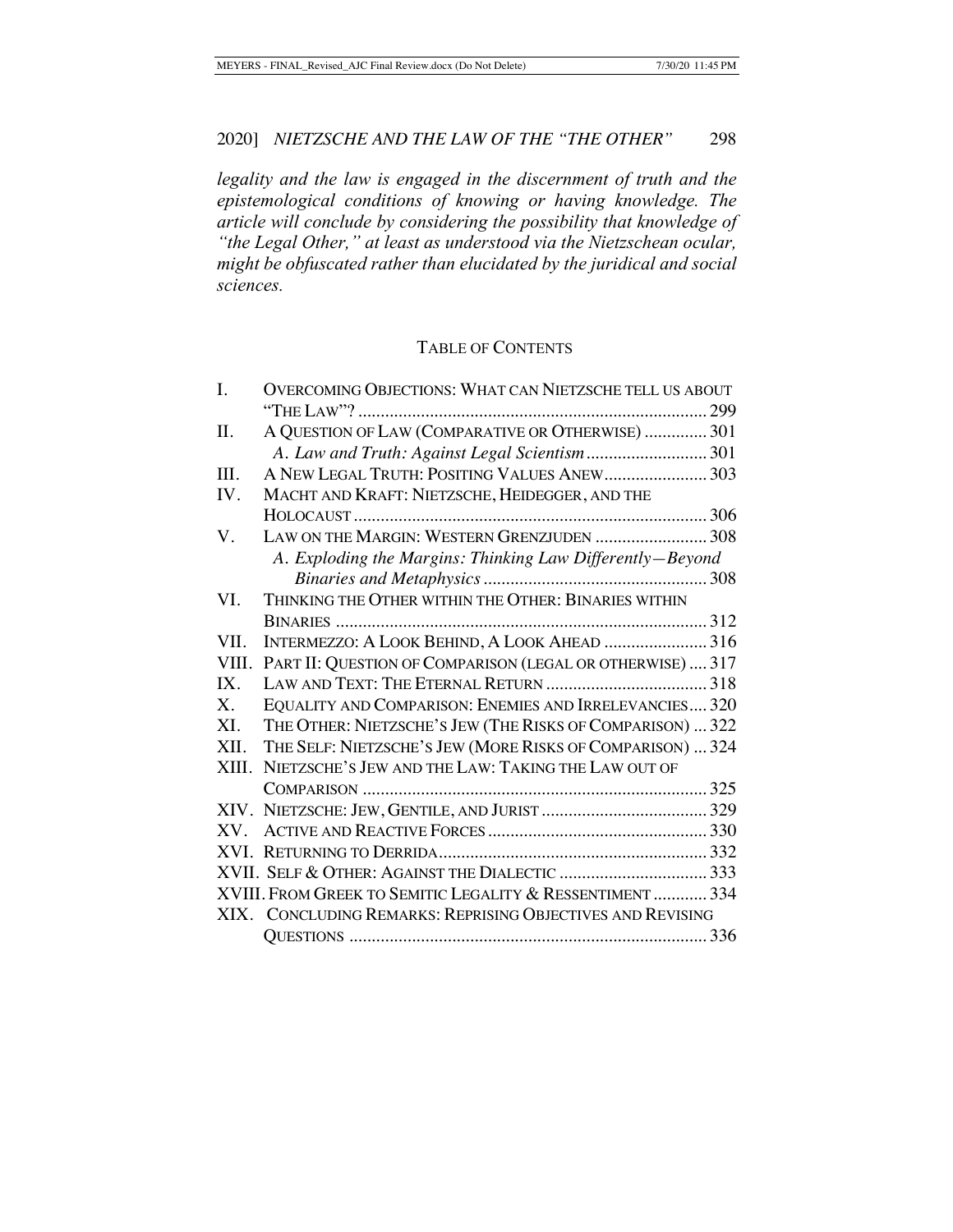## I. OVERCOMING OBJECTIONS: WHAT CAN NIETZSCHE TELL US ABOUT "THE LAW"?

Prior to entering a substantive analysis of Nietzsche's potential contribution to the field of comparative legal theory, I am going to address the concerns of the skeptical reader (or at minimum, render him or her skeptical at a higher level!). Such a skeptical reader might be anticipated to ask: what can Nietzsche tell us about the law? Nietzsche's name is admittedly not among the favorites of jurisprudence textbooks. It could even be said that with the notable exception of GM II, he rarely engages, directly or explicitly, with questions immediately discernable as "*legal.*" Nietzsche does not inquire into the idea of juridical authority—at least not in the manner in which it is usually conceived. The analytical jurist will surely remark that Nietzsche's polemical style and iconoclastic resistance to the logical formalism make him an unlikely candidate for promotion to the jurisprudential canon. Such a visceral response, would, quite naturally, stem from the belief that Nietzsche was, at best, an *extralegal* thinker, or at worst, a pronouncedly *anti-legal* thinker.

An immediate conceptual problem presents itself in the skeptic's query. Namely, that we can neither consider, nor even think, what is meant by the quality of *extra*, or *anti*-legality, unless we first clarify what is meant by "*legality*," and more generally by "*law."* This intellectual thicket cannot be avoided, because it is precisely the thicket into which Nietzsche plunged. For Nietzsche, the law is both that which destroys and posits anew: "If a temple is to be erected *a temple must be destroyed:* that is the law—let anyone who can show me a case in which it is not fulfilled!"<sup>2</sup>

Nietzsche cannot be said to be anti-legal, provided that *law* is understood in its proper value-positing sense. Nietzsche elevates the value-positing character of law to the pinnacle of the western inheritance. Nietzsche's typology depends completely on the Dionysian energy released in the cycle of destroying and positing

<sup>2</sup> Friedrich Nietzsche, *On the Genealogy of Morals*, *in* BASIC WRITINGS OF NIETZSCHE 531 (Walter Kaufmann trans. & ed., 2000) [hereinafter GM] (N.B.: *Genealogy of Morals* citations throughout are to this volume unless otherwise stated); s*ee also* FRIEDRICH NIETZSCHE, ON THE GENEALOGY OF MORALS 75 (D. Smith trans., 1996) (I am consciously preferring Walter Kaufmann's awkward translation here over Douglas Smith's even more awkwardly less Jewish and more Pagan: "In order for a shrine to be set up, *another shrine must be broken into pieces*: that is the law—show me the cases where it is not so!").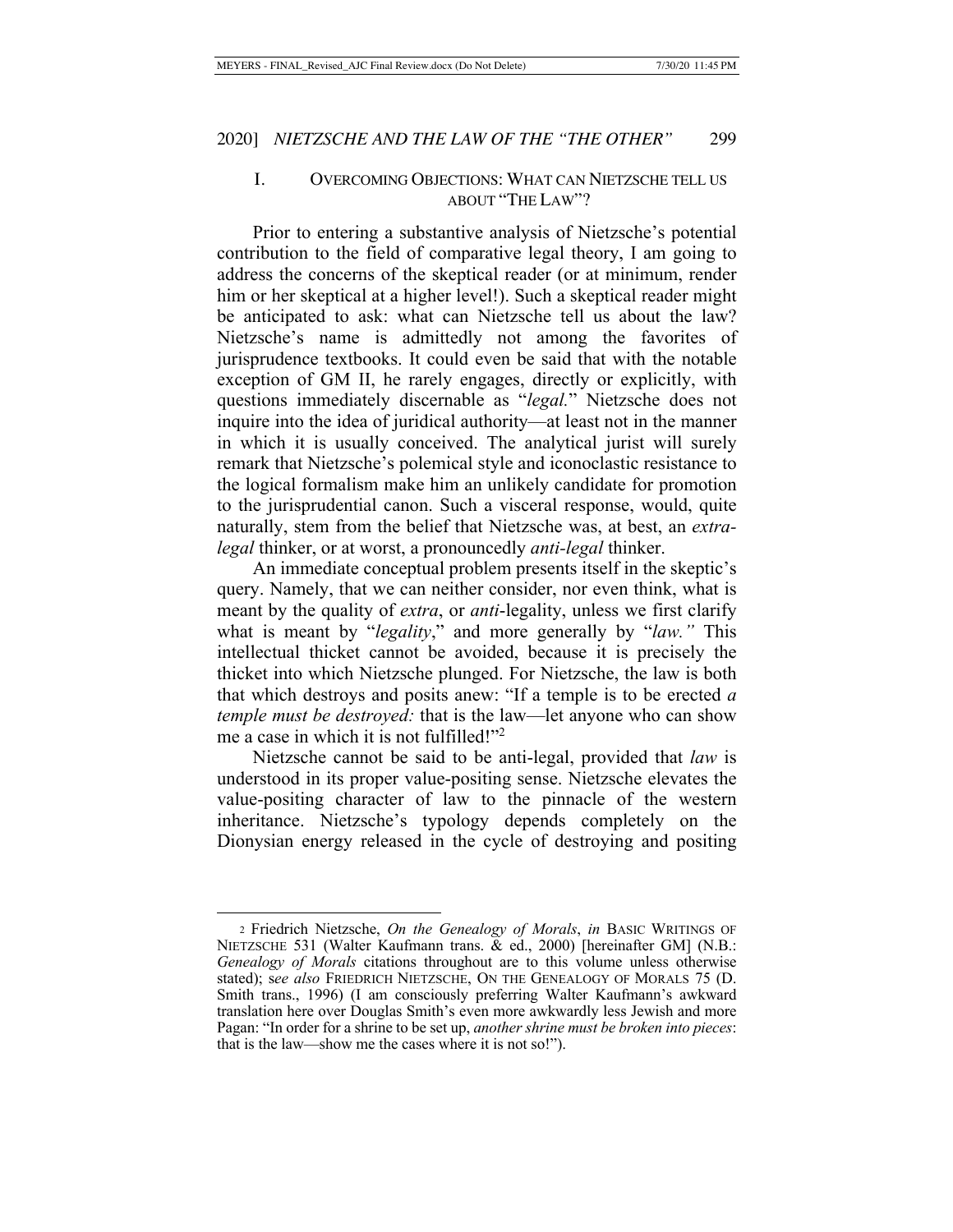anew—a process which is embodied in the will to power. This is what Nietzsche takes to be *law* in a meaningful sense.<sup>3</sup>

Even when understood in this sense, liberal jurists, in particular, might maintain the charge of anti-legalism against Nietzsche. Such vehemence would be in keeping with the liberal tendency to conflate conditions of legality with the conditions of liberalism itself. <sup>4</sup> Nietzsche hated nothing more than the liberal triumvirate of rationalism, commerce, and scientism. 5 Despite our reflexive tendency to think of law in the precise spaces between naturalism, rationalism, and commerce—the locus of liberal legalism—we must imagine, when reading Nietzsche, a different character of law and legality. For Nietzsche, "*the Law*" and "*the State*," in their formalistic and juristic senses are life-destroying forces, 6 both of which are embodied and sustained by the logic of universalism and the imposition of the particularized subject-object relation which is inherent to scientism. 7 Understood in this way, Nietzsche is definitively both *extra* and *anti*-legal.

Despite his diametrical opposition to liberal legalism and scientism, Nietzsche cannot be said to oppose positive law outright. In fact, he treats all textual artifacts—legal or otherwise, provided they embody a noble and active impulse—with reverence.<sup>8</sup> In the course of this dissertation, it will be argued that the question of textual artifacts, legal or otherwise, and the status of their treatment and interpretation is the critical fault line upon which the distinction between the European "*Self*" and the European "*Other*" is consistently laid bare. With the reader's patience, therefore, I prefer not to answer the

<sup>3</sup> Friedrich Nietzsche, *Thus Spoke Zarathustra*, *in* THE PORTABLE NIETZSCHE 175 (Walter Kaufmann trans., Viking Penguin 1982) [hereinafter TSZ] (N.B.: *Thus Spoke Zarathustra* citations throughout are to this volume unless otherwise stated); s*ee also id.* at 308-27.

<sup>4</sup> Friedrich Nietzsche, *Beyond Good and Evil*, *in* BASIC WRITINGS OF NIETZSCHE 239 (Walter Kaufmann trans. & ed., 2000) [hereinafter BGE] (N.B.: *Beyond Good and Evil* citations throughout are to this volume unless otherwise stated).

<sup>5</sup> GM II, 1, *supra* note 2, at 493; GM III, 24-25, *supra* note 2, at 588-89.

<sup>6</sup> TSZ I, "On the New Idol," *supra* note 3, at 160 (famously describing "*the State*" as the "coldest of all cold monsters"); *see also* TSZ II, "On Great Events," *supra* note 3, at 244.

<sup>7</sup> *See, e.g.*, BGE I, 2, *supra* note 4, at 200; BGE I, 6, *supra* note 4, at 204; BGE II, 24, *supra* note 4, at 225; BGE II, 30, *supra* note 4, at 232; BGE III, 54, *supra* note 4, at 256; *see also* BGE II, 41, *supra* note 4, at 242 n.25; (Kaufmann's notation on Nietzsche's anti-science polemic reminds us that Nietzsche gave up his own beloved science, classical philology, to be free and to write).

<sup>8</sup> I am, of course, thinking of the Old Testament here. *See, e.g.*, BGE III, 52, *supra* note 4, at 255-56.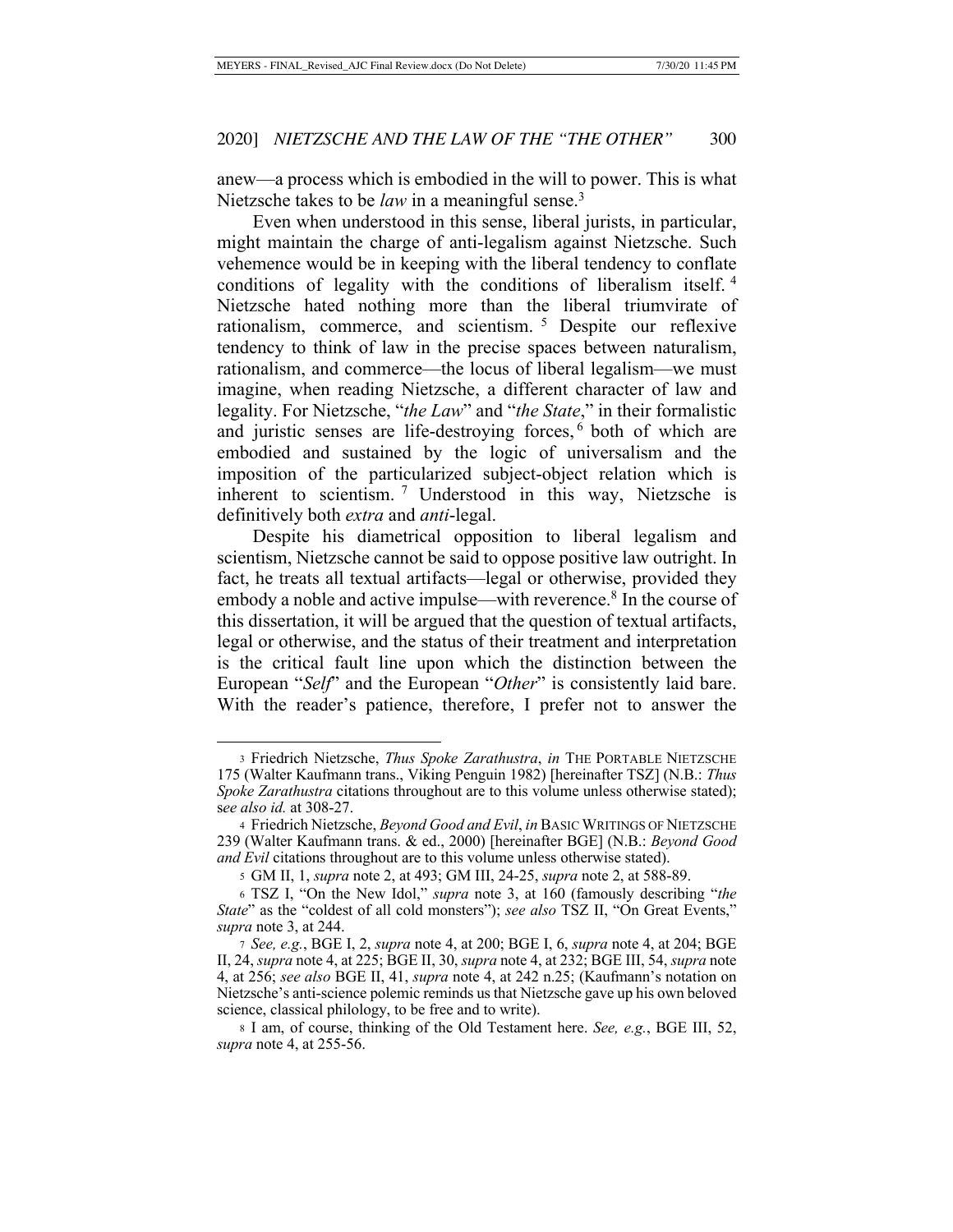question of what Nietzsche can tell us about the law in a perfunctory manner. Instead, I will probe the conditions, potentialities, and hidden corners of this question throughout and alongside the broader query: "how can we know the legal other?"

## II. A QUESTION OF LAW (COMPARATIVE OR OTHERWISE)

Above all, Nietzsche must be appreciated for his capacity to uncover and evoke the "*mise- en-scène* of man" and "*Truth*."9 The difficulty of conceiving of "*Truth,*" in its natural or primordial sense, lies immediately in the limits and conditions of rational discourse—a set of limits and conditions, which ape almost exactly those of the theocratic discourse which rationalism so boisterously purported to replace.10 Martin Heidegger describes Nietzsche as *the* culminating metaphysician, precisely because he afforded scientific truth no greater deference than theocratic truth.<sup>11</sup>

#### *A. Law and Truth: Against Legal Scientism*

Jurists, like scientists and theologians, are interested in the idea of truth. This is because law, like science and religion, understands itself as a discourse of truth. Discourses of truth are inherently metaphysical because they delineate the particular conditions and parameters according to which truth may be recognized and attributed value. 12 The metaphysical character of both legal practice and functionalist comparison are clear. In each case, the jurist may recognize value or the character truthfulness only in accordance with preexisting and established rules. All legal scientism, regardless of methodological pretensions, is symptomatic of a nihilistic will to truth.13 Heidegger understood this aspect of Nietzsche's thought better than anyone and summarizes it in a tripartite schema of nihilism marked by: (1) the immediate post-Enlightenment dissolution of the certitude of truth; (2) a modern reflexive and fantastical desire to reconstitute the certainty of the lost past by adopting a scientific proxy

<sup>9</sup> *See, e.g.*, TSZ IV, "On Science," *supra* note 3, at 413 ("And beware when such as you start making speeches and fuss about *truth*!"); *see also* MARTIN HEIDEGGER, NIETZSCHE: THE WILL TO POWER AS KNOWLEDGE AND AS METAPHYSICS 4 (David Farrell Krell ed., Joan Stambaugh, David Farrell Krell & Frank A. Capuzzi trans., 1987) [hereinafter HEIDEGGER III].

<sup>10</sup> HEIDEGGER III, *supra* note 9, at 6.

<sup>11</sup> *Id.* at 7-9, 220-25.

<sup>12</sup> *Id.* at 200.

<sup>13</sup> *Id.* at 205-07; *see also* TSZ IV, "On Science," *supra* note 3, at 413.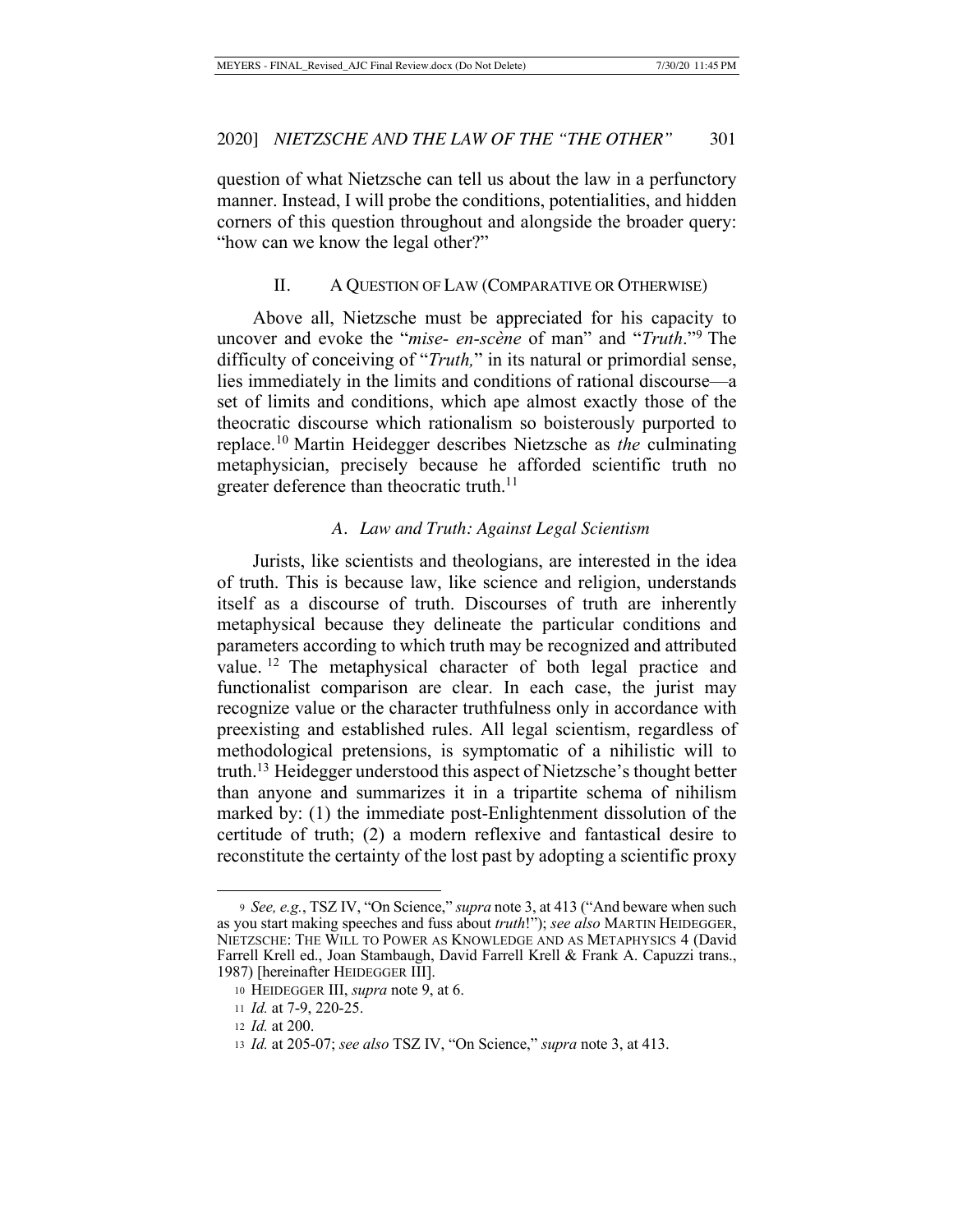in the place of the defunct God; and (3) the eventual emergence of a new value-positing strength,<sup>14</sup> strength which, in Nietzsche's terms, constitutes the will to power<sup>15</sup> and the bridge to the *Übermensch*.<sup>16</sup> In Heidegger's understanding of the progression of nihilism, the objectivist certitude of legalism and scientism is exposed as farcical.

Nietzsche's oft-quoted and oft-misunderstood concept of the death of  $God<sup>17</sup>$  is operative at the first stage of nihilism. Our interest, however, is in the second or transitional phase of scientistic nihilism. This is the stage prevailing during both Nietzsche's *and* Heidegger's  $time^{18}$ —and perhaps in our own time as well. As noted, the hallmark of second stage or transitional nihilism lies in the modernist fantasy that rationalism and scientism might provide suitable proxies for the lost certitude of the past.<sup>19</sup> Heidegger's reading of Nietzsche's intervention in western metaphysics suggests that the particular danger of second stage nihilism lies in its desperate clinging to metaphysical "*truth*"—a form of truth, which can neither approximate nor capture, the primordial truth of being.<sup>20</sup>

Zarathustra's drive to overcome nihilism by building a bridge to the *Übermensch* expresses the condition which, for Heidegger, characterizes the third stage of nihilism. Only when the bridge to the *Übermensch* is crossed—or at least the journey is begun—can a new kind of man and a new kind of truth emerge.<sup>21</sup> This new, more precise, meaning of truth, a "truth of Being" which asks after "the relationship of the essence of Being with the essence of man,"22 can only emerge where the will to power succeeds in effectuating the devaluation of the highest values hitherto (whether theistic or scientific). Such devaluation is the proper means of positing new values and, with them, a new post-metaphysical truth: that all beings can posit themselves differently "*as a whole.*"23

<sup>14</sup> HEIDEGGER III, *supra* note 9, at 204-08.

<sup>15</sup> *Id.* at 207.

<sup>16</sup> TSZ III, "On Old and New Tables," *supra* note 3, at 310.

<sup>17</sup> TSZ III, *Prologue*, *supra* note 3, at 124.

<sup>18</sup> HEIDEGGER III, *supra* note 9, at 203-04.

<sup>19</sup> *Id.* at 205-06.

<sup>20</sup> *Id.*

<sup>21</sup> *Id.* at 217.

<sup>22</sup> *Id.*

<sup>23</sup> *Id.* at 205.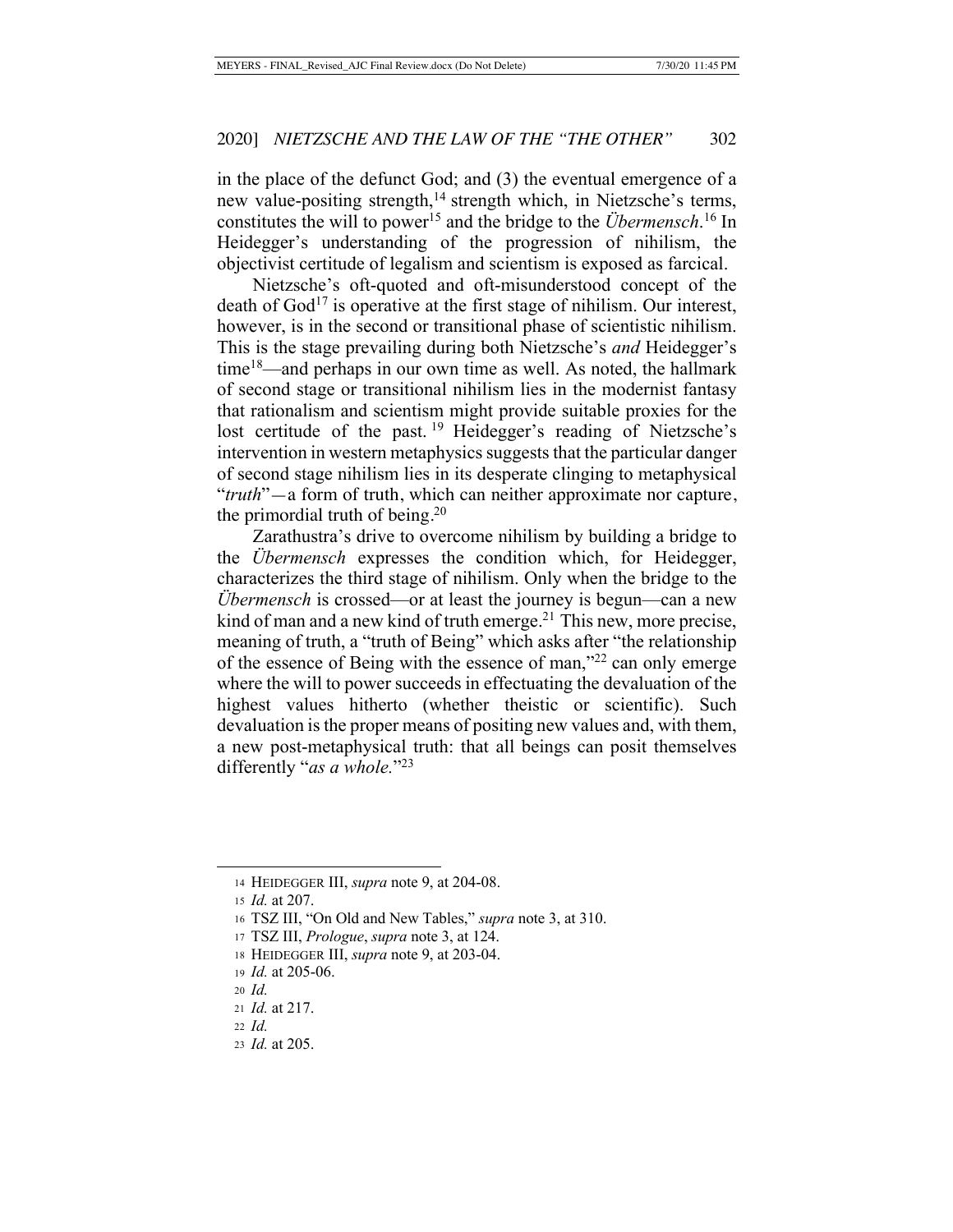### III. A NEW LEGAL TRUTH: POSITING VALUES ANEW

Heidegger, inspired by Nietzsche, came to understand truthfulness as an ontological condition obscured by the veil of western metaphysics. I shall attempt to remove this veil in order to reveal the materiality of legal truth in the law-making capacity of the will to power. I will call upon Jacob Golomb's relatively recent monograph, *Nietzsche and Zion*, to assist me in this task. In it, Golomb addresses the acute absorption of Nietzsche's writings by leading Jewish intellectuals during the five decades separating Nietzsche's death and the founding of the state of Israel. 24 Focusing on this interval, Golomb documents the manner in which Zionist luminaries, such as Micha Josef Berdichevski and Martin Buber, engaged Nietzsche's thought and redirected their energy toward establishing a new law, a new truth, and a new way of being.

It may be unorthodox to place Heidegger and Golomb together, particularly in the context of the law. Hoping not to be cowed by orthodoxies, however, it shall be my contention that Heidegger is uniquely well suited to guide us toward the properly *legal* meaning of Golomb's research. Only in the Heideggerian eye can we glimpse, in Golomb, the contours of a post-metaphysical truth (or truthful legality) expressed in the drive to posit values anew.<sup>25</sup> Similarly, only in the same Heideggerian eye can we understand the will to power in its Zionistic particularities. Although Golomb's research interests, methodology, ideological posture, and virtually everything else is distant from Heidegger's, 26 Golomb's analysis is undeniably evocative of a Heideggerian ideation of the law and truth-positing quality of the will to power. This is nowhere more crystalline than where Golomb says of Hillel Zeitlin, a great Polish Nietzschean spiritualist who died in Treblinka: "Zeitlin claims that this 'will to power' (his Hebrew translation is literally the 'will to govern and control') is the essence of life and its existential truth. It is far from the brutal physical 'strength' that '*shallow Nietzsche commentators love to stress*' [internal citations omitted]."27

Golomb's research canvasses Nietzschean and anti-Nietzschean members of the Eastern and Central European Jewish intelligentsia

<sup>24</sup> JACOB GOLOMB, NIETZSCHE AND ZION (2004).

<sup>25</sup> HEIDEGGER III, *supra* note 9, at 199-205.

<sup>26</sup> GOLOMB, *supra* note 24, at 210 (in his lone reference to Heidegger, Golomb describes him as "amazingly relevant" to the understanding of Hillel Zeitlin's theory of authenticity and creating one's self anew).

<sup>27</sup> *Id.* at 199.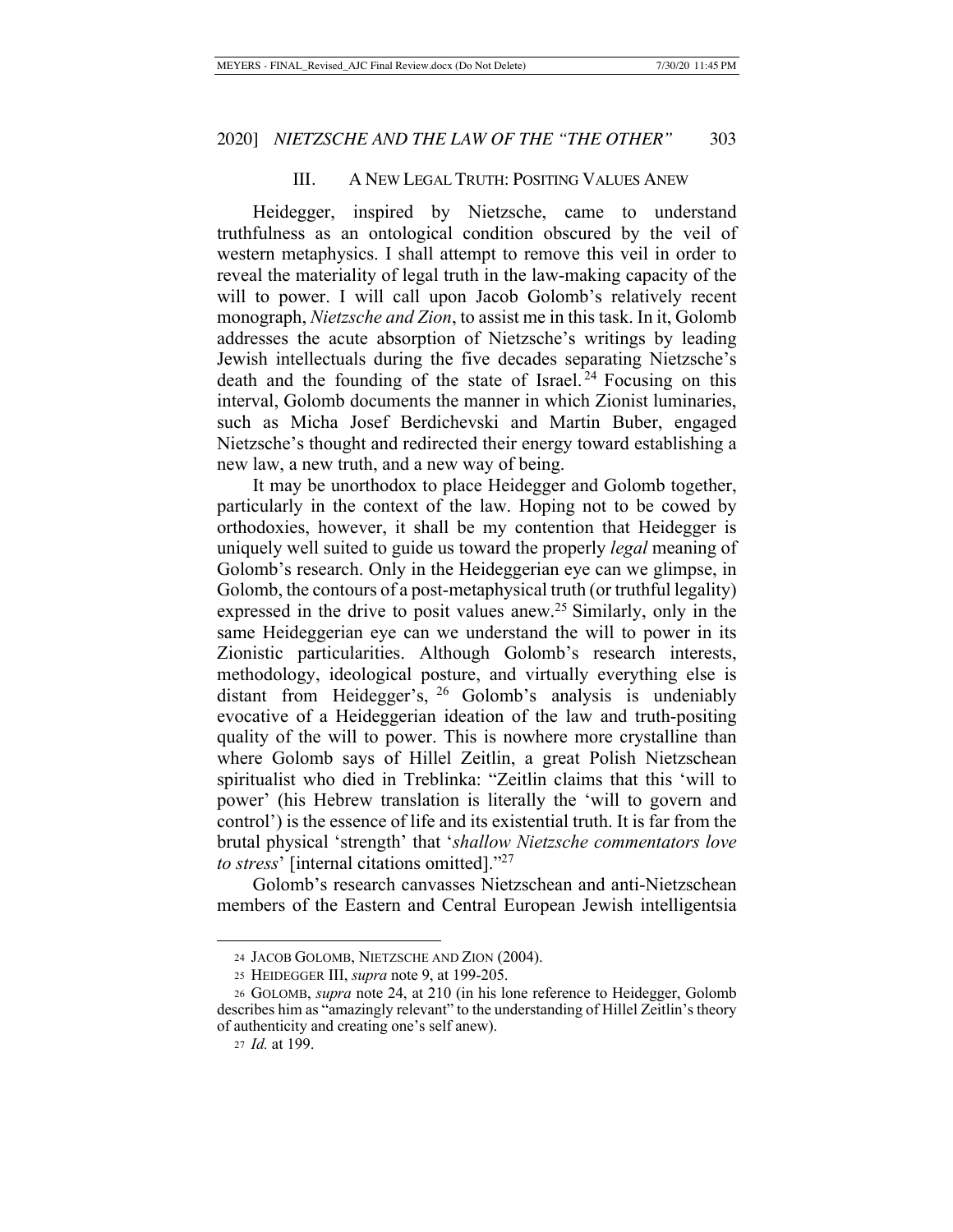writing in the generation after Nietzsche's death. It goes without saying that these thinkers varied greatly amongst and between themselves. What may be more important, however, is the manner in which they resembled one another. Like Zeitlin, many Jewish thinkers, grasped in Nietzsche a particular sense of the will to power in the triangulation of truth, truthfulness, and authenticity:

Nietzsche did not use the term "authenticity" explicitly, but it is possible to detect its presence in the recurrent distinctions he makes between *Warheit* (truth) and *Wahraftigheit* (truthfulness) [internal citations omitted]. . . . After the "Death of God" one must adopt for oneself the God-like role of originator of truth and of one's own self.<sup>28</sup>

What Golomb describes as the Nietzschean impulse to posit (or better, to *re-posit*) one's self, one's people, *and* the entirety of one's being and relationship to Being anew,<sup>29</sup> is precisely the same impulse which Heidegger detected in Nietzsche's discovery of the "*untruth*" of truth. A discovery, marked by discernment of the fact that *homoiōsis*, or mere approximation, is not in the nature of primordial truth.30 The properly *untruthful* character of *homoiōsis*, is, in fact, more akin to what we recognize as "*Legal Truth*" or the "*Truth*" of social scientism and functionalism. Capitalization is, of course, everything, and that is why both "*Legal Truth*" and "*Truth*" are capitalized—they are important lies. 31 Both "*Legal Truth*" and "*Truth*" are species of metaphysical truth. Metaphysical thought grounds us in the collective delusion that *truth-proper* is discernable in the confused collapse of correspondence, mediation and representation. Unlike the "*Legal Truth*," which I have pointedly capitalized, *truth-proper*, *legal truth*, or *the truth of the law* does not aspire to represent, mediate, or otherwise posit correlations between objects. Instead, truth-proper, legal truth, and the truth of the law, are in the nature of revealing, or what Heidegger calls *alētheia*. 32

Legal truth, in the non-metaphysical sense of truth-proper, is *alētheia*. The idea of truth-proper is immediately detectable in the will

<sup>28</sup> *Id.* at 6-7.

<sup>29</sup> HEIDEGGER III, *supra* note 9, at 219-23.

<sup>30</sup> *Id.* at 237-38 (describing art as having a greater character of truthfulness than scientistic "*truth*").

<sup>31</sup> Throughout, I shall endeavor to codify all such important lies in the same manner.

<sup>32</sup> HEIDEGGER III, *supra* note 9, at 238.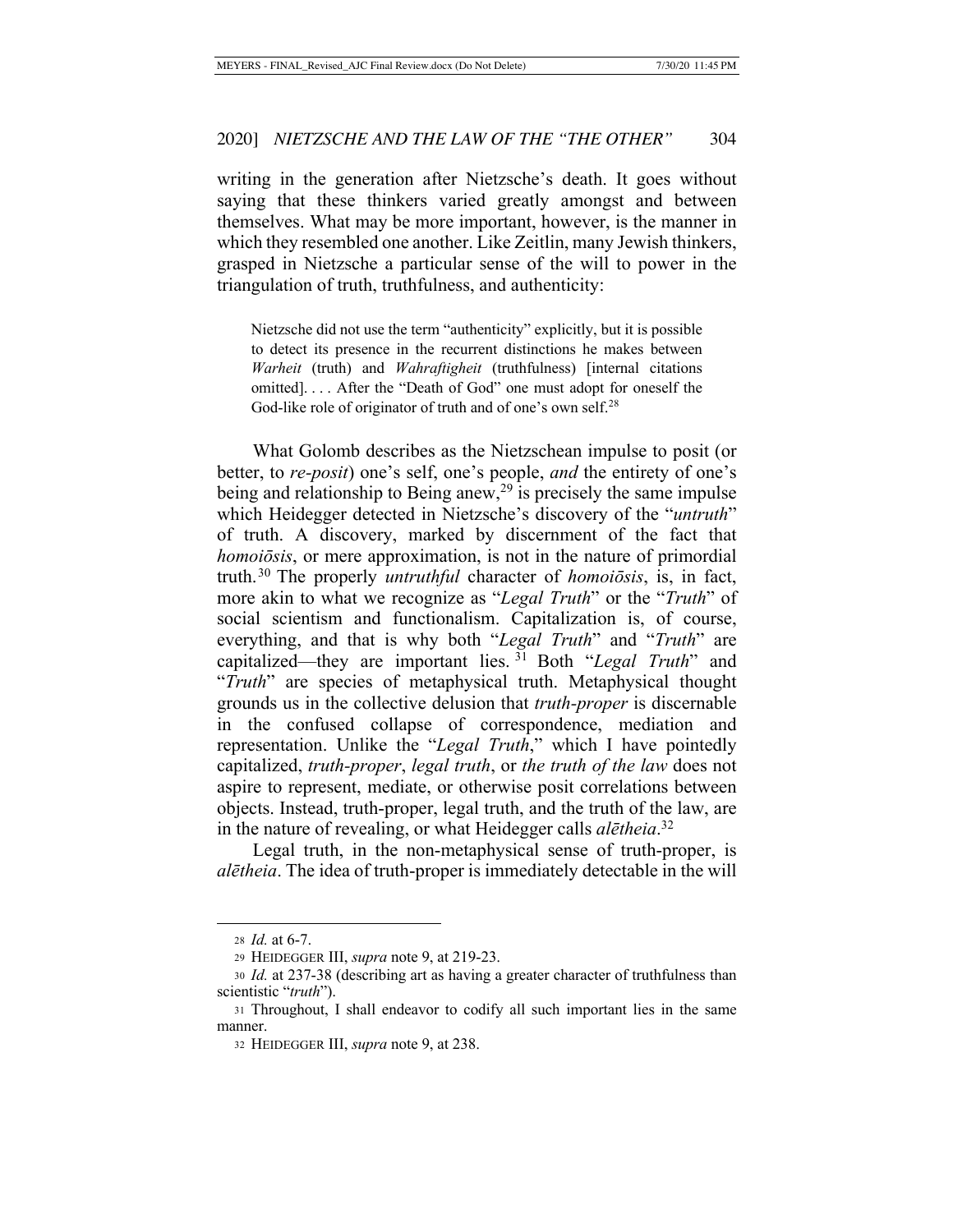to power.33 For Heidegger, a forward-looking posture is required to express the will to power. This future-oriented posture of the will to power is emboldened wherever beings become restless in the law of Being.<sup>34</sup> By choosing the Jewish Nietzschean as an object of study, Golomb places his reading of Nietzsche at precisely such a moment of restlessness. Again, I am thinking here of the interval between Nietzsche's death and the establishment of the State of Israel.<sup>35</sup> For Heidegger explicitly, and for Golomb tacitly, one must look ahead to the time of "*the decision*" in order to determine the future in accordance with the will to power—a determination which is, by its very nature, revelatory of truth and the law of truth. This operation is almost impossible to capture in hindsight, but it is essential to consider if we are to understand the idea of law and truth beyond metaphysics:

Each thinker who thinks ahead to the decision is moved and consumed by care with respect to a need that cannot yet be felt and experienced during his lifetime, a need not yet visible in the scope of his historically ascertainable yet irrelevant influence. . . . To go the length of Nietzsche's path of thought to the will to power means to catch sight of his historical decision  $\ldots$ .<sup>36</sup>

The capacity to think ahead, or be ahead, is required wherever one is to posit anew. To posit anew or revalue is the will to power.  $37$ Golomb's research is useful precisely because it is in the posture of "*thinking ahead*." Thinking ahead is, for both Nietzsche and Heidegger, an essential character of the will to power.<sup>38</sup> In order to

<sup>33</sup> *Id.* at 236.

<sup>34</sup> *Id.* at 212, 241.

<sup>35</sup> What is properly determinative here, is how one conceives of that which I have so casually denominated "*the event*"—we could easily have substituted *another* event—the Holocaust comes to mind.

<sup>36</sup> HEIDEGGER III, *supra* note 9, at 8.

<sup>37</sup> *Id.* at 196-98 (will is the command and "disposition over effective possibilities" and power is bound to the essence of will as command); *id.* at 200 ("will to power manifests itself as the subjectivity that is characterized by value thinking . . . ."). *See also* TSZ I, "On the Way of the Creator," *supra* note 3, at 175; TSZ II, "On Self-Overcoming," *supra* note 3, at 225-28; TSZ III, "On Old and New Tablets" 1-2, *supra* note 3, at 308-09; TSZ III, "On Old and New Tablets" 7-12, *supra* note 3, at 312-16; GM II, 1-3, *supra* note 2, at 493-97 (making the critical distinction between "valuation" in the positive sense of positing values and "valuation" in the negative legal formalist sense of calculation or assignation of worth).

<sup>38</sup> HEIDEGGER III, *supra* note 9, at 196-98, 200; *see also* BGE II, 30, *supra* note 4, at 232 (refuting the "exoteric" approach of scientism which "sees, estimates, measures, and judges from outside, not the inside.").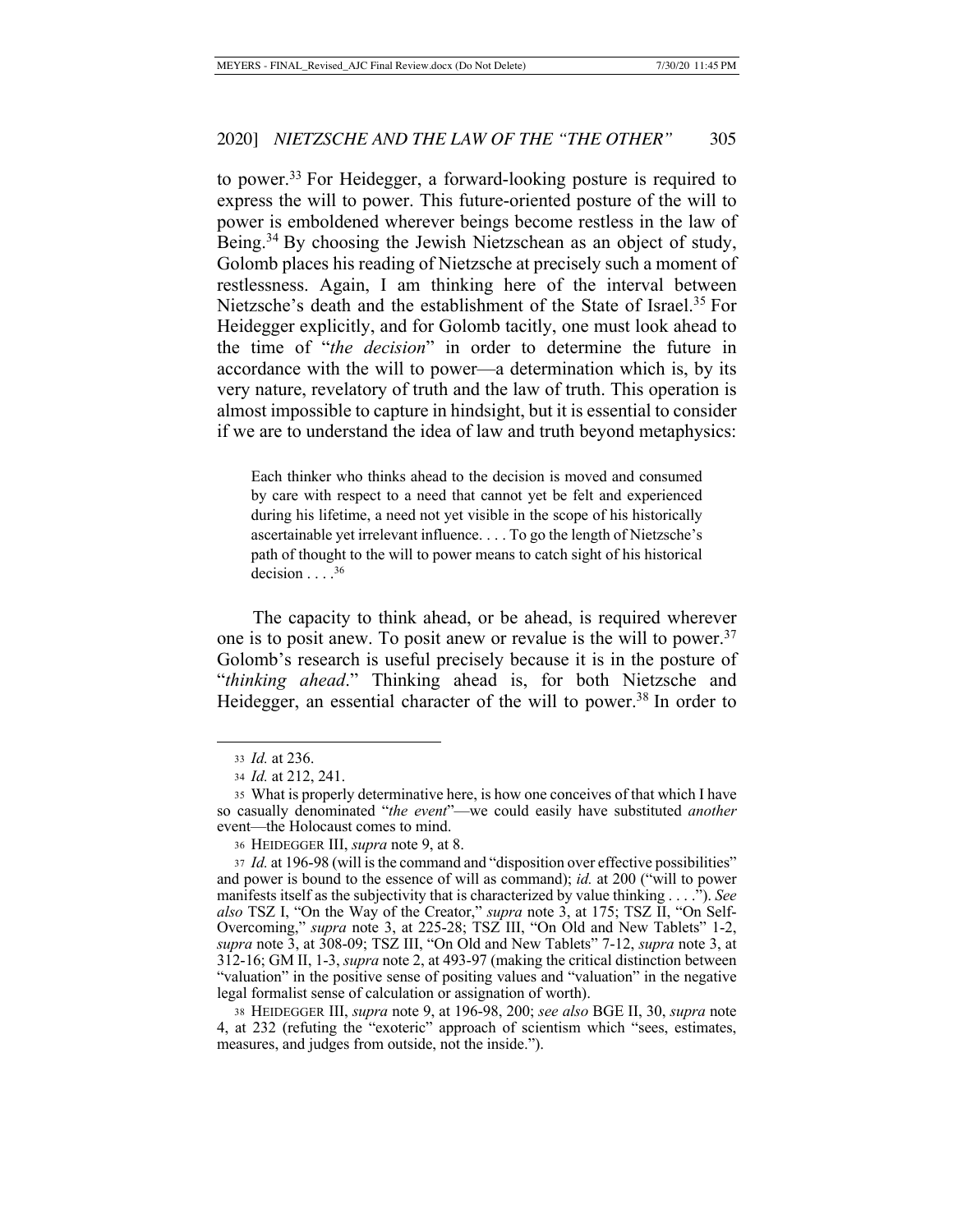comprehend law as a value-positing phenomenon, we must situate ourselves before the decision (both Nietzsche's and our own), or, as Jacques Derrida would understand it, "*before the law*."39 To know the truth of law, we must, like Golomb, observe from the interstitial spaces *before* value is posited, and *before* judgment is articulable. It is only from within these spaces that we might know the truthful quality of law as expressed in the will to power.

## IV. MACHT AND KRAFT: NIETZSCHE, HEIDEGGER, AND THE HOLOCAUST

Law is always before the legal decision itself. The decision is premised on an interpretive question about the law which requires decisive and clear resolution for certainty. The law then, is that which transcends, or more precisely, *goes over* the human, *all too human*, quality of being. Such a going over must be distinguished from brute power, pure violence, or *kraft*. Creative force, or *macht*, is the positive posture of the will to power. As such, it implies a reinvention of man's relation to being, and is, in this manner, singularly law and truthpositing. 40 Thinking for a moment about Heidegger *the man*, or Heidegger the historical personality, our minds wander immediately to his own historical *decision*—the decision to join the Nazi party.<sup>41</sup> Did Heidegger misconstrue *kraft* as a legitimate vehicle for the will to power? If this question were answerable, it would be some way of knowing both Heidegger, *the Man*, and Heidegger, *the Nazi*. However, because this question is likely unknowable and because Heidegger's reading of Nietzsche is, along with Derrida's, among the most acute, we cannot ignore his thought—even where it comes closest to what is ultimately unknowable. What we must, nevertheless, be mindful of is that Nazism represents the precise moment at which the historical personalities of Nietzsche (unwillingly and posthumously) and Heidegger's (willingly and *viva voce*) came most directly into contact with the historical personality of European Jewry.

<sup>39</sup> Jacques Derrida, *Force of Law: The "Mystical Foundation of Authority*,*"* 11 CARDOZO L. REV. 920, 963 (1990).

<sup>40</sup> GOLOMB, *supra* note 24, at 14.

<sup>41</sup> MIGUEL DE BEISTEGUI, *Politically Adrift: The Affair with National Socialism*, *in* THE NEW HEIDEGGER 155, 155-76 (2005) (an even-handed, fact-intensive documentation of Heidegger's enthusiastic conversion to Nazism).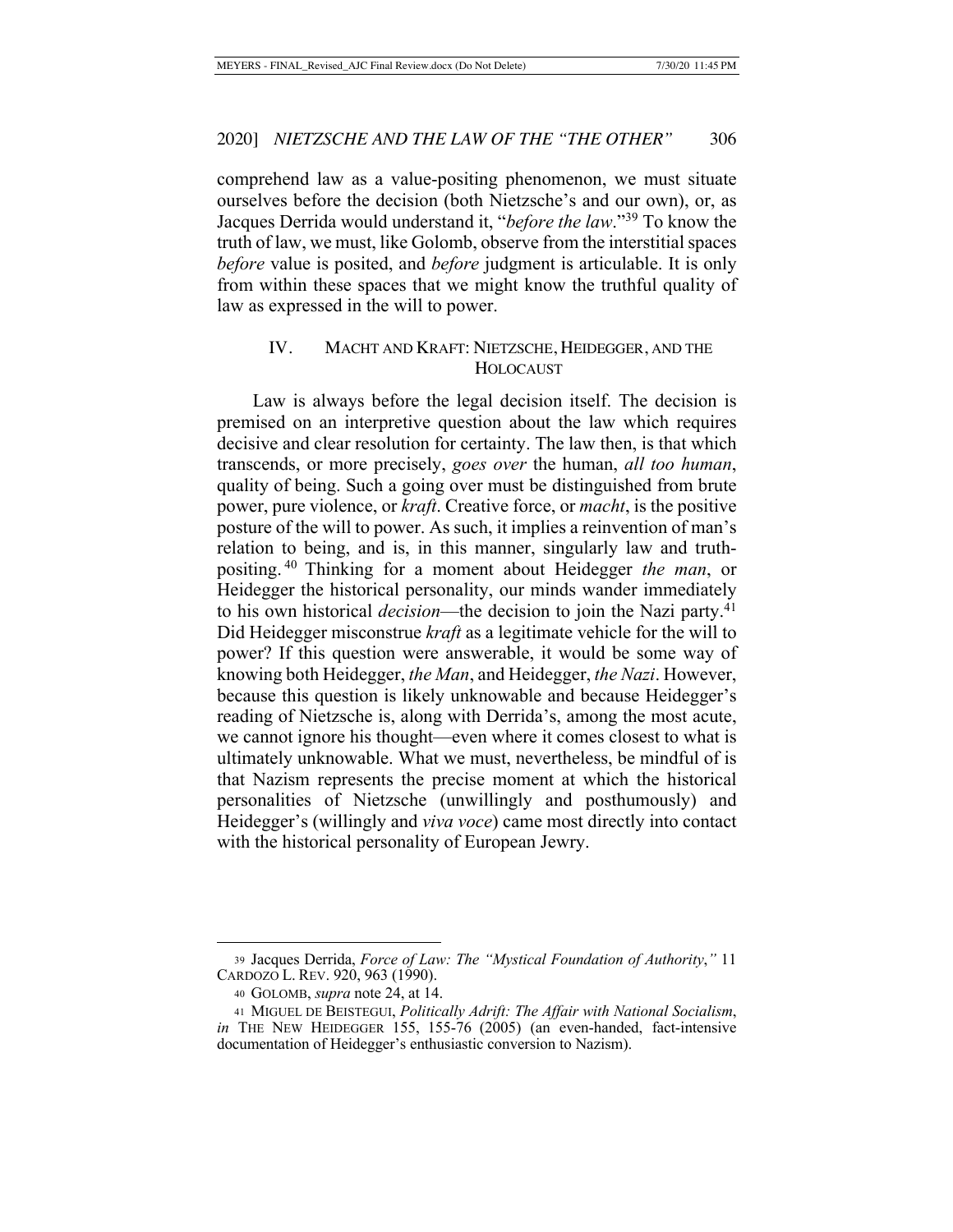Nietzsche hated Prussian anti-Semitism. Much of what is most passionate in his oeuvre<sup>42</sup> and his personal correspondence<sup>43</sup> testifies eloquently to this fact. Heidegger, on the other hand, famously embraced Nazism. 44 Whether Heidegger did or did not see the Hitlerite regime as the bridge to the *Übermensch* is well beyond the scope of this article (again, if knowable at all). What is knowable, however, is that the principle of temporality and the idea of Nietzsche's "*decision*," represent the most properly observable manifestations of the will to power. Wherever a decision to deploy *macht* or *kraft* is taken, the will to power is afoot. This moment of decision is the operation of the will to power and determines whether its outcome shall be truth-creating or truth-destroying. However, caution is merited here—I am not suggesting that *macht* is inherently non-violent or pacifistic. We must never lose sight of the fact that the capacity to build is necessarily dependent on the capacity to destroy.45 But, because the destructive force which explicitly presages a building anew differs from the brute force of genocide, I shall reject the Holocaust, as a privileged point of reference, and will instead orient my analysis toward Golomb's Zionist perspective. From this perspective, it is hoped that we might "*think ahead*" of law, toward new values and new conditions of truth.46

<sup>42</sup> GM III, 26, *supra* note 2, at 594-95 (describing bourgeois "Christian-Aryan" anti-Semitism as "connected with the undeniable and palpable stagnation of the German spirit . . .").

<sup>43</sup> *See, e.g.*, Friedrich Nietzsche, *Letter to Elizabeth Nietzsche, Christmas 1887*, *in* THE PORTABLE NIETZSCHE, *supra* note 3, at 456-57 (vociferously opposing his sister's association with anti-Semitic chieftains, including her husband of two years, the detested Bernhard Förster).

<sup>44</sup> DE BEISTEGUI, *supra* note 41, at 158 (citing one of Heidegger's political interventions in which he urged students to give, ex post, support to Hitler's withdrawal from the League of Nations: "Let not propositions and 'ideas' be the rules of your being . . . . The Führer alone is the it the present and future German reality and its law . . . Heil Hitler!"). *See also id.* at 160-61 (describing Heidegger's endorsement of Nazism as "unreserved" while leaving open whether or not Heidegger harbored "personal" animosity toward Jews—is there any other sort of animosity?).

<sup>45</sup> *See* GM II, 24, *supra* note 2, at 531.

<sup>46</sup> I am thinking especially of the Herculean re-articulation of Being expressed in the resurrection and reinvention of the ancient the Hebrew language. *See, e.g.*, GOLOMB, *supra* note 24, at 66 (describing the building of a "new Hebrew secular culture.").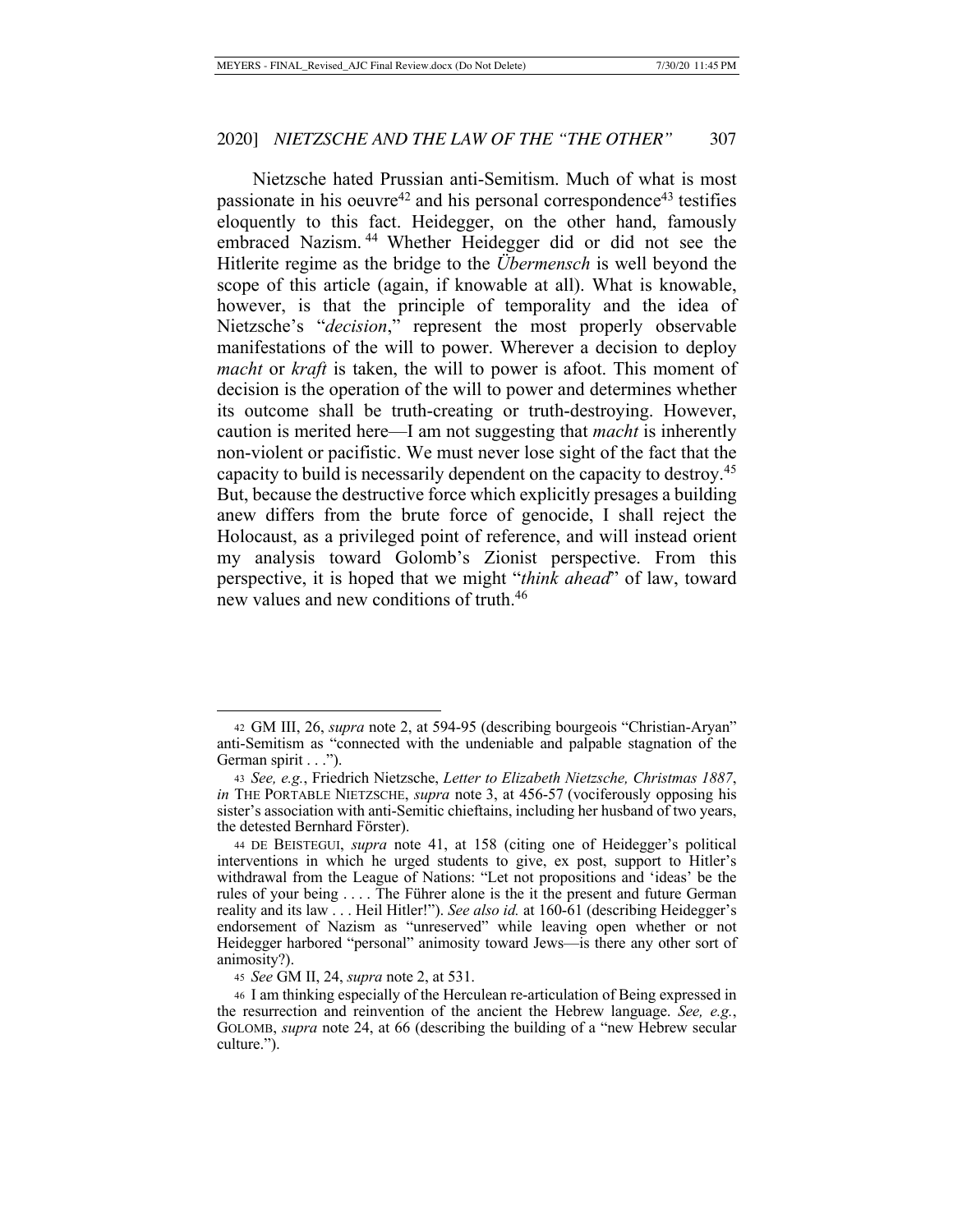### V. LAW ON THE MARGIN: WESTERN GRENZJUDEN

The will to power effectuates a bringing forth of events in which the Nietzschean quality of law is made apparent. The bringing forth of events is the means by which beings re-determine their relation to the law of Being.<sup>47</sup> This is captured by Golomb in his analysis of early cultural and spiritual Zionism: an analysis which bridges a critical gap between Heidegger's Nietzsche, the Nietzsche of the will to power, and Derrida's Nietzsche, the Nietzsche of the text. Before etching the contours of the latter Nietzsche in the second half of this dissertation, I shall briefly unpack certain aspects of Golomb's descriptive terminology in the hopes of sharpening our understanding of the will to power and preparing the ground for an intensive analysis of legal textualism.

Golomb terms *fin de sciècle* German-speaking Jewish intellectuals as *Grenzjuden*. Sigmund Freud and Franz Kafka, along with Theodor Herzl, the founder of political Zionism, are among the most well-known *Grenzjuden*. 48 For these men of letters, like most Jews living in the autocratic, albeit religiously free environs of Germany and Austria, their status as *Juden* was officially *irrelevant* politically and otherwise. But the promise of irrelevance never materialized.49 The constant and inescapable fact of being a central European Jew, both during Nietzsche's time and in the heady years after his death, was felt in both aristocratic and beer hall anti-Semitism (both of which Nietzsche despised $50$ ). Equally, however, Golomb emphasizes that it was their internal malaise and existential suffering which brought the *Grenzjuden* to Nietzsche.<sup>51</sup> Taken together, the external and internal marginalization of the *Grenzjuden* awakened in them the will to power, which, by its very nature, cannot tolerate confinement to the margins or a marginal experience of existence.

*A. Exploding the Margins: Thinking Law Differently—Beyond* 

<sup>47</sup> *See* HEIDEGGER III, *supra* note 9, at 6 (crediting Nietzsche with being the first thinker to affirm "the predominance of beings over against Being" while emphasizing that Nietzsche was himself a metaphysician, albeit the final one, to the extent that the did not understand the implications of this insight).

<sup>48</sup> *See* GOLOMB, *supra* note 24, at 4. *See also* Jacob Golomb, *Nietzsche and the Marginal Jews*, *in* NIETZSCHE AND JEWISH CULTURE 158, 159 (Jacob Golomb ed., 1997).

<sup>49</sup> *See* GOLOMB, *supra* note 24, at 47-48, 88-89, 119-20.

<sup>50</sup> See *supra* notes 39-40, 44-45 and accompanying text.

<sup>51</sup> GOLOMB, *supra* note 24, at 4, 6; *see also* Golomb, *Nietzsche and the Marginal Jews*, *supra* note 48, at 159.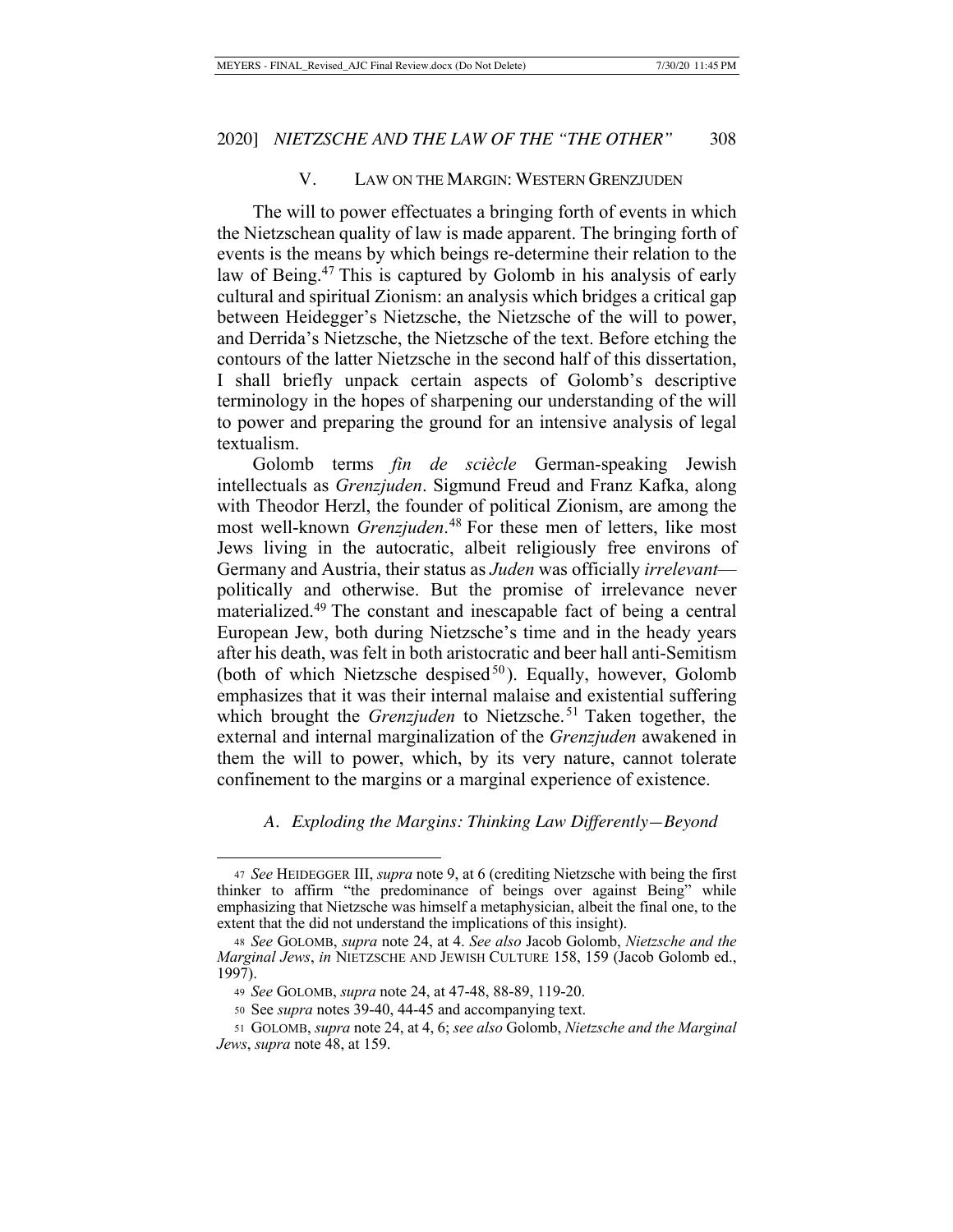#### *Binaries and Metaphysics*

The will to power is restless within metaphysics. <sup>52</sup> This restlessness is directly traceable to the manner in which both theocratic and scientistic worldviews construe (or misconstrue) the law of Being.<sup>53</sup> Within the characteristically metaphysical apparatus of the juristic and social sciences, "*the Law*" and "*the Truth*" are understood in singular terms. The attribution of singularity lies in the fact that metaphysical thought allows no possible conception of value or truth without recourse to a filtering apparatus. The quality of "*Legality,*" like the quality of "*Truthfulness*," is made cognizable exclusively through the lenses of mediation, representation, and calculation.<sup>54</sup> In each case the basic motion is toward a "*setting against*" of the Self and "*The Other*." The character of *setting against* is precisely expressed in the triangulation of mediation, representation, and calculation. In this triangulation, the human subject is constituted and thought possible. Mediation, representation, and calculation share an intermediary character—much like "*the Law*" itself. If we hope to understand the implications of this mediating character, we must first be mindful of its hegemonic relation to the question of value. This is because "*having value*" is distinguishable from the active "*positing of value*." The distinction lies in the fact that "*having value*," bears upon preservation, while "*positing value*" bears upon creation.<sup>55</sup> What is striking and distinctively non-metaphysical about creation, however, is that the active *positing of value*, unlike the passive quality of *having value*, cannot be easily understood in binary terms. Therefore, the binary, *value/non-value*, is immediately cognizable, and the binary *positing value/not positing value* is nonsensical. "*Value*," unlike "*valuation*," is cognizable in divisionary and binary thinking only.<sup>56</sup>

Therefore, metaphysical thinking adheres to the idea of value—it permits binaries. In Heidegger's reading of Nietzsche, the possibility of thought beyond binaries is finally contemplated, and it is precisely in the value-positing quality of the will to power and the conditions of true legality where the metaphysical structure of binaries is most completely undermined.57

<sup>52</sup> HEIDEGGER III, *supra* note 9, at 7-9.

<sup>53</sup> *Id.* at 219.

<sup>54</sup> *Id.* at 219-21.

<sup>55</sup> *Id.* at 197.

<sup>56</sup> *Id.* at 236.

<sup>57</sup> *Id.* at 198-200.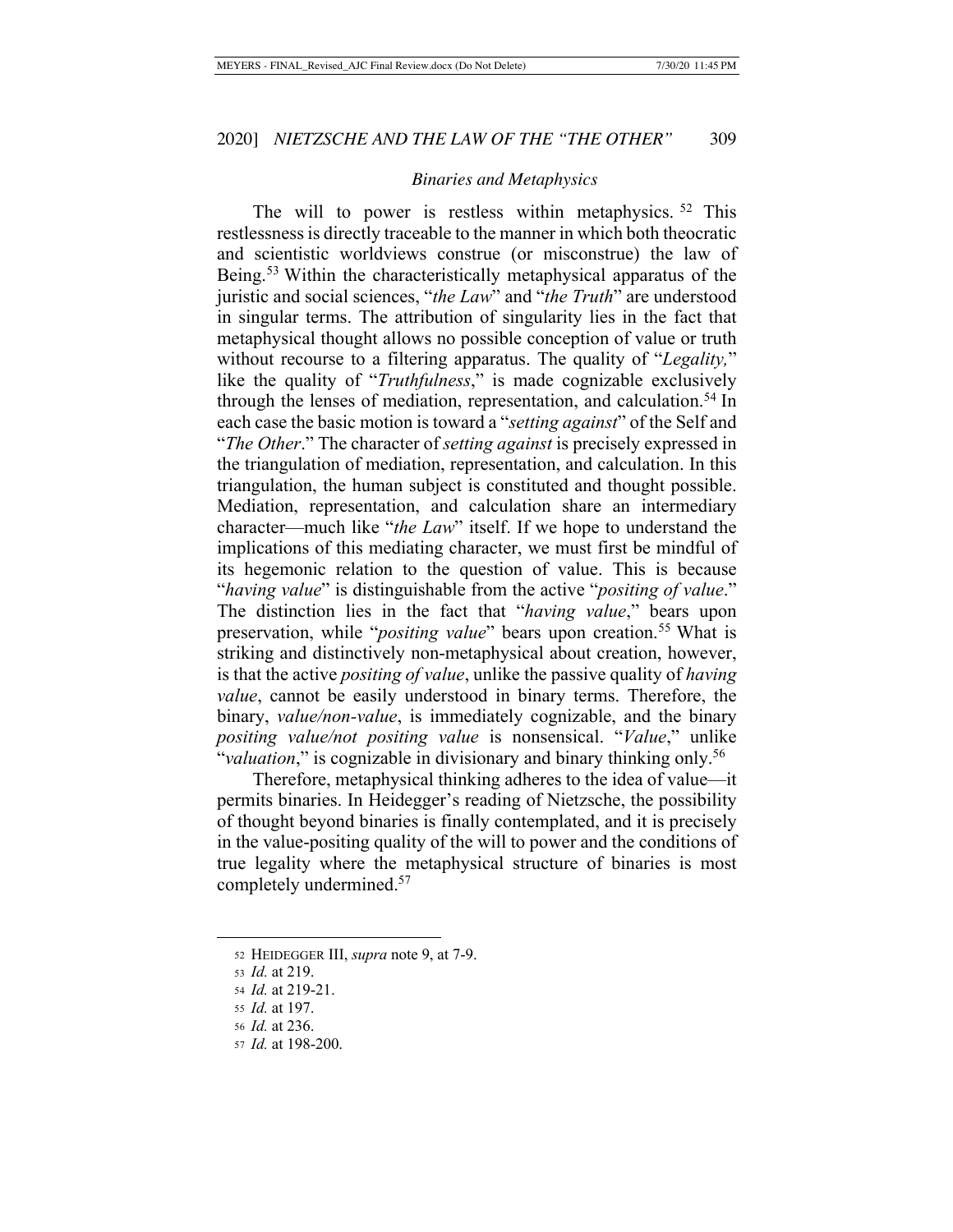The western *Grenzjuden* and their Eastern European brethren found in Nietzsche a source of inspiration, which propelled them toward an active laying hold of forces on the ontological horizon.<sup>58</sup> Such an intervention is characteristic of the will to power and its radical openness to "the still untraveled regions of future decisions."<sup>59</sup> This idea is expressed most perfectly by cultural Zionists, who spontaneously conceived of the resurrection and reanimation of their own ancient language—a language which had been neither spoken, nor reproduced in non-religious texts for two thousand years.<sup>60</sup> The desire to bring about a renaissance of the Hebrew language and to develop it alongside a project of building a distinctly non-religious and secular, albeit Jewish, culture<sup>61</sup> constituted a stirring toward the future, and the future law of truth. The consequences of this stirring, and its eventual inscription in mature political Zionism, are well known today.

The will to power is most precisely understood in the drive to overstep existing boundaries and to posit value anew—it is binary destroying.62 The will to power is characterized by the taking of an anticipatory posture toward a coming decision. The decision toward which the anticipatory posture orients itself relates to the needfulness of interrogating the existing law of Being.<sup>63</sup> This particular aspect of the will to power can be discerned in the Zionist revisiting, reinvention, and re-articulation of the Hebrew language. Like all movements toward reevaluating and positing anew, it cannot be appreciated unless we first uncover a pre-existing binary, which was impossible to address or reformulate without Herculean effort. In this case, it is the distinction between Gentile and Jew—our operational rendering of the "*legal Self*" and "*legal Other*"—a distinction which has been largely unshakable in its representative quality despite almost two millennia of cohabitation in Europe.<sup>64</sup> This fact brings us to a

<sup>58</sup> *See, e.g.*, GOLOMB, *supra* note 24, at 7, 38, 101-02, 156.

<sup>59</sup> HEIDEGGER III, *supra* note 9, at 4.

<sup>60</sup> GOLOMB, *supra* note 24, at 67-68.

<sup>61</sup> *Id.* at 7-8.

<sup>62</sup> HEIDEGGER III, *supra* note 9, at 7.

<sup>63</sup> *Id.* at 5-8.

<sup>64</sup> Yirmiyahu Yovel, *Nietzsche and the Jews: The Structure of an Ambivalence*, *in* NIETZSCHE AND JEWISH CULTURE, *supra* note 48, at 117, 118 (noting that Nietzsche shattered this binary in his separate treatments of ancient Judaism, priestly/pre-Christian Judaism and contemporary German Jewry). *See also* Paul Mendes-Flohr, *Zarathustra's Apostle: Martin Buber and the Jewish Renaissance*, *in* NIETZSCHE AND JEWISH CULTURE, *supra* note 48, at 233, 235 (addressing the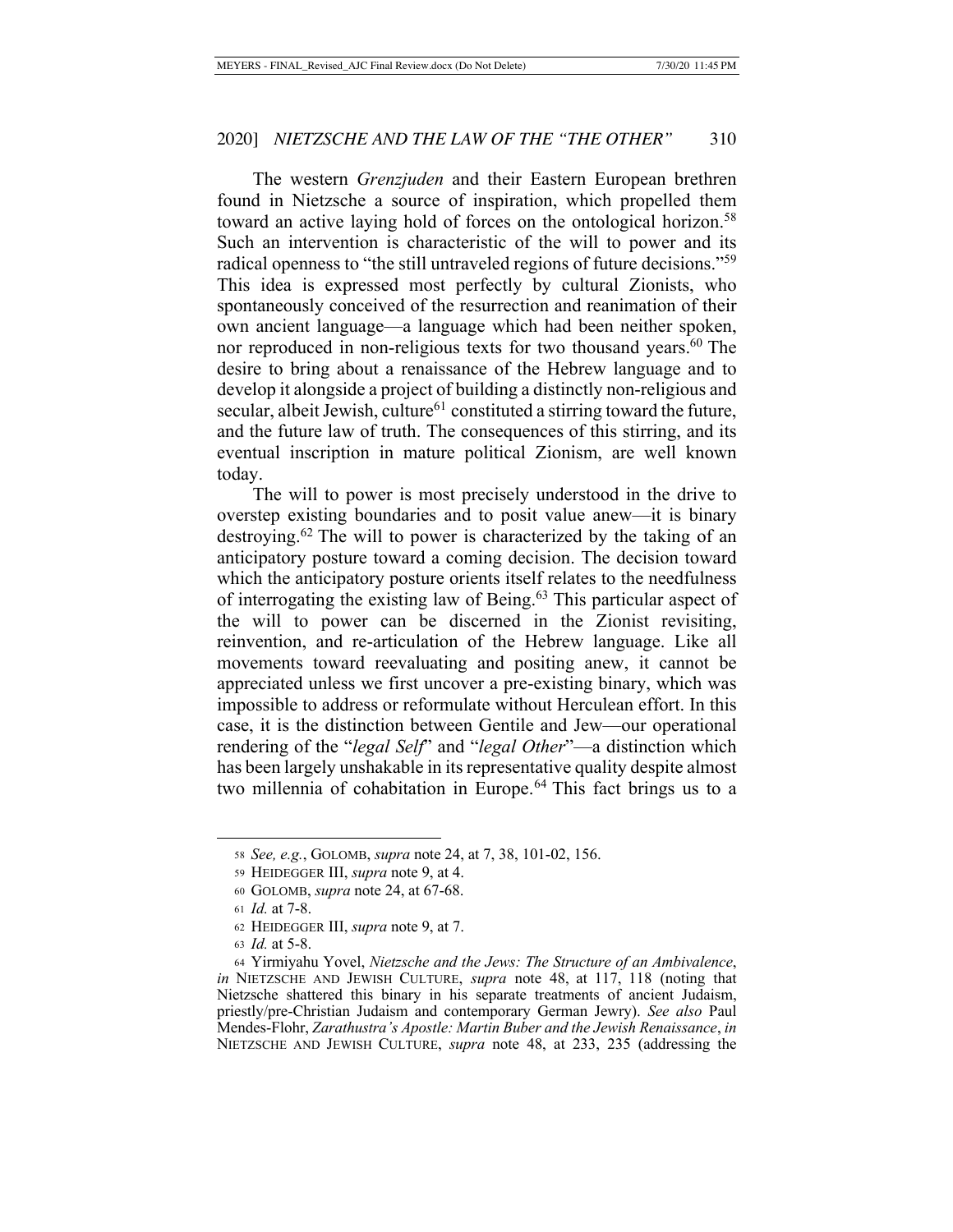critical bridgehead in our analysis. Only in the return to "*the Text*,"65 does the abandonment of, or *going over* of, the Jew/Gentile binary become thinkable.

Early Zionism's movement away from Europe—and toward a language and land of the ancient past—was a means of contesting the existing quality of beingness and positing a new law of Being. This was precisely what Berdichevski, the most ardent of Nietzsche's Zionist disciples, <sup>66</sup> termed the transition from the "last Jews to the first" Hebrews."<sup>67</sup> Before turning our attention to the question of textual return and its relation to becoming, we must yet spill a little more ink on the question of binaries—not simply because they are among the most persistent qualities of the metaphysical condition<sup>68</sup> (a condition pressed to its outer limits by Nietzsche<sup>69</sup> and ultimately exploded by Heidegger<sup>70</sup>), but because binaries are worthy of decimation wherever they hinder our capacity to understand legal truth in the will to power as the positing of value. Golomb's study of Berdichevski, a Russian Jew, takes us some way in the direction of undoing the distorting character of the Jew/Gentile binary.71 This is because Berdichevski, like Buber and Zeitlin, hailed from the *shtetls* of Poland and Russia, and unlike the *Grenzjuden*, he was not accustomed to the salons and universities of Austria and Germany. In this manner, the very intellectual presence of Berdichevski effectuates a destabilization and a *de-centering* of the Jewish side of the Jew/Gentile binary.

<sup>&</sup>quot;desiccation attendant on two thousand years of exile, in which Israel was denied the normal conditions of healthy, life-affirming existence . . . ").

<sup>65</sup> I am explicitly leaving the meaning of "*the Text*" ambiguous—although not overly ambiguous. Remember, my capitalization aims to denote the slipperiness of "*the Text*" and its potential to tell lies. However, for Nietzsche and the Nietzschean Zionists, "*the Text*" denotes the Old Testament or the Torah, the combined repository of the Jewish legal, linguistic, and alphabetic inheritance. It is not to be conflated with the Talmud, the reified body of rabbinic learning and interpretation emerging from, and conditioned upon, the two thousand year Jewish exile in the Diaspora.

<sup>66</sup> *See, e.g.*, GOLOMB, *supra* note 24, at 112 (describing Berdichevski as "the first 'Hebrew Nietzschean'"); *see also id.* at 160 (describing Buber as "most Nietzschean on his way to Zionism").

<sup>67</sup> GOLOMB, *supra* note 24, at 2 (citing Berdichevski).

<sup>68</sup> JACQUES DERRIDA, SPURS: NIETZSCHE'S STYLES 99, 117–19 (Barbara Harlow trans., 1978) [hereinafter DERRIDA, SPURS].

<sup>69</sup> *See, e.g.*, BGE I, 2, *supra* note 4, at 200; BGE II, 24, *supra* note 4, at 225; BGE II, 34, *supra* note 4, at 236-37.

<sup>70</sup> HEIDEGGER III, *supra* note 9, at 236.

<sup>71</sup> GOLOMB, *supra* note 24, at 2 (this distinction can be said to be unconscious to the extent that Golomb regards his narrative as "reconstructive" rather than "deconstructive.").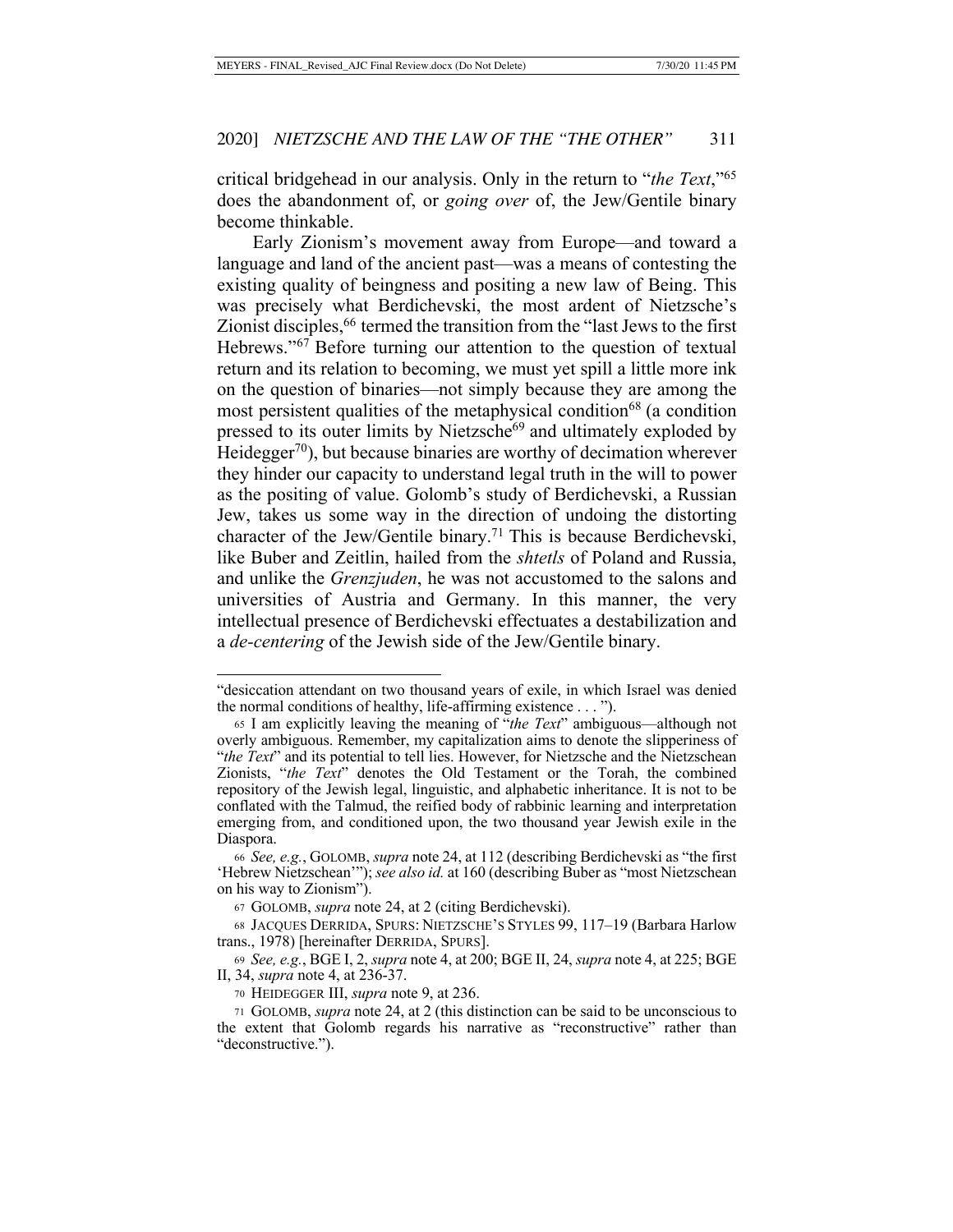## VI. THINKING THE OTHER WITHIN THE OTHER: BINARIES WITHIN **BINARIES**

Golomb describes a pre-Holocaust European Jewish topography in which German-speaking, Western European *Grenzjuden* found themselves divided from their unassimilated, primarily Yiddishspeaking Russian and Polish brethren.<sup>72</sup> Russian and Polish Jewish intellectuals, for their part, tended toward an unabashed embrace of Nietzsche and cultural Zionism. Both their attraction to Nietzsche and their drive to reawaken the cultural dynamism of Hebraic antiquity were due, in no small part, to the fact that Eastern European Jews were more explicitly and completely marginalized than the westernized *Grenzjuden*. <sup>73</sup> *Grenzjuden* political Zionists, such as Theodor Herzl, tended to be less wholehearted in their embrace of Nietzsche and frequently adopted a selective reading of his oeuvre,<sup>74</sup> while others, like Max Nordau, wrote explicitly anti-Nietzschean polemics.<sup>75</sup> *Grenzjuden* political Zionists were not Hebrew Nietzscheans in the strictest sense (even where, like Herzl, they were inspired or emboldened by Nietzsche) because their attachment to liberalism and Enlightenment precluded them from accepting the more radical implications of Nietzsche's thought.<sup>76</sup>

Unlike the secularized western *Grenzjuden*, Eastern European Jewry was conditioned by the immediacy of *shtetl* life and yeshiva study. Russian and Polish universities and secular society was completely off limits to men such Berdichevski and Buber, both of whom went west to study Nietzsche. While the *Grenzjuden* aspired to be, like Nietzsche, "*good Europeans*,"77 and were frustrated when their aspirations where thwarted, their Eastern European counterparts were more ambivalent to gentile culture and European Christendom.<sup>78</sup> Rather than dreaming of the promise of enlightenment or assimilation, they endeavored to reawaken in themselves a return to their ancient past and a different way of being—a way of being traceable to the time before the Torah had become "*the Text*." 79 What is essential to decipher in the space between Western and Eastern Jewry is the

<sup>72</sup> *Id.* at 65-66, 160 (describing the potential for even further distinctions or forms of "multimarginality" within individual Jewish subjectivities).

<sup>73</sup> *Id.*

<sup>74</sup> *Id.* at 32, 41, 45.

<sup>75</sup> *Id.* at 47.

<sup>76</sup> *Id.* at 13, 47-48.

<sup>77</sup> GM III, 27, *supra* note 2, at 597.

<sup>78</sup> GOLOMB, *supra* note 24, at 88-89, 119-20.

<sup>79</sup> *Id.* at 8, 41, 43, 66-67, 98-103, 141-42, 147-48, 191.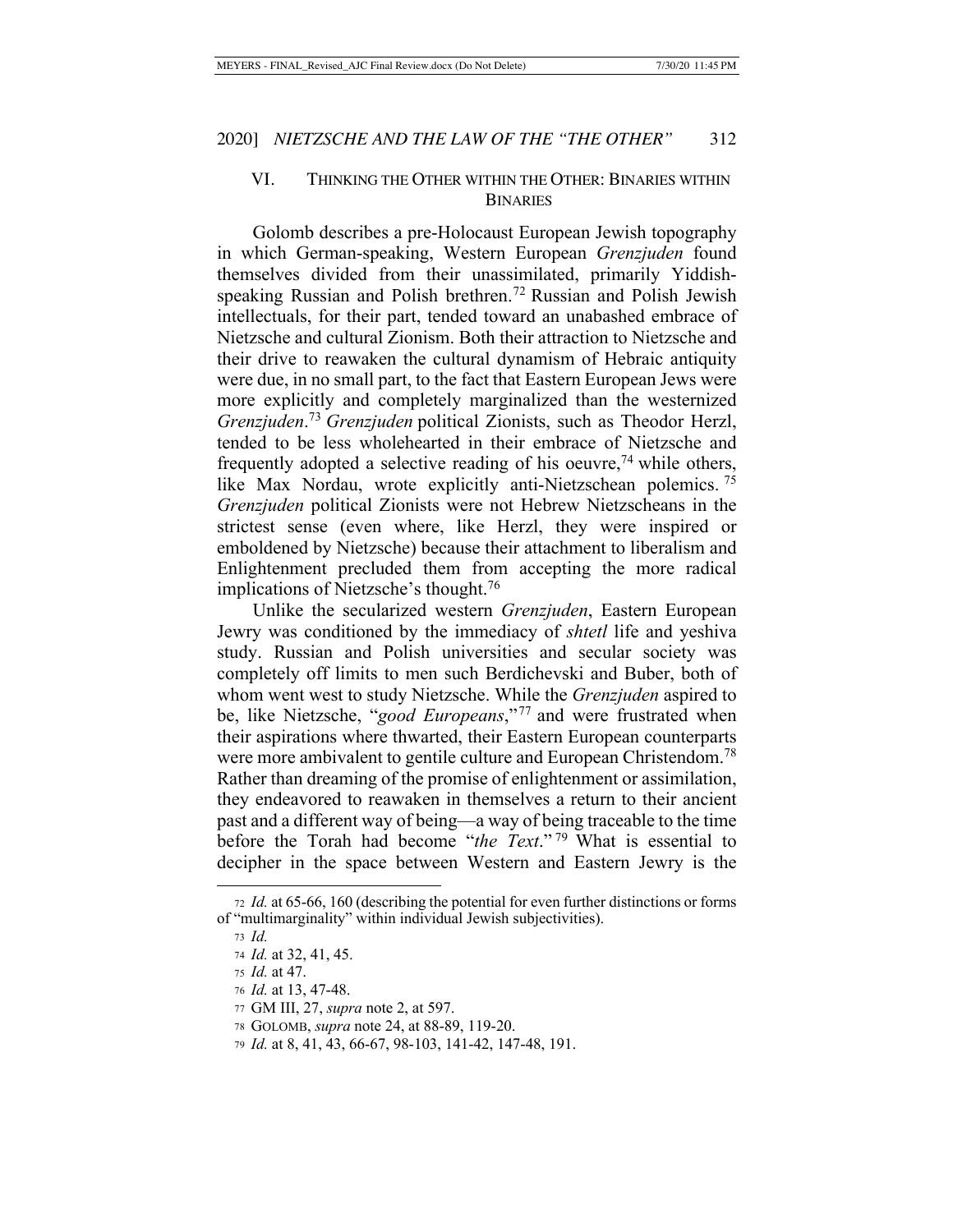ultimate impossibility of sustaining the controlling Jew/Gentile binary. Once "*the Jew*" or "*the legal Other*" is examined in his own right, his quality as both legal object and legal subject is itself bifurcated. This difficulty demarcates the limits of metaphysics and its peculiar tendency to present an infinite succession of binaries.80 From the Jew/Gentile binary, Golomb takes us directly to the Western/Eastern distinction. I cannot deny that this is useful to my own analysis. However, it also presents a certain quality of metaphysics which must be acknowledged and contended with, particularly where it shapes our way of thinking or knowing "*the legal Other*."

Heidegger might say that to *know*, in a truthful sense, that which has the quality of "*the Law of the Other*," we must first position ourselves before the "*decision*." 81 In Golomb's analysis, we are permitted to occupy this position in the rumblings of early Zionism, particularly as expressed in the resurrection of the Hebrew language here, the will to power was manifest in a fluid historiological moment of becoming. A becoming which unveils the truthful quality and properly legal character of positing anew and requires us to consider the possibility of an infinite breaking and subdivision of binaries. It should also not be surprising, however, that such a possibility might further confound our capacity to have knowledge of "*the Law*"*—*at least in the recognizable metaphysical manner to which we are accustomed.

Prior to the decision, surrounded by the broken tables of the past and in the midst of "half-written laws,"82 we have only just begun the task of rebuilding. 83 In this posture, not only does positing anew remain incomplete, but we are still far away from the cognizable intervention of metaphysics and its symptomatic tendency toward calculation, mediation, and representation—all of which, rely exclusively on binary distinctions.<sup>84</sup> However, if we can abandon the search for metaphysical truth, Golomb's uniquely interstitial vantage point may help us toward a sense of the more properly truthful and non-metaphysical character of law. It also permits us to "*know*" the "*the Jew as legal Other*" in the intellectual milieu of the post-Nietzsche and pre-Holocaust European landscape—a landscape in

<sup>80</sup> *See, e.g.*, TSZ III, "The Convalescent," *supra* note 3, at 2, 329; HEIDEGGER III, *supra* note 9, at 236; DERRIDA, SPURS, *supra* note 68, at 99, 117-19.

<sup>81</sup> HEIDEGGER III, *supra* note 9, at 8.

<sup>82</sup> Goodrich & Valverde, *supra* note 1, at 11.

<sup>83</sup> *See* TSZ III, "On Old and New Tables," *supra* note 3, at 316.

<sup>84</sup> *See* HEIDEGGER III, *supra* note 9, at 205-06, 219.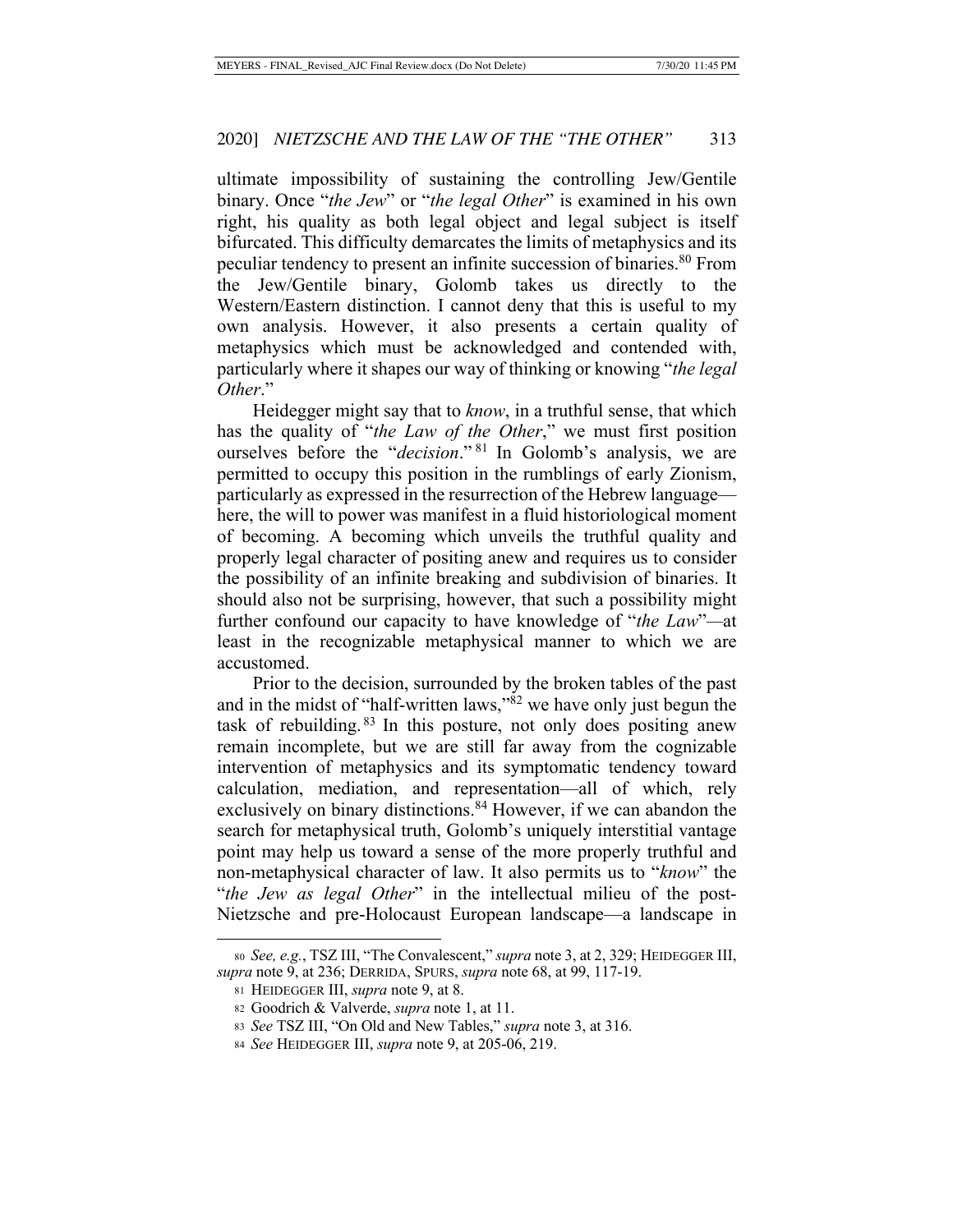which all that was written, and all that was posited, was being actively revisited and posited anew.

For Eastern European Jews, such as Berdichevski and Buber, every decision was radically to come. The decision to abandon the *shtetl* life, like the decision to abandon the language of their fathers, to move from the yeshiva to the university and from religion to culture—all of these decisions partook of a unique quality of anticipation, a quality which belongs to contemplation of a new law of Being.85 For the *Grenzjuden*, unlike their Eastern European brethren, the decision was long completed; for them, the "*Judeo-Christian*" tradition had inescapably fused the fate of the Jews with that of Europe.86 The Jew was in this way indissolubly linked to the Gentile, the precise metaphysical binary which conditioned all thought. What the *Grenzjuden* did not fully appreciate or grasp was the quality of the decision on the horizon—a decision to reconsider and re-write the law of Being. This is where political Zionism felt its limits. Its leading figures, like Herzl, could not see beyond the Jewish condition as part of the European-Christian trajectory. Even their imaginings of Zion took shape in the ideation of a European outpost in the Orient.87 This was the reflexive metaphysical orientation of those who refused, resisted, or ignored a critical part of Nietzsche's teaching—that wherever we speak of "*the State*" or "*the Law*," we have already arrived too late, or, in Heidegger's terms, "after the decision." Wherever "*the State*" and "*the Law*" can be discerned, the decision has passed and law has been posited.<sup>88</sup> To conceive of the truthful quality of law, we must look to the cultural and spiritual Zionists of the radically unassimilated East, many of whom gravitated toward Nietzsche's accent on the heroic qualities of ancient Judaism.<sup>89</sup> A heroic quality which placed the Jew as "'*legal Other*" in a favorable metaphysical position relative to the Gentile as "*legal Self*," or perhaps more accurately made it possible, for the first time, to think of a law of Being finally freed from the tethers of the Jew/Gentile binary.<sup>90</sup>

<sup>85</sup> GOLOMB, *supra* note 24, at 74 (comparing this moment of indecision as the Zarathustrian movement from camel to lion).

<sup>86</sup> *Id.* at 47, 65-69.

<sup>87</sup> *Id.* at 68 (describing Herzl's dream of a Viennese-style opera house in Haifa). <sup>88</sup> TSZ I, "On the New Idol," *supra* note 3, at 160; TSZ II, "On Great Events,"

*supra* note 3, at 244. *See also* GOLOMB, *supra* note 24, at 13.

<sup>89</sup> GOLOMB, *supra* note 24, at 8, 43-44, 64, 82, 103-09, 123, 196, 208.

<sup>90</sup> *See, e.g.*, TSZ I, "On Free Death," *supra* note 3, at 185 (Zarathustra's treatment of Christ emphasizes his noble Hebrew qualities over his more base priestly qualities); TSZ IV, "Retired," *supra* note 3, at 373 (the Old Pope describing his preference to for the youthful Oriental God of the ancient Hebrews); BGE III, 52,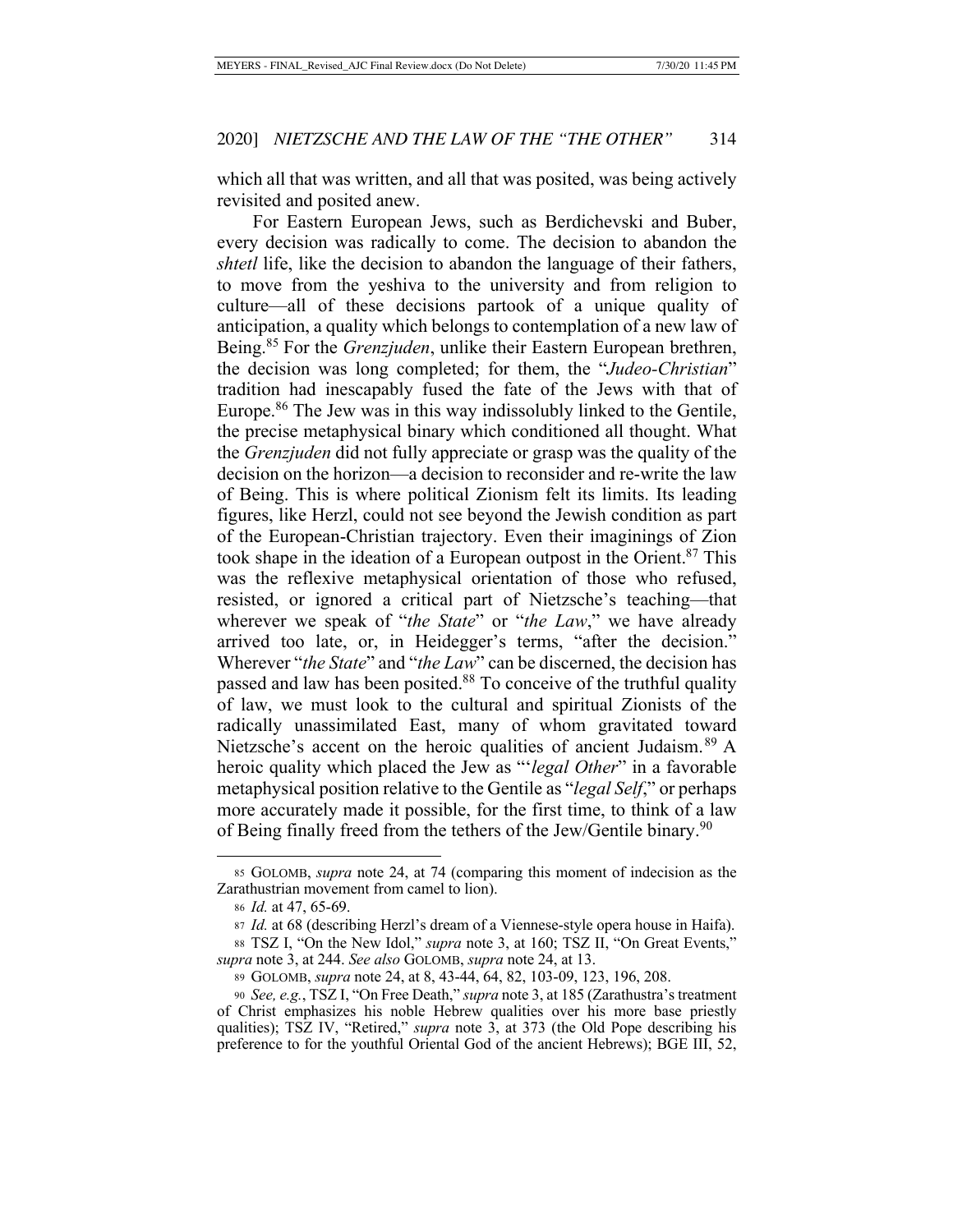Toward the end of his career, Nietzsche's mind turned toward distinctly Jewish questions with a particular energy and forcefulness. Could the Jewish people *overcome* the degradation of "*priestly*" or rabbinic Judaism? 91 Could the Jewish people overcome their Christianization or Pauline feminization?92 How could the historical greatness and creative power of the Jewish people be turned into the legacy of all Europeans? 93 All these questions bore upon the continuing stability and believability of the Jew/Gentile binary. These questions, as Heidegger would understand them, were poised toward a coming decision on the tenability of the existing law of Being.<sup>94</sup> Golomb's research brings us to precisely this terrain. Both Nietzsche and early Zionism's understanding of Jewish subjectivity<sup>95</sup> revolved around the destruction of the second temple and the expulsion of the Jewish people into the Diaspora. In the critical movement from their ancestral homeland to Europe, the Jewish people went from being Israelites or Hebrews to being "*the Jews.*" Nietzsche captured the quality of this transition and described it in distinctly negative terms. In the movement from Israelite to European Jew, the Jewish people became unnatural and Christianized, particularly as expressed in their newly rabbinic and ascetic ways of being.<sup>96</sup> Once the ancient Hebrews had become European Jews, the binary Jew/Gentile was reconstituted and reread in a more toxic formulation: interloper Gentile/legitimate Gentile.<sup>97</sup> It was this type of Nietzschean insight into the oppressive defects of metaphysics which radically awakened Eastern cultural and spiritual Zionists such as Berdichevski, Buber, and Zeitlin, all of

*supra* note 4, at 255-56 (association of European Jewry with Asian and Oriental origins of pre-Christian greatness). *See also* Friedrich Nietzsche, *The Dawn*, *in* THE PORTABLE NIETZSCHE, *supra* note 3, 205 at 88 (addressing the indecency of the treatment of the "*Of the people of Israel*" in the European Diaspora); Friedrich Nietzsche, *The Antichrist*, *in* THE PORTABLE NIETZSCHE, *supra* note 3, 17 at 584 (the best God is the "God of Israel"); Nietzsche, *The Antichrist*, *supra* note 90, 25 at 594- 95 (describing the ancient Hebrew God and the early kings of Israel as having stood in the "the right, that is, the natural relation to all things") (N.B.: *The Antichrist*  citations throughout cite to this volume).

<sup>91</sup> *See, e.g.*, Nietzsche, *The Antichrist*, *supra* note 90, 24 at 592-95, 26 at 595-98. <sup>92</sup> *Id.* 44 at 622.

<sup>93</sup> GOLOMB, *supra* note 24, at 13.

<sup>94</sup> HEIDEGGER III, *supra* note 9, at 8.

<sup>95</sup> *Id.* at 216-17 (noting that subjectivity or the possibility of subjective identity is itself a function of metaphysics and reflective of the extent to which, even Nietzsche, remained a metaphysician—albeit one who was cognizant of his yoke).

<sup>96</sup> GOLOMB, *supra* note 24, at 8, 43, 107-09, 141-42, 166-67, 172. *See also* GM I, 9, *supra* note 2, at 472 ("everything is visibly Judaized, Christianized, mob-ized (what to the words matter!)").

<sup>97</sup> GOLOMB, *supra* note 24, at 8, 43, 107-09, 141-42, 166-67, 172.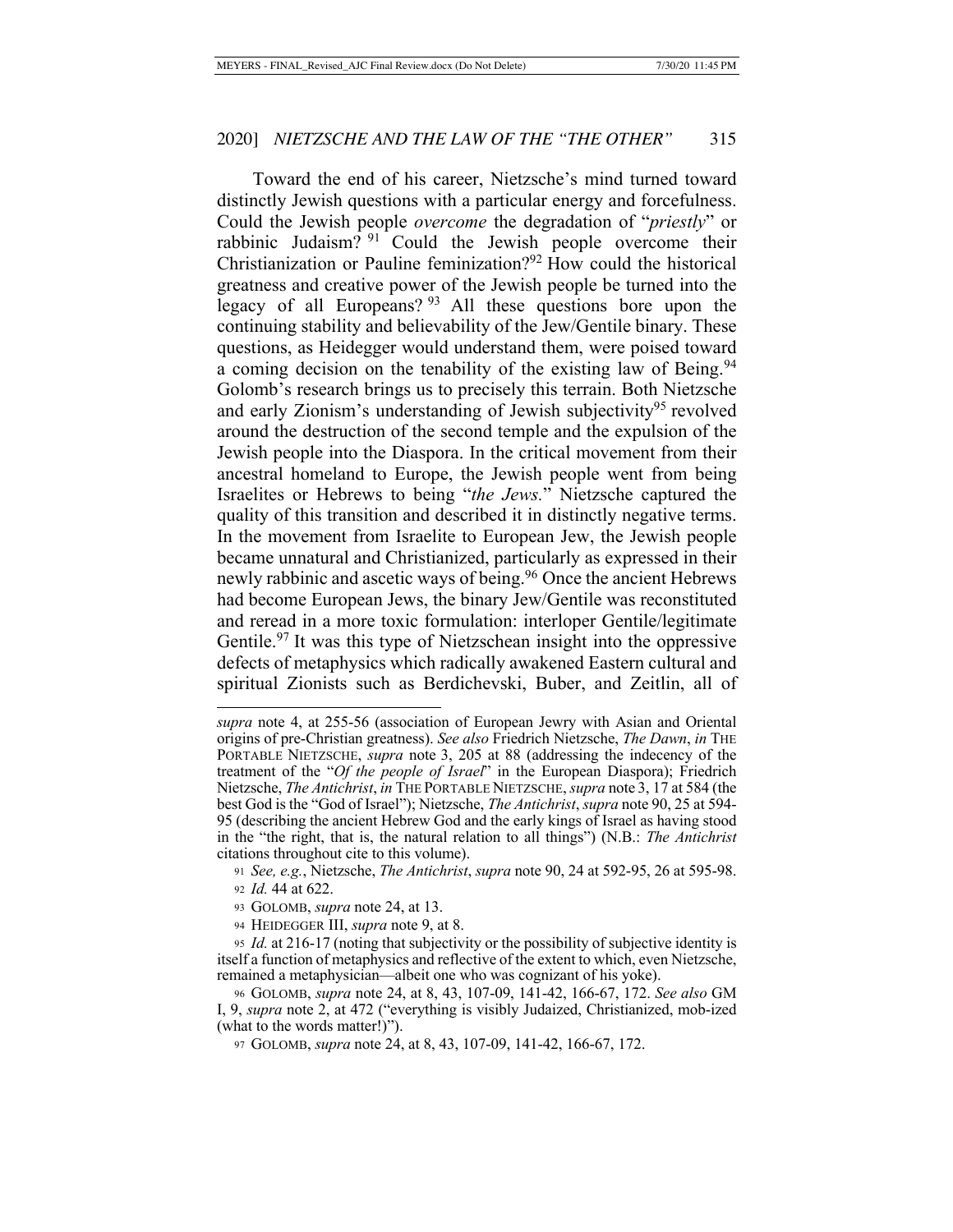whom found in Nietzsche the strength to escape the priestly, ascetic qualities of yeshiva study and *shtetl* life. And it was only in this movement away from their antiquarian and Talmudic attachment to "*the Text*," that they would eventually find themselves returning to the "*the Text*" with a new and creative impulse. However, first, like Zarathustra, the Hebrew Nietzscheans would learn to dance amidst the broken tables and dream a new half-written law.98

What should by now be apparent is that the genuinely truthful and legal quality of half-written law, like the properly lawful stance of one who is properly before *the decision*, is resistant to being fixed in the posited quality of a textual artifact. Wherever we address "*the Law*" as a textual artifact or as a reified object of study, we risk falling back into purely metaphysical, theological, or scientistic modes of thought. This is not to say that "*the Text*" has no relation to the character of law and truth. It is rather to emphasize that these qualities are present only in three distinct stages: *before* the writing, *during* the writing, and in the *return* to the writing. It is to this final quality which I will now turn. A return is only properly lawful or truthful where it is characterized by a creative rather than purely preservatory impulse.<sup>99</sup> At the decisional moment, both before the writing and at the moment of writing, a preemptory functionalist methodology cannot capture the law-positing quality of the return.

#### VII. INTERMEZZO: A LOOK BEHIND, A LOOK AHEAD

Before entering into an analysis Derrida's reading of Nietzsche and the manner in which he develops the concept of textual return, we ought briefly to recap the highlights of the road traveled thus far. We took up Golomb's study of the Hebrew Nietzscheans because it permits us to abandon the usual vantage point of historicism. It is hoped that this abandonment made it possible to consider the generative posture of the lawmaker. The abandonment of historicism is required for us to know the legal, or more precisely, the law-positing "*Other.*" This is because the scientific or exoteric perspective of historicism (like any social science) cannot conceive of the pregnant

<sup>98</sup> *Id.* at 8, 74, 99.

<sup>99</sup> *See* HEIDEGGER III, *supra* note 9, at 210–11 (explaining that for Heidegger it is necessary to think of a taut balance between the legitimately preservatory impulse and the need for enhancement or creativity); *id.* at 228 (expressing that the *Übermensch* is himself characterized by a surpassing of the will to preservation or "meek expression" in the direction of affirmative value-positing); *id.* at 236-37 (explaining that preservation is necessary but not sufficient without enhancement).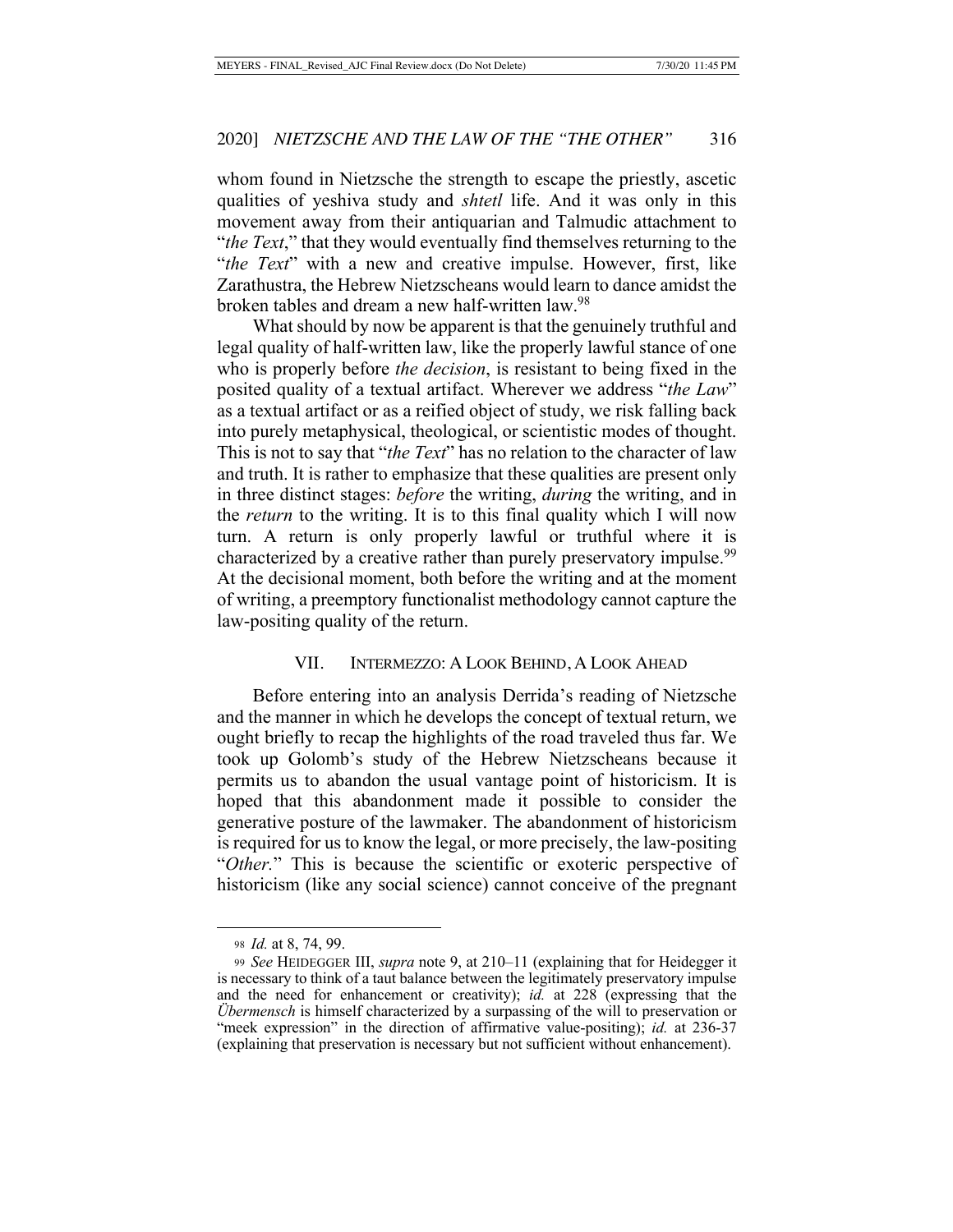moments before the decision. <sup>100</sup> The events surrounding the reawakening of the Hebrew language and the eventual establishment of the state of Israel are, like the Holocaust, critical to the textual and material renderings of the European Jew as "*legal Other.*" Heidegger permits us to conceive of the law beyond metaphysics. 101 For Nietzsche, the particularities of reading and interpretation which adhered to "*the Bible*" 102—that singular fusion of old and new, Jewish and Christian—is itself the primary ocular from which to view both the "*legal Self*" and the "*legal Other*." This brings us directly to the question of "*the Text*" which is, because of its relation to both valuepositing and binary-breaking, uniquely *legal*.

#### VIII. PART II: QUESTION OF COMPARISON (LEGAL OR OTHERWISE)

Jacques Derrida, one of Nietzsche's most well-known intellectual heirs and twentieth century interlocutors, has come closer to penetrating the institutional consciousness of the legal academy than has Nietzsche (or Heidegger for that matter). There are many potential explanations for this, among them, the lingering reflexive association of Nietzsche with Nazism—an association which Derrida himself exploded and radically deconstructed on multiple occasions.<sup>103</sup> Such a ghost might also explain Heidegger's similar, albeit perhaps more well deserved, shunning. An even more obvious explanation, however, lies in Derrida's explicit engagement with the legal academic establishment in the latter half of his career. 104 Regardless of the reason, however, the surge in interest in Derrida necessarily opens questions about legal texts and legal interpretation. This critical

<sup>100</sup> BGE II, 30, *supra* note 4, at 232 (refuting the "exoteric" approach of "viewing, estimating, measuring, and judging from outside, and not the inside," arguing it is an external approach which fails to capture the quality of the will to power before the decision).

<sup>101</sup> HEIDEGGER III, *supra* note 9, at 5-6.

<sup>102</sup> *See* GM III, 23, *supra* note 2, at 580.

<sup>103</sup> *See, e.g.*, STEVEN E. ASCHHEIM, THE NIETZSCHE LEGACY IN GERMANY: 1890- 1990, 316 (1992) (quoting JACQUES DERRIDA, THE EAR OF THE OTHER 23-24 (1988)) ("One may wonder how and why what is so naively called a falsification was possible (one can't falsify just anything."). *See also* DERRIDA, SPURS, *supra*  note 68, at 123-27 (describing the fragmentary nature of any posthumous textual inheritances (unpublished or otherwise) and raising a series of playful, albeit serious, questions: "What if Nietzsche himself meant to say nothing, or least not much of anything, or anything whenever? Then again, what if Nietzsche was only pretending to say something?").

<sup>104</sup> *See, e.g.*, Derrida, *supra* note 39; JACQUES DERRIDA, DECONSTRUCTION IN A NUTSHELL: A CONVERSATION WITH JACQUES DERRIDA (John Caputo ed., 1997) [hereinafter DERRIDA, DECONSTRUCTION IN A NUTSHELL].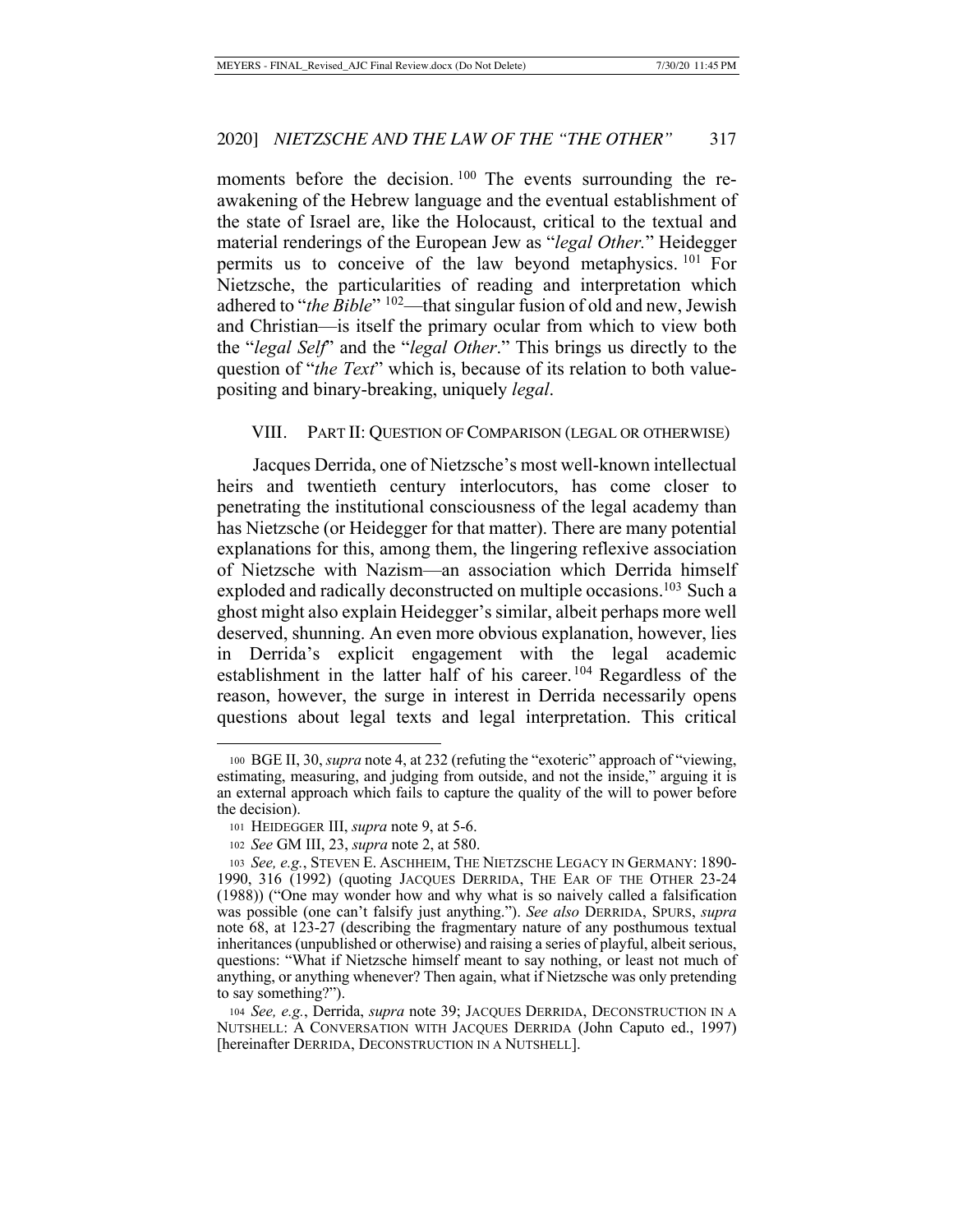aperture in the legal academy is traceable, in large part to Derrida's reading of Nietzsche.

#### IX. LAW AND TEXT: THE ETERNAL RETURN

Much is revealed in Zarathustra's dramatic pronouncement: "Of all that is written, I love only what a person hath written with his blood."105 Zarathustra's cry is no mere hyperbole. Blood has a peculiar reliability which must be taken into account. This peculiarity lies in its capacity to condition a return. Texts, like blood, and most especially *texts written in blood*, project around themselves a dynastic character which triggers an intense set of impulses toward preservation or reevaluation. This is not to say that the text (in its broadest sense, beyond the privileged denomination of "*The Text*"), *sanguine* or otherwise, is a *thing in itself* (whether knowable or unknowable). Instead, the point is only to regard the text as point of reference or as a marker.106 The text is precisely that which mandates an interpretive return. The text permits of no finality or metaphysical pivots.<sup>107</sup> The return is eternal in the sense that textual exigencies arise endlessly. Both secular and sacred legal texts are interpreted in the eternal return. Nietzsche's treatment of the "*Old Testament*" or "*Hebrew Bible*" denotes a particularly acute point of textual return in the western tradition.

For Derrida, the return to the text can be isolated as an immediate locus of deconstruction, particularly in Nietzsche's "cryptic and parodying" corpus.108 Cryptic and parodying texts, like all great texts, Derrida teaches, deconstruct themselves.<sup>109</sup> In this process of textual *auto-deconstruction* there is both law and justice. "*The Law*" is, in absolute terms, that which must be deconstructed.<sup>110</sup> Law is expressed at its most maximal level of abstraction in western metaphysics and its pathological "faith in opposites." This is likely as close as we shall come to providing an impossibly *definitive answer* to the skeptic's initial query: "what can Nietzsche tell us about the law?" However, we must be mindful—justice is not to be conflated with law. Justice is

<sup>105</sup> TSZ I, "On the Tree on the Mountainside," *supra* note 3, at 154.

<sup>106</sup> Michel Foucault, *What is an Author?*, *in* CRITICAL THEORY SINCE 1965 (Hazard Adams & Leroy Searle eds., 1986) (Foucault was surely on the same terrain as Derrida when he described the great discursive promise which surround particular authors and particular texts).

<sup>107</sup> DERRIDA, SPURS, *supra* note 68, at 131-33.

<sup>108</sup> *Id.* at 137.

<sup>109</sup> DERRIDA, DECONSTRUCTION IN A NUTSHELL, *supra* note 104, at 9.

<sup>110</sup> DERRIDA, SPURS, *supra* note 68, at 16-17.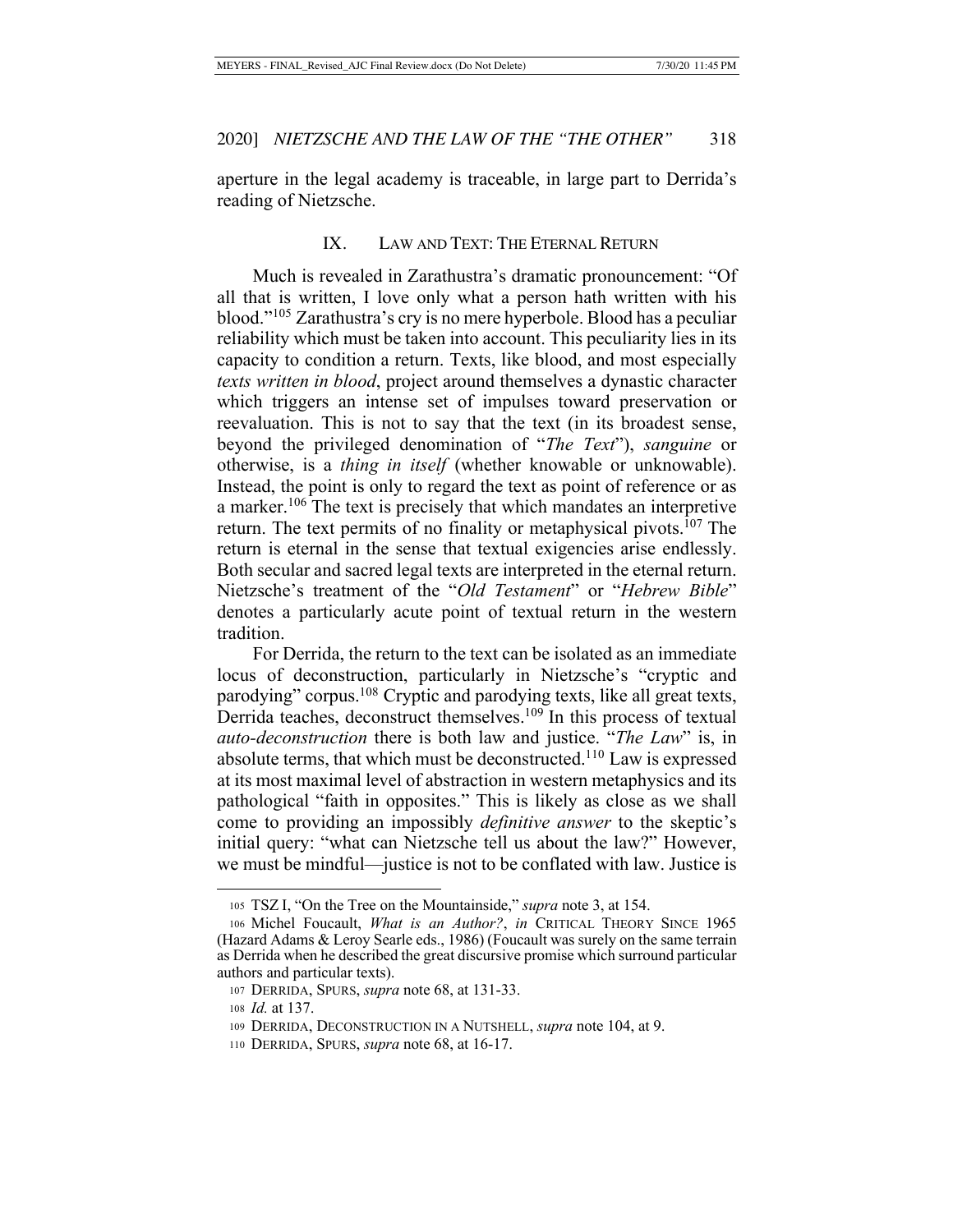that which cannot be deconstructed because it is will to power. Will to power is the spiritual "*macht*,"111 or strength expressed in the drive to posit life-affirming, rather than "life-inimical," conditions of being.<sup>112</sup> For Derrida, law and justice are analytically distinct while sharing the messianic quality of deferred promises and deferred arrivals. This aspect of Derrida's thought is rooted in Nietzsche's insight into the distinctive memory and guilt-producing operations of promising, bargaining, and covenanting—all which function to make the legal subject cognizable. $113$ 

The legal subject is a negative legal subject insofar as he is marked by the capacity to remember and feel guilt. Guilt may be directed inwardly, or it may be sublimated and projected outwardly. In either case, the capacity to remember and the possibility of being reminded is what makes the legal subject cognizable. The legal subject may become value-positing and life-affirming, or he may collapse inwardly under the weight of *ressentiment*. This is the familiar Nietzschean typology.114 Where justice is concerned however, both Nietzsche and Derrida direct us toward interpretation. Interpretation is itself embodied by the eternal return to the text.<sup>115</sup> So much so that the legal subject is interrogated in the same manner as a text.<sup>116</sup> Following this line of thought, I shall endeavor to take the question of interpretation as seriously as the question of "*the Law*" and "*the Legal Subject*," per se.

Having taken the liberty of addressing a skeptical response to the relevance of Nietzsche's thought to the field of comparative law, I

<sup>111</sup> GOLOMB, *supra* note 24, at 14-15.

<sup>112</sup> GM III, 11, *supra* note 2, at 553.

<sup>113</sup> DERRIDA, DECONSTRUCTION IN A NUTSHELL, *supra* note 104, at 16-18, 20-22.

<sup>114</sup> *See, e.g.*, TSZ I, "On the Pale Criminal," *supra* note 3, at 150; TSZ II, "On the Pitying," *supra* note 3, at 201; TSZ II, "On the Virtuous," *supra* note 3, at 206; TSZ II, "On Redemption," *supra* note 3, at 252-53; TSZ III, "On Old and New Tables," *supra* note 3, at 321; GM I, 10, *supra* note 2, at 472-73; GM I, 16, *supra* note 2, at 490-91; GM II, 4, *supra* note 2, at 498; GM II, 8, *supra* note 2, at 506-08; GM II, 10, *supra* note 2, at 508-09; GM II, 20, *supra* note 2, at 526; GM II, 23, *supra* note 2, at 529; GM III, 9, *supra* note 2, at 550; Nietzsche, *The Antichrist*, *supra* note 90, 25 at 594-95.

<sup>115</sup> TSZ III, "The Convalescent," *supra* note 3, 2 at 329–30; GM III, 8, *supra* note 2, at 546; BGE I, 16, *supra* note 4, at 213; BGE I, 20, *supra* note 4, at 217; Nietzsche, *The Antichrist*, *supra* note 90, 26 at 595–97, 42 at 617. *See also* DERRIDA, SPURS, *supra* note 68, at 95, 107, 123-27, 137; DERRIDA, DECONSTRUCTION IN A NUTSHELL, *supra* note 104, at 9-10, 20-22, 27-28.

<sup>116</sup> *See also* HEIDEGGER III, *supra* note 9, at 216 (thinking the human subject is itself a metaphysical trap rooted in the subject-object relation; seen in this way, the legal subject can be interrogated in the same manner as an object text).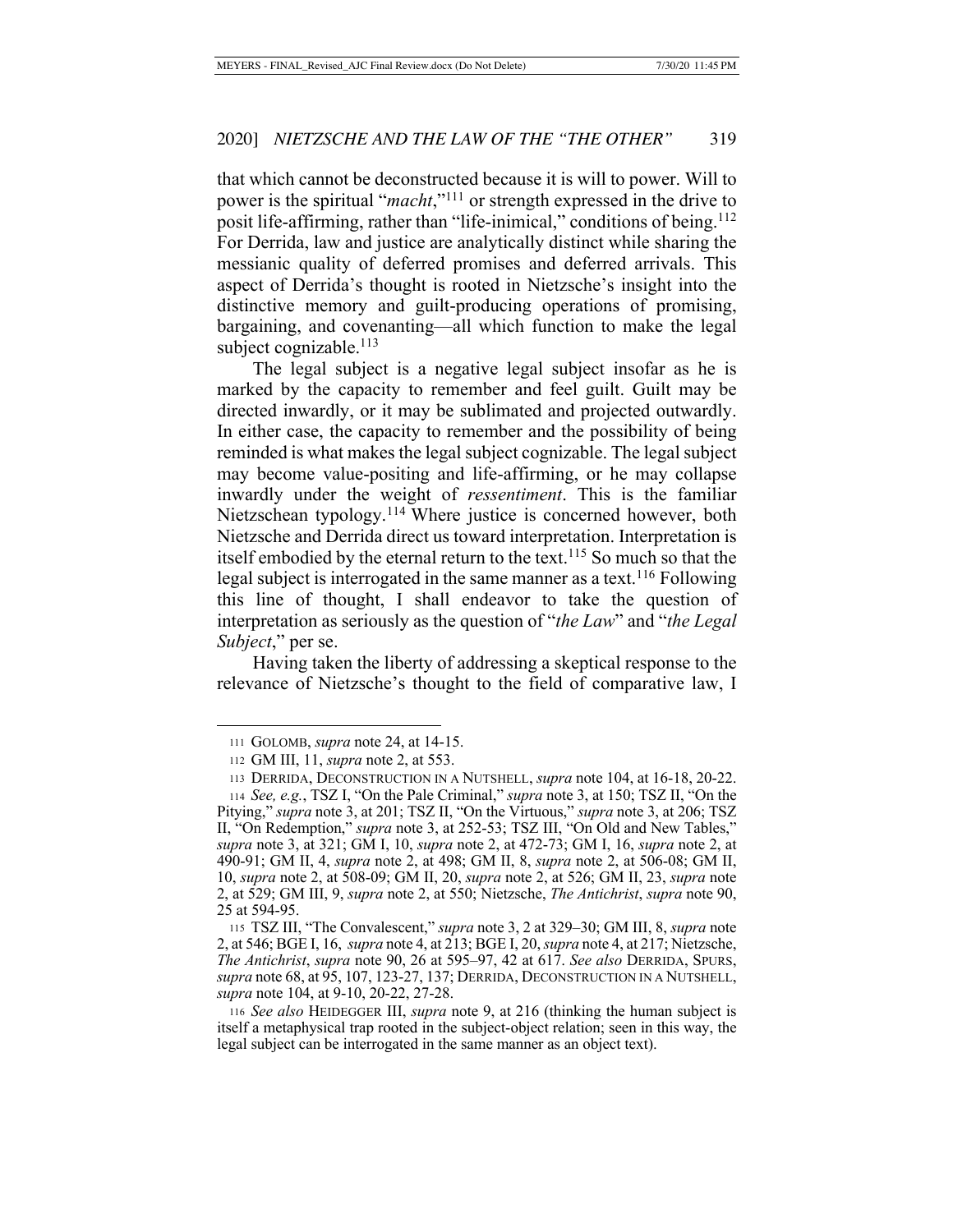might also emphasize the difficulties which inhere to any *a priori*  understanding of what Nietzsche, as a an author, might tell us about "*the Law*" or "*law generally*." As I sought to establish in the first part of my dissertation, this type of question reeks of the scientism which Nietzsche despised.<sup>117</sup> I must however, perhaps belatedly, admit that I am guilty of my own authorial scientism. In the act of interrogating "*the legal Other*," as *represented* in the approximated form of Nietzsche's depiction of European Jewry, I am assuming a particular subject-object relationship which can no longer be meaningfully taken for granted.118 As Derrida would say, it would be impossible to do justice to either the reader or Nietzsche without at least acknowledging this fact. $119$ 

In what follows, however, I shall attempt to open up the possibility of a new set of questions. This search for new questions is less abandonment of the old than a return to a time before the old. Proceeding in this way, it is hoped that we might finally think of ourselves in a distinct mode of readiness for decision—a mode which stands in the interstitial spaces where law, truth, and text are gathered in the will to power.

## X. EQUALITY AND COMPARISON: ENEMIES AND IRRELEVANCIES

In the *Antichrist*, Nietzsche deftly articulates the conceptual and intellectual dangers associated with the transposition of Christian morality into secular rationality—an especially irksome phenomenon, which Nietzsche finds expressed in "[t]he poison of the doctrine of 'equal rights for all.'" <sup>120</sup> Here, we ought to be reminded of Heidegger's transitional or intermediate stage of nihilism—a stage which arises at the uniquely modern interval where the collapse of

<sup>117</sup> TSZ III, "On Old and New Tablets," *supra* note 3, 12 at 315; TSZ IV, "On Science," *supra* note 3, at 413-15; GM II, 11, *supra* note 2, at 509-12; GM II, 17, *supra* note 2, at 522-23; GM III, 24, *supra* note 2, at 586-89; GM III, 25, *supra* note 2, at 590-91; GM III, 26, *supra* note 2, at 594; BGE I, 2, *supra* note 4, at 200; BGE I, 3, *supra* note 4, at 201; BGE I, 4, *supra* note 4, at 201-02; BGE I, 6, *supra* note 4, at 204; BGE I, 19, *supra* note 4, at 215; BGE II, 24, *supra* note 4, at 225; BGE II, 26, *supra* note 4, at 228; BGE II, 34, *supra* note 4, at 236-37; BGE II, 36, *supra* note 4, at 328; BGE II, 41, *supra* note 4, at 242. *See also* Friedrich Nietzsche, *Twilight of the Idols*, *in* THE PORTABLE NIETZSCHE, *supra* note 3, 26 at 470 ("I mistrust all systematizers and I avoid them. The will to system is lack of integrity.") (N.B.: *Twilight of the Idols* citations throughout cite to this volume).

<sup>118</sup> GM III, 25, *supra* note 2, at 589; *see also* HEIDEGGER III, *supra* note 9, at 216- 17.

<sup>119</sup> *See, e.g.*, Derrida, *supra* note 39, at 923.

<sup>120</sup> Nietzsche, *The Antichrist*, *supra* note 90, 43 at 619.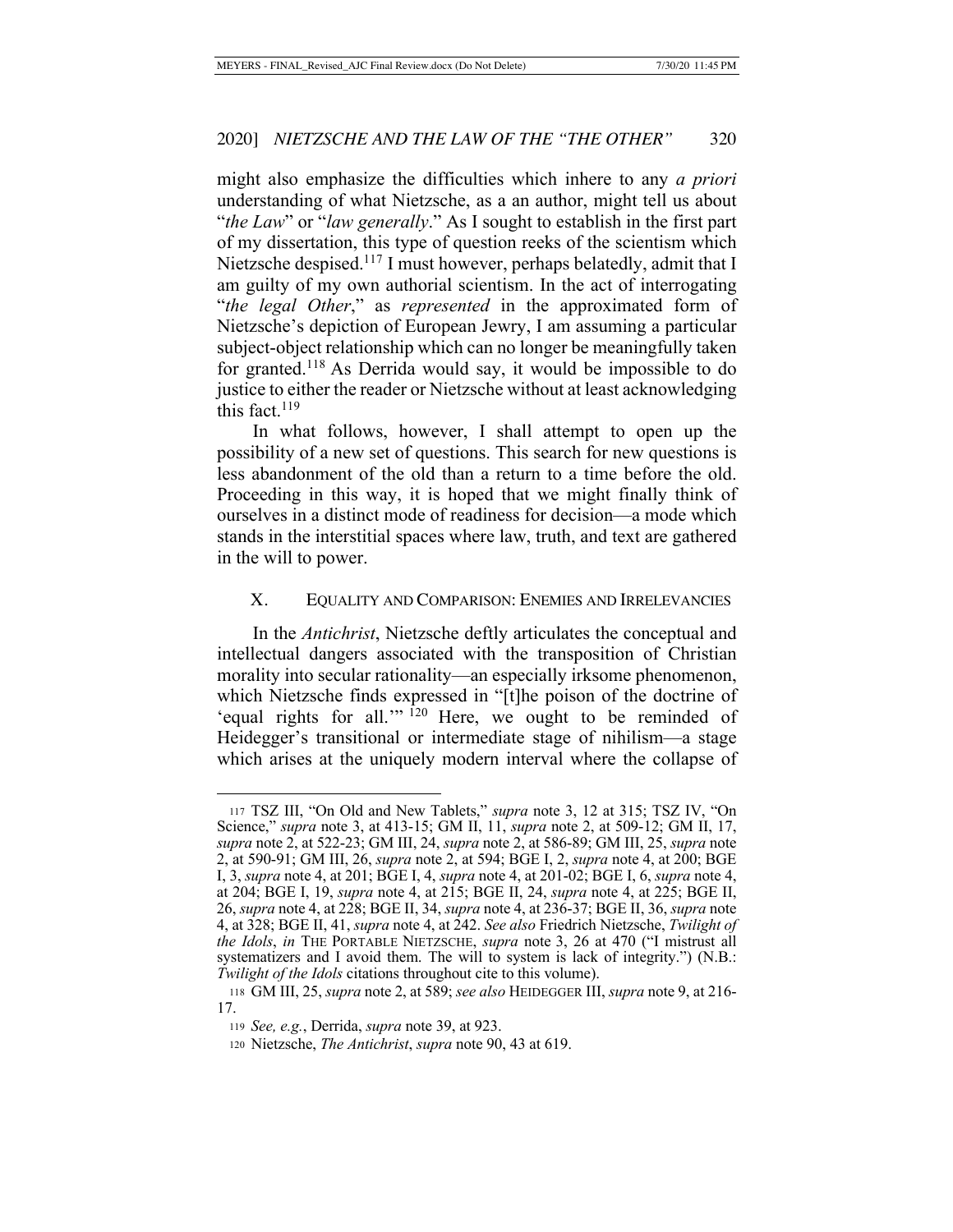theocratic certitude gives way to a frantic search for rationalist proxies.121 At this juncture, we must remain resolute in avoiding the conflation of the metaphysical reasoning underlying "*the Law*" with the non-metaphysical quality of truth-proper or *alētheia.*122 "*The Law*" and its characteristically life-inimical drive toward formulaic modes of existence is what underpins Nietzsche's attack on both "*Judeo-Christian Morality*" and liberal legalism:

The *inequality* of rights is the first condition for the existence of any rights at all . . . . A man's state of being is his privilege. Let us not underestimate the privileges of the *mediocre* . . . . Handicraft, trade, agriculture, *science*, the greatest part of art, the whole quintessence of *professional activity*, to sum it up, is compatible only with a mediocre amount of ability and ambition . . . . *Whom* do I hate most among the rabble of today? The socialist rabble, the chandala apostles, who undermine the instinct, the pleasure, the worker's sense of satisfaction with his small existence—who make him envious, who teach him revenge. The source of wrong is never unequal rights but the claim of "equal" rights.<sup>123</sup>

For the *Grenzjuden*, this mode of thought triggered either immediate fascination or revulsion. An ambiguous response was impossible because Nietzsche laid bare the broken promise of Enlightenment equality.<sup>124</sup> A promise whose brokenness was equally felt in the continuing inability to transcend or otherwise overcome the vexing Jew/Gentile binary—a problematic which brings us unexpectedly face to face with legal theory's most acute blind spot. This blind spot confronts every juridical thinker, regardless of his critical orientation. Liberalism, feminism, Marxism, anthropologism, and comparativism alike—all are scientisms. Scientisms partake of the hegemony of metaphysics. In every case, the only means of overcoming the scientistic blind spot is to ask: what is the impact of accepting the equality of persons, systems, and legal phenomenon as absolute analytical departure points?

Beyond comparative legal theory's myopic focus on the question of incommensurability or commensurability of differing legal

<sup>121</sup> HEIDEGGER III, *supra* note 9, at 206-07.

<sup>122</sup> *Id.* at 238.

<sup>123</sup> Nietzsche, *The Antichrist*, *supra* note 90, 57 at 646-47.

<sup>124</sup> GOLOMB, *supra* note 24, at 47-48. *See also* Golomb, *Nietzsche and the Marginal Jews*, *supra* note 48, at 159.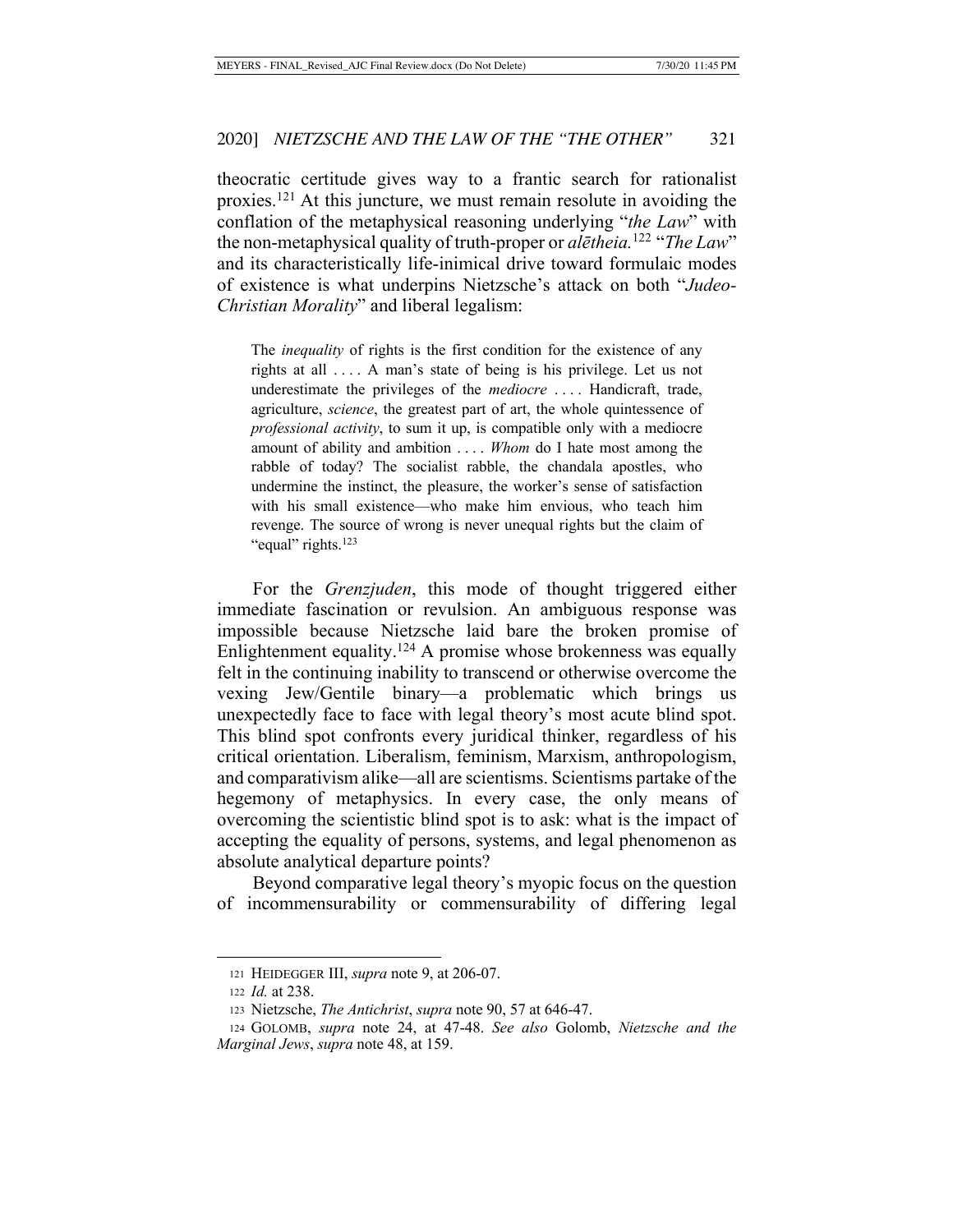traditions<sup>125</sup> lies a deeper question: what is implied by comparison? All liberal legalism assumes the existence of equal persons before "*the Law*,"—this is undoubtedly the foundation stone of the Enlightenment. Just as modern constitutional jurists assume the equality of legal subjects, modern comparative lawyers assume equal legal subjects as the object of study—whether or not comparison is possible, or indeed fruitful, is another question. However, few dare to question the possibility, or indeed desirability, of abandoning that form of thinking, which can imagine exclusively equally discernable and equally representable forms. Nietzsche, however, teaches that the assumed metaphysical pivots and centralized points of reference are themselves to be questioned. We cannot assume equality any more than we can assume comparability. The mania of equality blinds us to the very conditions of both difference and *constructive inequality*. Citing Alain Badiou, Goodrich and Valverde make this point with extraordinary precision:

To assume the universality of liberalism and to assert the vacuity of Nietzsche's thought on the strength of his failure to address the liberal's problematic, is to legislate the necessity of a specific identity and to accept only those differences which conform to that identity. It is, as Alain Badiou puts it, "the final imperative of a conquering civilization: 'Become like me and I will respect your differences.'" 126

Nietzsche's thought is most illuminating and relevant where it opens a line of sight into what has been made invisible by the sediment of our own tradition. Nietzsche's unique reading of the familial relationship between European Christendom and Jewry may offer a needed escape from the dominant discourse of comparative legal theory—a discourse which assumes equal (whether commensurable or incommensurable) and self-contained legal phenomenon as its assumed objects of inquiry.

### XI. THE OTHER: NIETZSCHE'S JEW (THE RISKS OF COMPARISON)

Nietzsche's locates "*the Jew*" in the interstitial space between the breaking and the re-inscription of the tables of law, and thereby binds the Jew inextricably to the formation of values and the laws of men. Nietzsche's Jew is many things at once. He is simultaneously high and

<sup>125</sup> *See, e.g.*, H. PATRICK GLENN, LEGAL TRADITIONS OF THE WORLD 44-48 (2d ed. 2004).

<sup>126</sup> Goodrich & Valverde, *supra* note 1, at 8-9.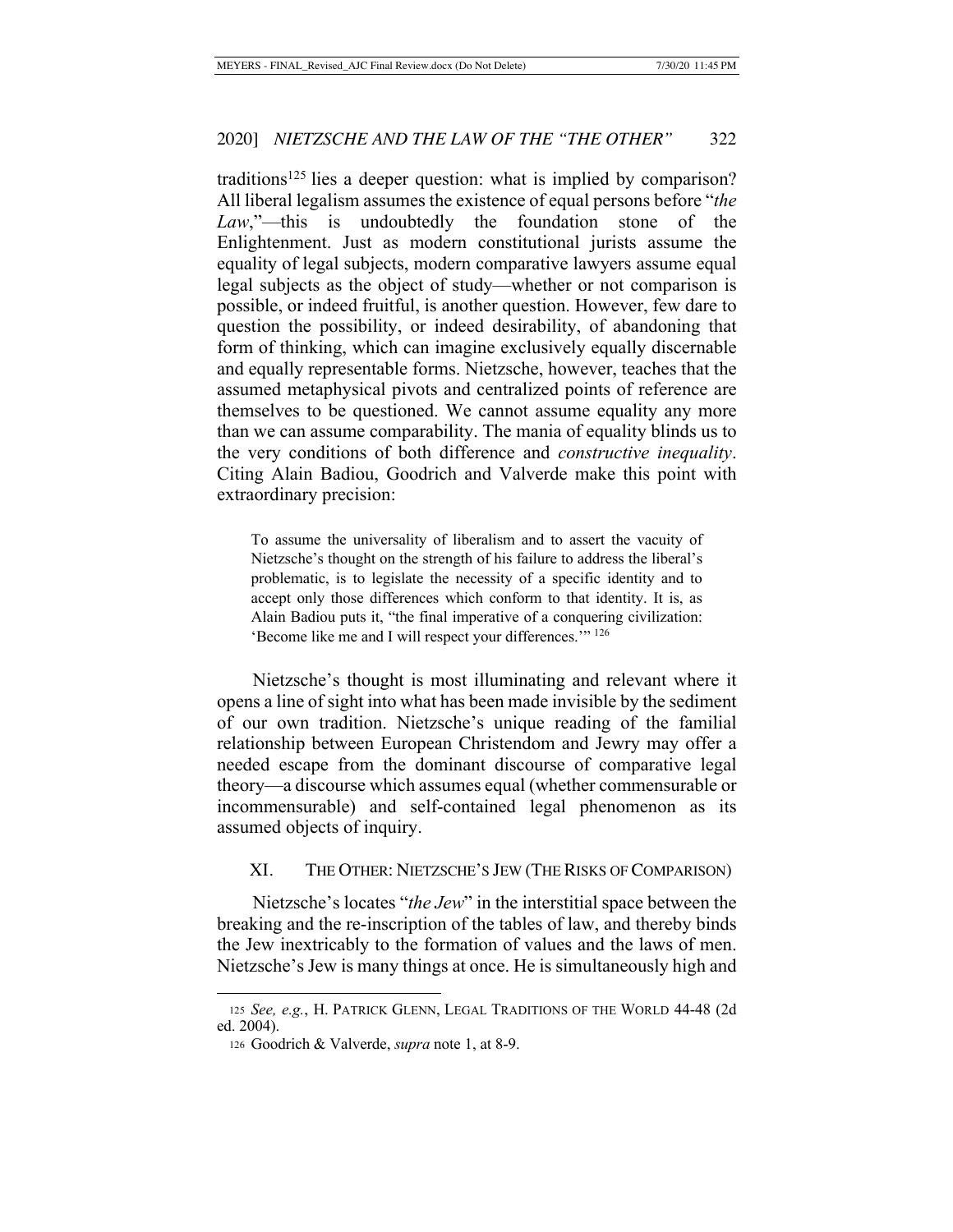low, progenitor and cultural competitor, noble father and manipulative priest, friend and enemy, master and slave, European and Semite.<sup>127</sup> Yet, for all his contradictions, Nietzsche's Jew is richer than the Jew of his contemporaries. Nietzsche's Jew is not the Jew of Wagner, the Jew of bourgeois Prussian anti-Semitism, or the Judas of Christianity. Nietzsche's Jew is bound to the core of Nietzsche's Europe; he is the expression of all that is. Nietzsche's Jew is in the racially-mixed polity of Greek antiquity and in the firmament upon which Christ stood. The Jew is both self and other in the truest sense. The significance of the Jew within Nietzsche's typology cannot be overstated. As prototypical self and other, Nietzsche's Jew is the refracted image of western culture.

In this section, I will develop the idea that the other is linked to a constant and reflexive return to the self. This claim is founded on a close reading of GM and its construction of the shared origins of Gentile and Jew. Nietzsche's rhetorical lionization of classical Jewish civilization, as embodied in the Old Testament, in contra-distinction to his debasement of the priestly and proto-Christian Judaism of the New Testament, is representative of the manner in which knowledge of the legal other is carved out of knowledge of the legal self. Following Richard Weisberg's argument that the phraseology of the hyphenated "*Judeo-Christian*" tradition is misleading and inconsistent with Nietzsche's actual typology, $128$  I shall explore the more complex arc spanning the transition from Hellenic to Semitic Europe. In so doing, I will argue that Nietzsche's genealogy is expository of an extraordinarily important, albeit radically constructed, transition from a "*Judeo*" to "*Christian*" normative worlds. In this manner, Nietzsche can again be read to provide insight into the means by which rhetorical dissimilation artificially or symbolically demarcates self and other, for organizational, discursive and rhetorical purposes.

Thinking of Nietzsche's Jew as a matrix of self and other, we must be mindful of Gilles Deleuze's pointed observation that the active and reactive forces of *ressentiment* "are inseparable from the

<sup>127</sup> Hubert Cancik, *"Mongols, Semites and the Pure-Bred Greeks": Nietzsche's Handling of the Racial Doctrines of his Time*, *in* NIETZSCHE AND JEWISH CULTURE, *supra* note 48, at 55, 57.

<sup>128</sup> Richard Weisberg, *Nietzsche's Hermeneutics: Good and Bad Interpreters of Texts*, *in* NIETZSCHE AND LEGAL THEORY: HALF-WRITTEN LAWS, *supra* note 1, at 149, 162 (arguing that "we must learn from Nietzsche the still-difficult and oftenoverlooked lesson that the hyphenated phrase 'Judaeo-Christian' is grotesque given the hermeneutic and moral differences separating these sets of belief").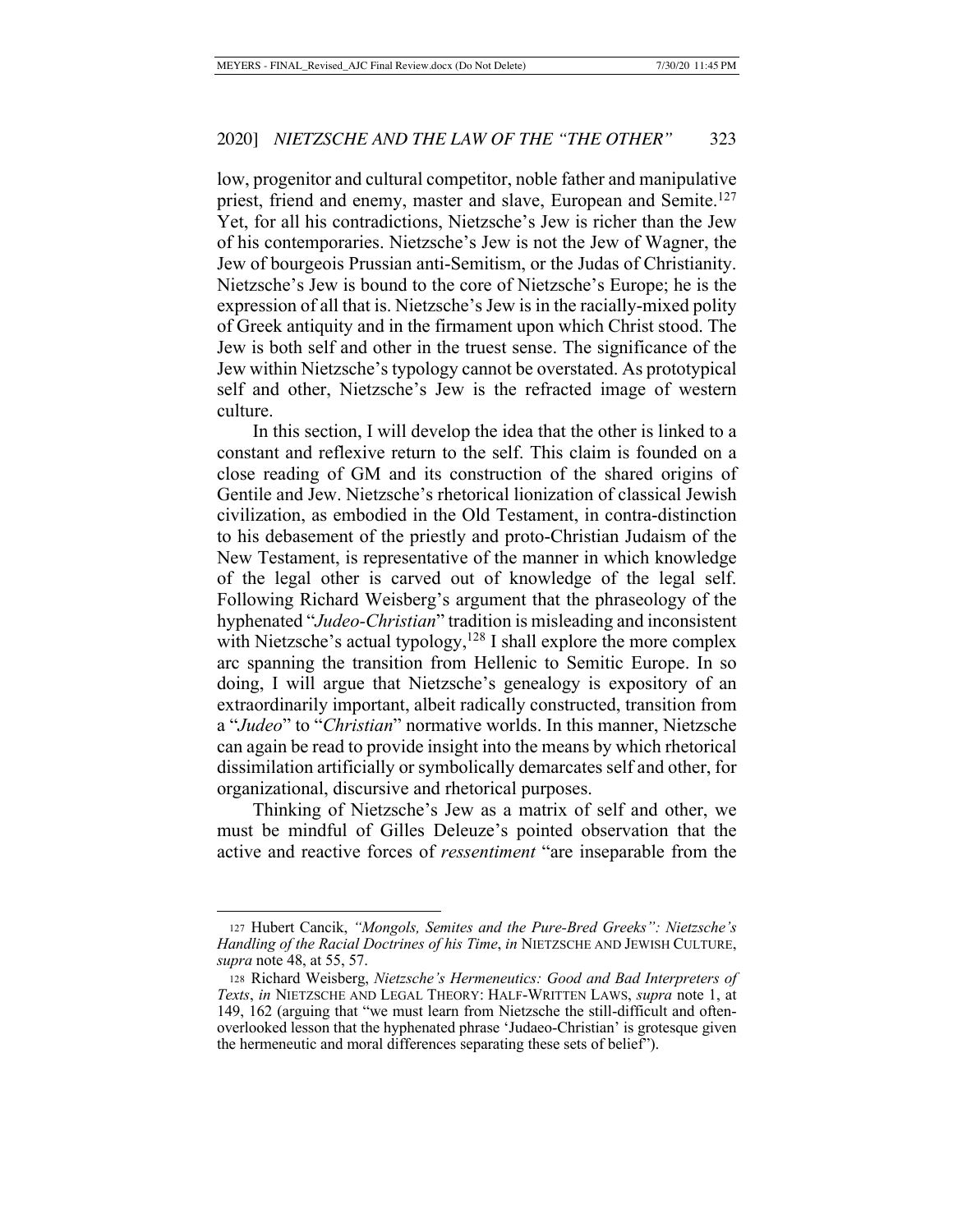differential element from which their quality derives." 129 Deleuze opens up a useful line of sight into the value-positing and truthful character of law. Driving always toward the abandonment of metaphysical centers, we might finally consider a de-centered essence of legal being in the inscriptive and interpretive quality of reactive and active forces—a quality which is radically *before* textual congealment and the corresponding cementing and augmentation of *ressentiment*. 130

### XII. THE SELF: NIETZSCHE'S JEW (MORE RISKS OF COMPARISON)

The frequency with which Nietzsche deploys terms such as "Jew," "Judaic," "Semite," and "Hebrew" is striking. This thematic preoccupation is at the core of my dissertation and is inexorably tied to Nietzsche's conception of legality and legalism. However, prior to continuing our analysis, we ought first to unpack what Sander Gilman describes as "the 'meaning' of the Jew for the formation of Nietzsche's sense of self."131 No author can or should be read outside of their socio-historical environ. The marker of an author's greatness lies in his *bricolage* or his dismemberment and reconstitution of his own cultural and temporal milieu. Writing from within the parameters of *fin-de-siècle* Prussian bourgeois society, Nietzsche undoubtedly saw the Jew as a "central marker of difference."132 This demarcation of difference or *alternerity* became the obvious departure point from which Nietzsche could conceive of his own cultural and spiritual inheritance:

[T]he Jew as the prophet of the Old Testament, serving the angry and holy Jehovah; the Jew as the archetypal wanderer Christian (Saul/Paul), weak and destructive; and the Jew as contemporary, the antithesis of all decadence, self-sufficient and incorruptible.<sup>133</sup>

This typology simultaneously represents Nietzsche's greatest critical insight and his most risky endeavor. The greatness lies in Nietzsche's acute perception of what Anton Schütz describes as "the

<sup>129</sup> GILLES DELEUZE, NIETZSCHE AND PHILOSOPHY 54-59 (Hugh Tomlinson trans., 2005).

<sup>130</sup> *Id.*

<sup>131</sup> Sander L. Gilman, *Heine, Nietzsche and the Idea of the Jew*, *in* NIETZSCHE AND JEWISH CULTURE, *supra* note 48, at 76.

<sup>132</sup> *Id.*

<sup>133</sup> *Id.*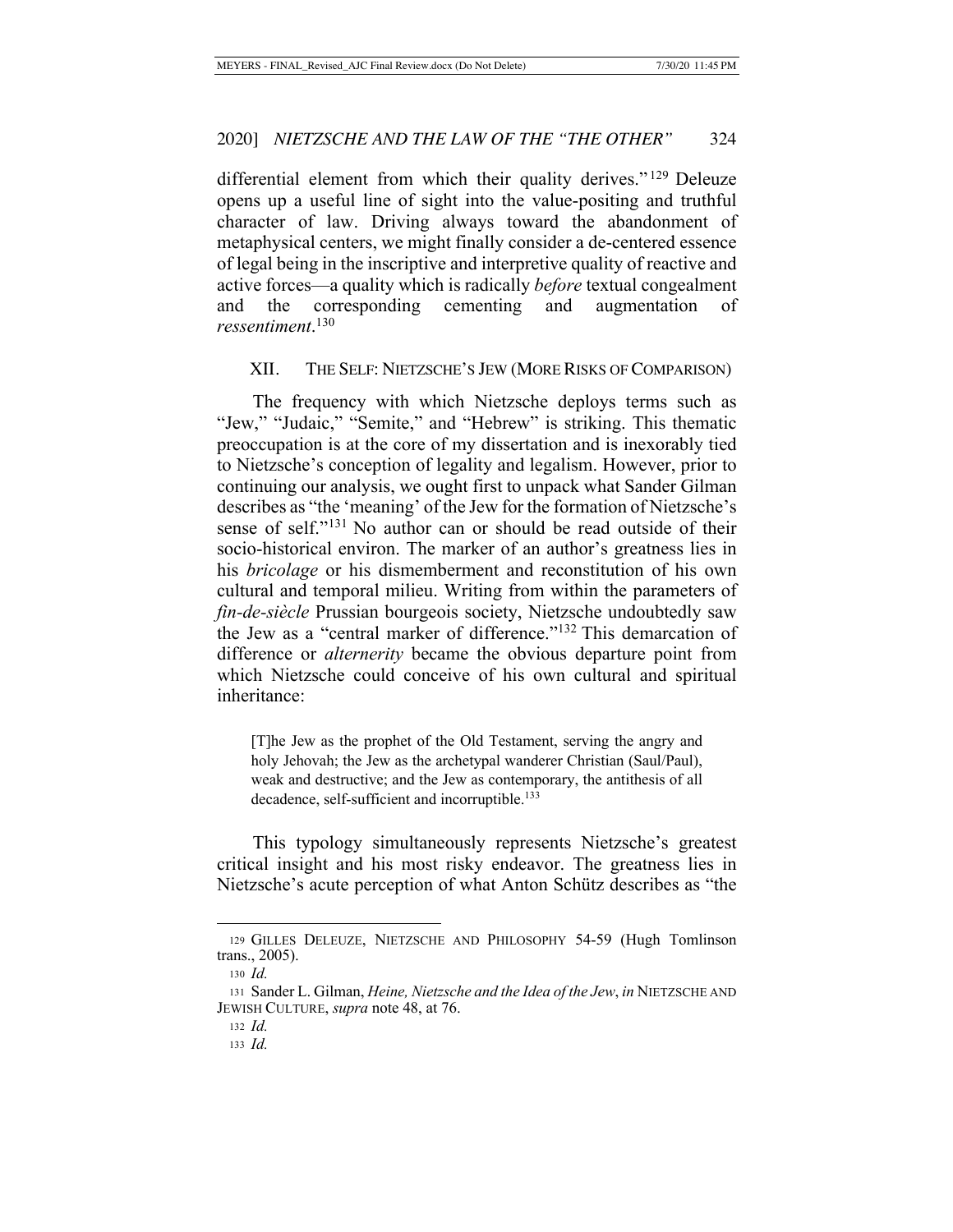crucial *sedes materiae* of the Western approach to law and legality the Christian-Jewish divorce in matters of interpretation."134 The risk of this typology, argues Gilman, is its tendency to "separate the 'good' Jew (with whom Nietzsche identifies) from the 'bad' Jew, against whom Nietzsche (still his pastor father's son) defines himself."<sup>135</sup> It follows, Gilman argues, that despite its descriptive acuity, Nietzsche's typology reduces "the perception of a group of single individuals to the generalities of a class" and risks an image of "Otherness" based on "stereotypes of difference." 136 Although this reading is possible, I cannot follow Schütz or any other commentator to the extreme conclusion that "Nietzsche's work has, under the cover of his antianti-Semitic protestations, substantially enriched the potential of anti-Semitism."<sup>137</sup> Nietzsche is in no way responsible for the crude revisionism and perversions of his work. At most, he is guilty of the crime committed by all comparatists, who, by virtue of the expressive limits of language and the absolute cultural and historical embeddedness of authorship, essentialize the object of comparison to a greater or lesser degree. This is perhaps the greatest lesson of Nietzsche's life and legacy, but Nietzsche's writing is itself reflective of a degree of nuance and irony unmatched by virtually any of his predecessors, contemporaries, or successors.

Rather than dwelling on the well-documented misinterpretations and opportunistic hijackings of Nietzsche's oeuvre, our objective, as we move toward the conclusion of this analysis, ought instead be toward unpacking the nuance and irony which animates Nietzsche's formulation of the genealogical relationship between Europe and its ancient Oriental past. Or, perhaps more precisely, our objective ought to be a closer focus on Nietzsche's depiction of the Jewish people and the Jewish tradition as illustrative of the best and worst formulation of the broader European self. From this analytical posture, we can utilize both Gilman's three-part typology and Schütz's pairing of "*the Jewish*" and "*the legal*," as a means of considering both the law of the self and the law of the other.

XIII. NIETZSCHE'S JEW AND THE LAW: TAKING THE LAW OUT OF

<sup>134</sup> Anton Schütz, *Nietzsche Between Jews and Jurists*, *in* NIETZSCHE AND LEGAL THEORY: HALF-WRITTEN LAWS, *supra* note 1, at 125.

<sup>135</sup> Gilman, *supra* note 131, at 76.

<sup>136</sup> *Id.*

<sup>137</sup> Schütz, *supra* note 134, at 139-40.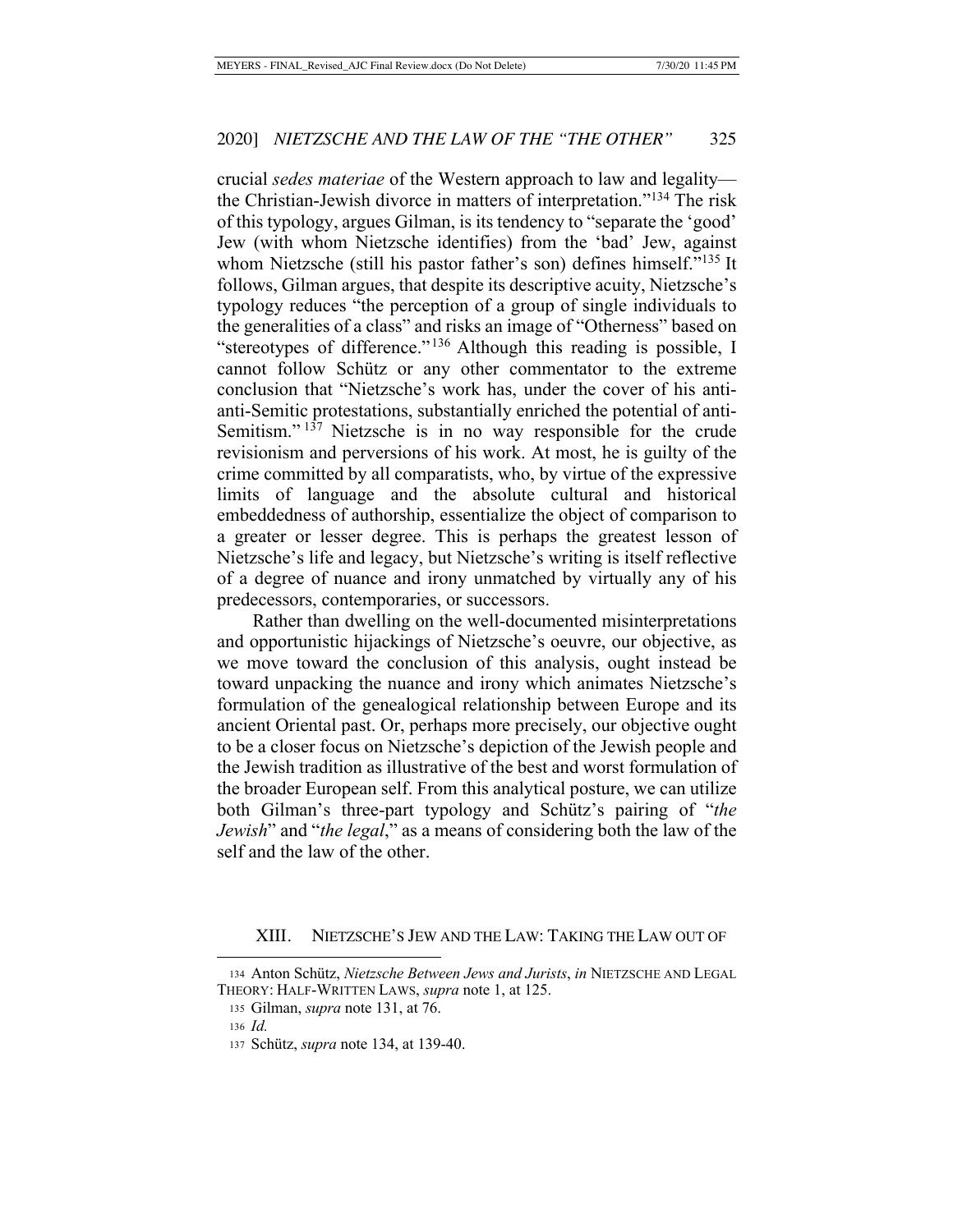#### **COMPARISON**

Taking Gilman's typology as a relatively uncontroversial, albeit very general, rendering of Nietzsche's treatment of the Jewish people, it remains necessary to consider the legal nexus between this typology and Nietzsche's specific treatment of the Jew as "*Other*." Without adopting Schütz's assertion that Nietzsche may have "substantially enriched the potential of anti-Semitism,"<sup>138</sup> the related argument that Nietzsche failed, despite his best efforts, to disassociate himself from the "Western-Christian legal heritage" must be taken seriously. This argument is crucial because it hints at the absolute impossibility of any author or thinker, no matter how radical, to render an image of "*the Other*" which is completely freed from any trace of "*the Self*"—an argument not without parallels in Heidegger's insistence that Nietzsche was the *last* metaphysician, albeit still a metaphysician.<sup>139</sup> Schütz's argument is also not without resonance in Derrida's notation that if Nietzsche indeed transgressed metaphysical boundaries, such a transgression could be imagined to perforate the hegemony of binaries. 140 To this end, I shall examine Schütz's description of Nietzsche as "a son of Christianity"<sup>141</sup> in some depth.

In an innovative argument which places the questions of law and legal interpretation in the immediate foreground of the "Jewish-Christian divorce in the Western *longue durée*,"142 Schütz locates a potentially serious conceptual fault line between Nietzsche's philo-Semitic tendencies (as expressed by lionization of the Old Testament and contemporary Jewry)<sup>143</sup> and his equally vociferous anti-legalism (what I have described as anti-liberal legalism and anti-legal scientism). <sup>144</sup> The fault line revolves around the "irreconcilably divergent voices" of the Christian and Jewish interpretive traditions *viz* the Old Testament—a text which is emblematic of "*The Law*" in its most acute (and precisely metaphysical) sense.<sup>145</sup> Schütz explains the interpretive divergence in terms of Christianity's faith-based or non-literal reading of the Old Testament—a reading which generates

<sup>138</sup> *Id.*

<sup>139</sup> HEIDEGGER III, *supra* note 9, at 5-6.

<sup>140</sup> DERRIDA, SPURS, *supra* note 68, at 117-19.

<sup>141</sup> Schütz, *supra* note 134, at 129.

<sup>142</sup> *Id.* at 134.

<sup>143</sup> In keeping with Gilman's typology and Nietzsche's high regard for those aspects of Judaism which are not perceived to be proto-Christian.

<sup>144</sup> *See, e.g.*, TSZ, *Prologue*, *supra* note 3, 9 at 135; TSZ I, *supra* note 3, 5-6 at 148-52; TSZ I, *supra* note 3, 15-17 at 170-77.

<sup>145</sup> Schütz, *supra* note 134, at 134.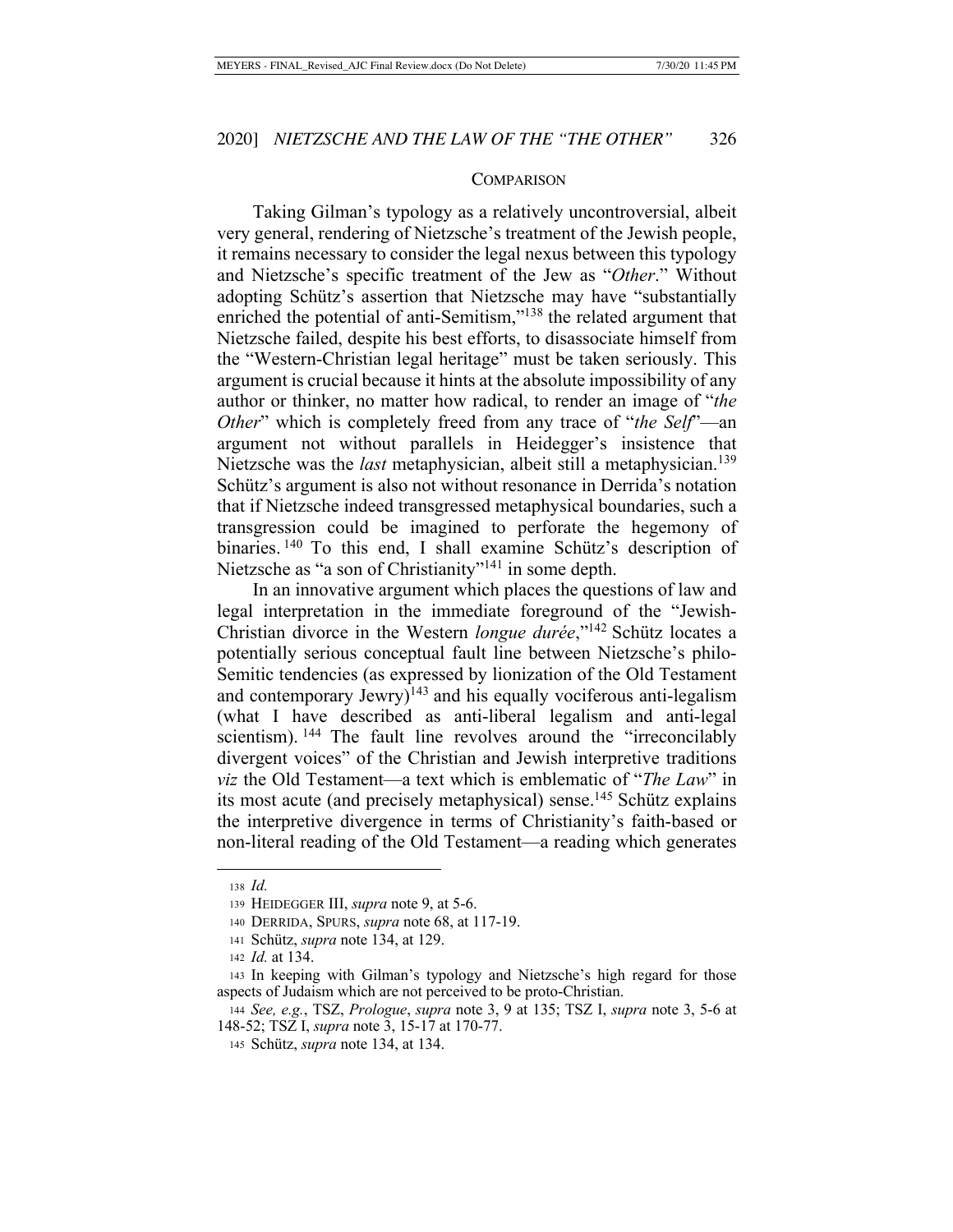and unbreakable bond between "law and truth" in contradistinction to the unmediated Jewish relationship to the text and its literal adherence to Talmudic strictures—an interpretive posture which necessarily demands a return to the text and refuses any automatic contraction of *law* and *truth*. 146 These differing interpretive traditions are an obvious outgrowth of the Christian need to re-read and reinterpret the Jewish Bible in a manner consistent with Christ's reception as the messiah.<sup>147</sup> What is emphasized by Schütz, however, is the manner in which the differing exegetical approaches provided a critical foundation for Christian anti-Semitism and its view of Jews as "residual depositories or hostages of law," or as a people afflicted by an archaic and petty legal literalism.148 The distinction which Schütz fails to make precise, however, is that the apparent archaism and legal literalism, which he describes, refers exclusively to the Talmudic or rabbinic tradition. This is a tradition which emerged from a critical transition in the Jewish mode of being—a transition marked by the destruction of the second temple, expulsion from ancestral lands, and eventual dispersion in the European Diaspora. As soon the Israelite or Hebrew arrived on European soil, he became, for the first time, a Talmudist and "*a Jew*." This represented a major change in his ontological condition. Nietzsche understood this point acutely. What is remarkable, however, is the manner in which Schütz develops this insight into a critique of Nietzsche:

[Nietzsche] misses the point of the equation of "Jewish" and "legal," a point that has been established through centuries and millennia of Christian history. He misses the point of the resulting concomitancy between antilegalism and anti-Judaism. . . . He is caught between two bonds and two duties: as a fighter against the Jewish-Christian continuity of *ressentiment*, he participates in, indeed leads, the great Western crusade against the law; however, the German bourgeois Protestants, anti-Semites, socialists who are his readers and contemporaneous fellow fighters in this crusade, embody *ressentiment* more perfectly. Nietzsche despises them and exposes them.... He has, of course, never ever thought to become interested in rabbinic Judaism. He has not succeeded in asking the law question afresh  $\dots$ .<sup>149</sup>

<sup>146</sup> *Id.* at 135.

<sup>147</sup> *See, e.g.*, Weisberg, *supra* note 128, at 155 (describing the Christian reading as the weaving of a distortion into the Jewish Bible).

<sup>148</sup> Schütz, *supra* note 134, at 135.

<sup>149</sup> *Id.* at 129 (emphasis added).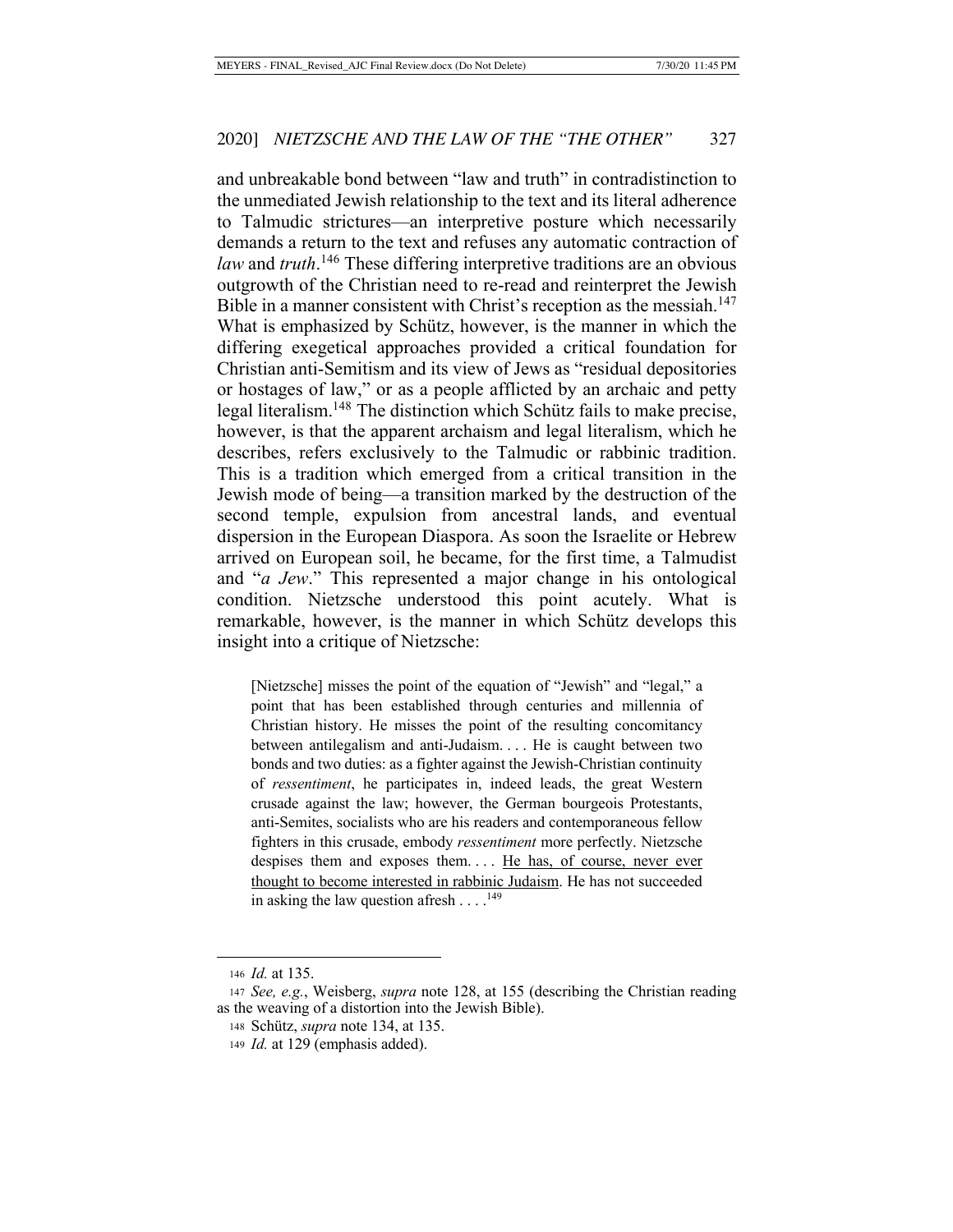The critical problem identified here is that, while Nietzsche clearly wishes to reject the Wagnerian concept of the Jew as "the degenerate Other,"<sup>150</sup> he consciously, or even strategically, avoids addressing the extent to which Christian anti-Semitism originates in a seminal disagreement over textual interpretation of religious law. Perhaps even more interestingly, Schütz's critique includes the provocative aside in which he castigates Nietzsche for his failure to consider the question of Jewish interpretation from within the rabbinic tradition itself. Placing Schütz's broader arguments momentarily to the side, it might be fruitful to consider whether a detour via Talmudic law would have made Nietzsche a better comparatist. Would Nietzsche have been able to more faithfully understand the Jewish people had he taken the time to familiarize himself with *their law*? Perhaps, but what Schütz overlooks is that it is altogether impossible to identify with any degree of certainty a unified body of law that can be singularly associated with, or attributed to, any people particularly where "*the Text*," properly speaking, is in the order of a shared inheritance.

Nietzsche can indeed be said to be a responsible comparatist (to the extent that the conditions of responsibility and comparison are not mutually exclusive), wherever he treats "*the Jew*," and by extension, "*Jewish Law*," as a living text and as a dynamic component of the broader European self. Despite the originality of his analysis, Schütz fails to consider the possibility that Nietzsche may have purposefully ignored the anti-Semitic association between rigid legalism and Judaism, not because explicit acknowledgment would have brought him into the orbit of his anti-Semitic enemies, but precisely because he rejected the notion of scientistic truthfulness clinging to any essentialized subject-object rendering. This is, of course, entirely conjecture. However, Nietzsche was not without Jewish contemporaries and he was well versed in the conditions of the secular *Grenzjuden* and European Jewry more generally.<sup>151</sup> Had he dwelled on the interpretive particularities of Talmudic Law, Nietzsche may have done little more than detract attention from the popular, bourgeois, and aristocratic anti-Semitism he sought to expose and deride.

<sup>150</sup> *Id.*

<sup>151</sup> *See, e.g.*, GOLOMB, *supra* note 24, at 14 (citing the historical record of the intellectual relationship between Nietzsche and Joseph Paneth and the record of their conversation regarding the role of secular Jews in Europe).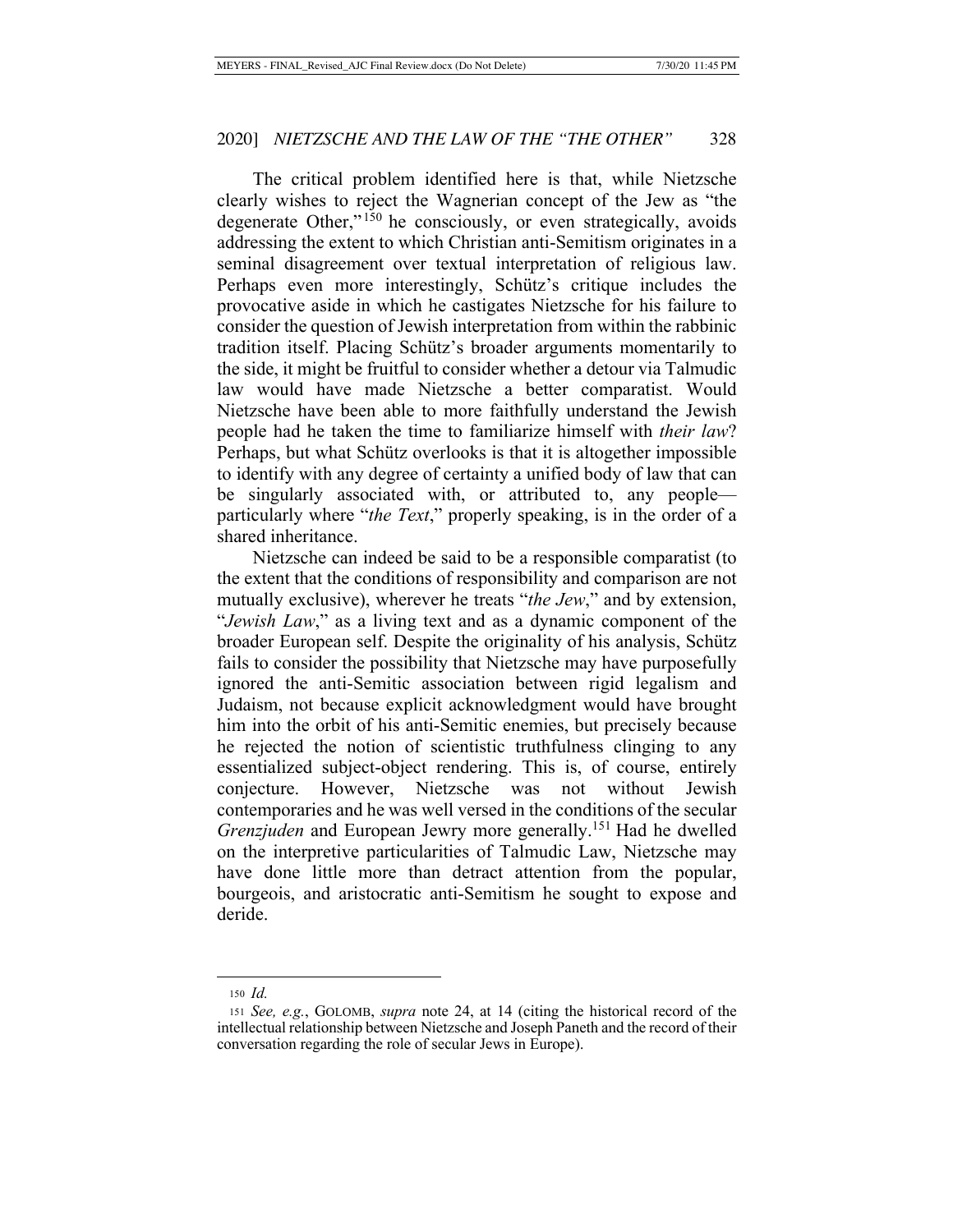Despite my criticism, Schütz's observation that the Jewish and Christian traditions treat the textually identical "*Old Testament*" differently is undeniably accurate.<sup>152</sup> The Jewish religious tradition can indeed be distinguished from the Christian one, particularly in terms of its literalism. Having accepted Christ as the messiah, Christianity was forced to engage in a faith-based textual revision of the Old Testament—a revision aimed at uncovering or identifying prophetic passages in the earlier text and bringing its narrative into accord with the Gospels. In this manner, the Jews became historically associated with legal positivism. 153 Here, Schütz's suggestion that Nietzsche's philo-Semitic rhetoric is in tension with an unconsciously Christian anti-positivism is not without merit.<sup>154</sup> However, it is my hope to demonstrate that this rendering represents only part of the story. In the sections which follow, I will consider this question through the varied assessments of Richard Weisberg and Gilles Deleuze.<sup>155</sup>

#### XIV. NIETZSCHE: JEW, GENTILE AND JURIST

Like Schütz, Weisberg locates a critical nexus between Nietzsche's concept of law and his treatment of the Jewish people.<sup>156</sup> However, Weisberg diverges significantly from Schütz in his schematization of this nexus.<sup>157</sup> While Schütz accuses Nietzsche of failing to address the tension between his anti-anti-Semitism and his "antilegalism," Weisberg dissolves this problem by breaking the concept of legalism into two component parts: legal interpretation and justice.<sup>158</sup> This critical maneuver enables Weisberg to distinguish Nietzsche from the Christian interpretive tradition while drawing out Nietzsche's social consciousness in a manner not fully canvassed by Schütz. <sup>159</sup> More importantly, Weisberg rejects the assertion that Nietzsche is inherently "antilegal" or "law-critical" and concludes, contra Schütz, that Nietzsche endorses the law as a means to justice provided that it is "properly propounded and interpreted."<sup>160</sup>

<sup>152</sup> As acknowledged by Nietzsche himself. *See e.g.*, GM III, 23, *supra* note 2, at 580.

<sup>153</sup> Schütz, *supra* note 134, at 128-33.

<sup>154</sup> *Id.*

<sup>155</sup> Weisberg, *supra* note 128; DELEUZE, *supra* note 129.

<sup>156</sup> Weisberg, *supra* note 128, at 149-51.

<sup>157</sup> *Id.*

<sup>158</sup> *Id.*

<sup>159</sup> *Id.*

<sup>160</sup> *Id.*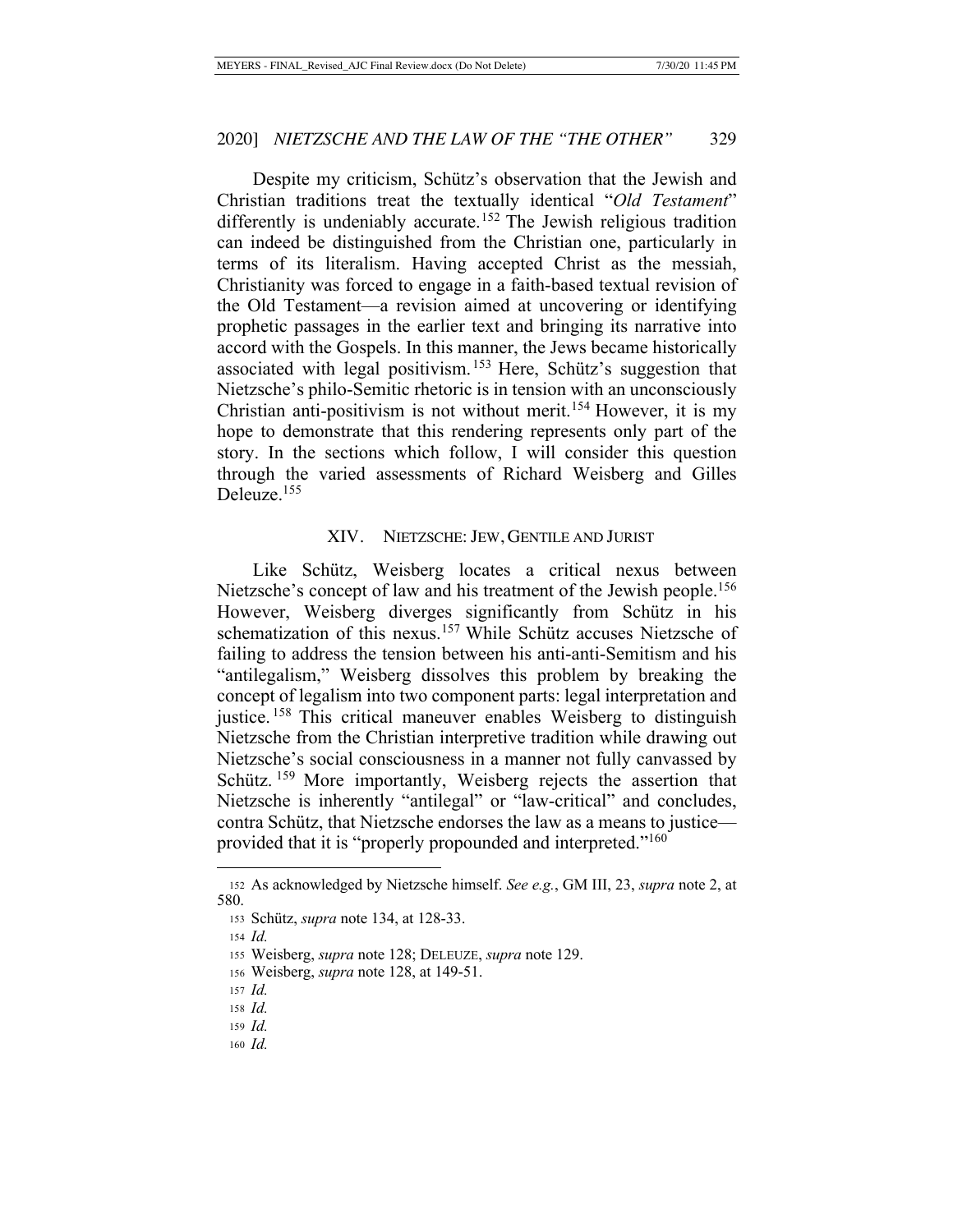Unlike Schütz, who relies heavily on *The Antichrist*, Weisberg understands the link between Nietzsche's treatment of the Jewish legal tradition and *the law of the other* through the ocular of the eleventh aphorism of GM II. 161 Weisberg highlights this aphorism for its critical distinction "between justice and knee-jerk revenge or *ressentiment*" and its favorable treatment of a sober Judaic textual exegesis over the more absolutist and value-laden Christian exegetical tradition.162 Here, the Jewish law "of the heroic Old Testament" is ranked above "the rococo" of the "privatized spiritualization of the Gospels," precisely because "the will to power emerges from the realm of self-perfection into the world of socialized humanity."<sup>163</sup> This aspect of Weisberg's analysis is critical to my own treatment of Nietzsche for several reasons. First, it coincides with my theorization of the law-positing and truthful qualities of the Zionist enterprise. Second, it acknowledges the differing Jewish and Christian interpretive traditions without placing Nietzsche in the crosshairs of a contradiction or rendering him as a hypocritical Christian exegete. Third, as will be shown in my analysis of Deleuze, it opens up the possibility of a newly imagined *legal other* capable of bridging binaries and overcoming the pathologization of *ressentiment*. 164

#### XV. ACTIVE AND REACTIVE FORCES

Contra Schütz, what is most critical in Weisberg's analysis of Nietzsche's rendering of Old Testament legality is the degree to which Nietzsche is read to endorse not only legality itself, but also the Jewish interpretive tradition.<sup>165</sup> Here again, Weisberg identifies the operative passage in the eleventh aphorism:

Historically understood [in the Old Testament and ancient Judaism], the place of justice on earth is situated as a battle against the reactive emotions, a war waged by means of that active and aggressive power that here uses a part of its strength to quiet the ceaseless rumblings of *ressentiment* and to enforce a settlement . . . . The most decisive move, however, made by the higher power against the predomination of grudge and spite, is the establishment of the law  $\dots$ .<sup>166</sup>

<sup>161</sup> *Id.*

<sup>162</sup> Weisberg, *supra* note 128, at 151.

<sup>163</sup> *Id.*

<sup>164</sup> *Id.*

<sup>165</sup> *Id.* at 150 (citing GM II, 11).

<sup>166</sup> *Id.*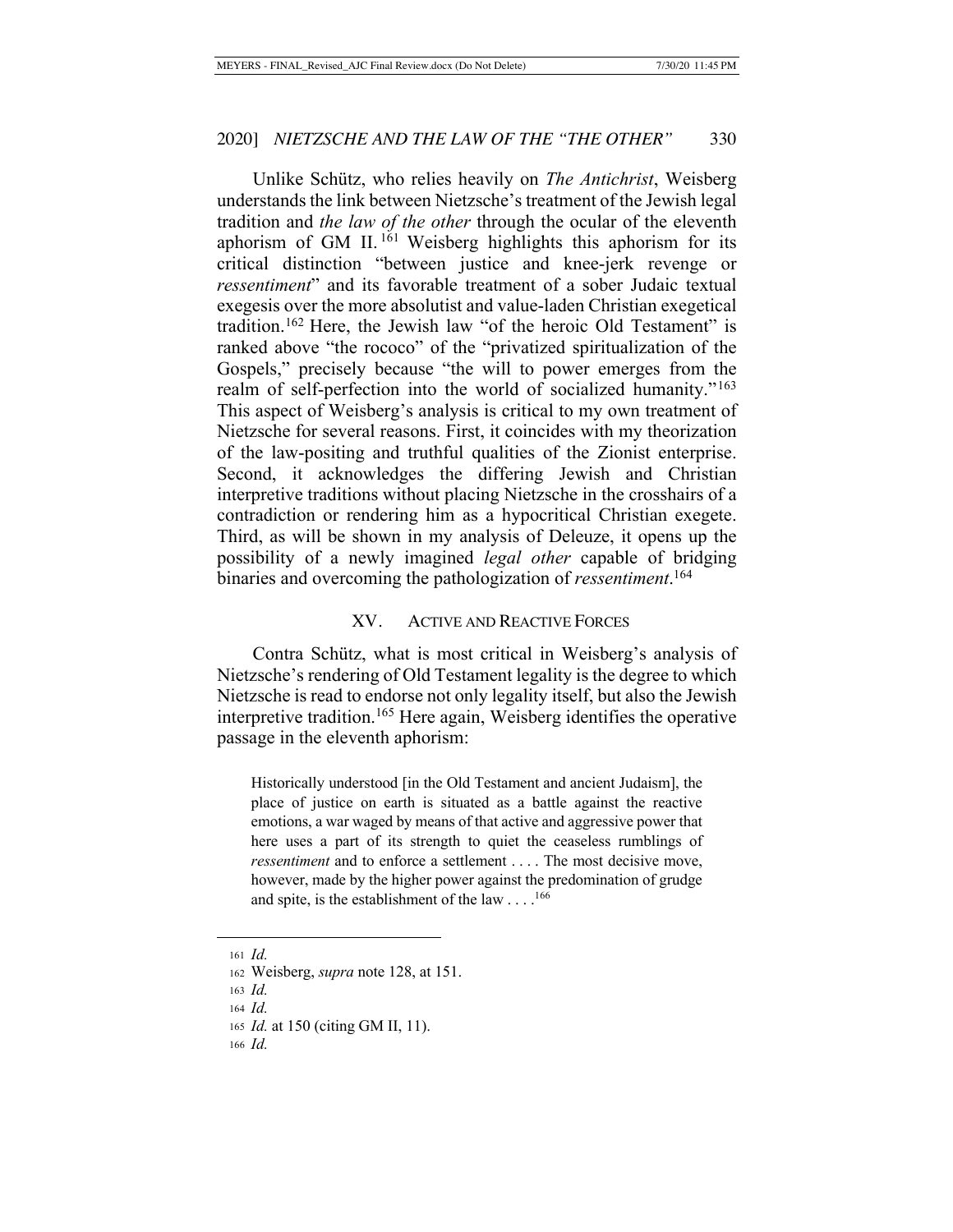Here, Jewish legalism is understood as a bulwark against arbitrariness and the corrosive tendency of *ressentiment*. 167 Weisberg reads Nietzsche's lionization of Jewish legal ordering and the Jewish interpretive interpretation as a direct refutation of the dominant forms of Christian legal interpretation which span the two thousand year history from the Gospels to Vichy revisionism.<sup>168</sup> Far from Schütz's belief that Nietzsche espoused Christian anti-legalism, Weisberg suggests that Nietzsche actively endorsed Jewish legalism and its adherence to the form of justice embodied in the strength of the original codifier against the *ressentiment* of later day interpreters:

However much the Jewish scholars protested, everywhere in the Old Testament there were supposed to be references to Christ and only to Christ and particularly his cross. Wherever any piece of wood, a switch, a ladder, a twig, a tree, a willow, or a staff is mentioned, this was supposed to indicate a prophecy . . . . Has anyone who asserted this ever believed it?<sup>169</sup>

The lesson to be drawn from Weisberg's reading of Nietzsche's praise for the Jewish legal order and its honest adherence to the text, or *von der goetlichen Gerechtigkeit*, <sup>170</sup> is *not* that Nietzsche was a legal positivist or arch-codifier. He is, after all, the same man who declared: "I mistrust all systematizers and I avoid them. The will to system is lack of integrity."<sup>171</sup> However, it is necessary to dwell on two of Weisberg's assertions: "(1) the text must instantiate the vitalistic urge to justice of the codifier and (2) the text must be—as consistently as possible—*interpreted* from the perspective of the same set of positive values." <sup>172</sup> I enthusiastically endorse the first proposition and urge caution on the second. My concern is that Weisberg may be inadvertently reassembling Zarathustra's broken tablets—a proposition which risks seriously distorting the ongoing creativity essential to the Nietzschean legal dynamic. However, I am

<sup>167</sup> *Id.*

<sup>168</sup> Weisberg, *supra* note 128, at 151-53 ("emergency" has a long history of providing an impetus for willful textual distortion—from "the early Gospel writers' prediction that the End of Days was approaching" through to today's alarmist post-9/11 environment).

<sup>169</sup> *Id.* at 153 (citing Friedrich Nietzsche, *The Dawn*, at 84).

<sup>170</sup> *See id.* at 152 (Weisberg translates this as "the book of divine justice" or the "Old Testament").

<sup>171</sup> Nietzsche, *Twilight of the Idols*, I, *supra* note 117, 26 at 470.

<sup>172</sup> Weisberg, *supra* note 128, at 152.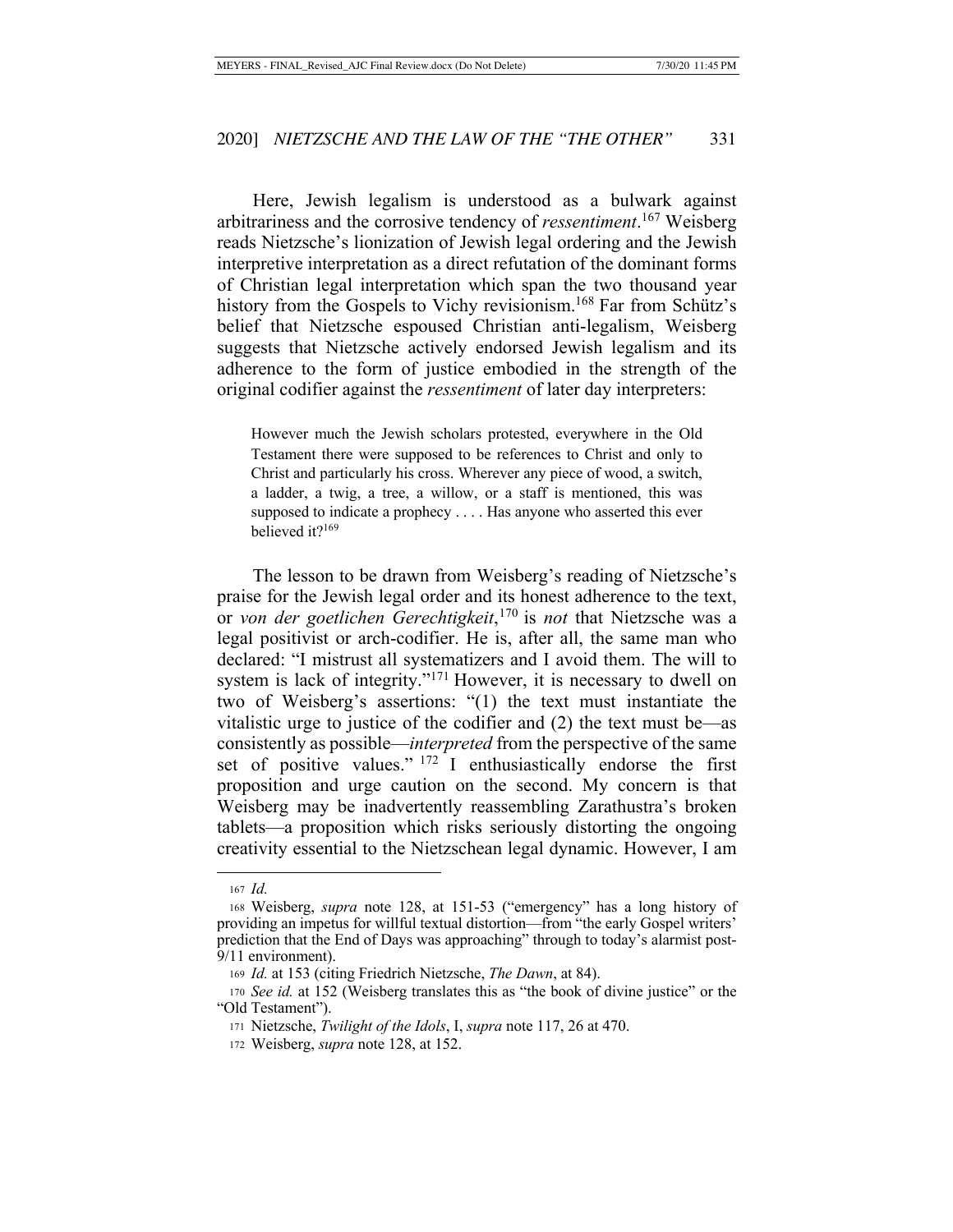completely in accord with Weisberg wherever he highlights Nietzsche's belief in the inspirational possibility of remarrying law and justice on the ancient Hebraic model—an approach which, contra Schütz, bears little resemblance to either the Christian interpretive tradition or its scientistic liberal successors.

### XVI. RETURNING TO DERRIDA

Despite highly significant critical differences,<sup>173</sup> Goodrich and Weisberg share an essentially Talmudic understanding of the textual dynamism of law and its dualistic quality as a marker of both radical consistency and radical creativity. This commonality is most acutely expressed in the overlap between Nietzsche's concept of the eternal return and Derrida's poetic articulation of the manner in which the closing of the book endlessly triggers its reopening and starting afresh. Igor Stramignoni draws heavily on Derrida's "Ellipsis," the final essay in his *Writing and Difference*, to make this point in the particular context of comparative law:

[L]e retour au livre- de Dieu, de l'homme, de Jabès, de Derrida, de l'Autre en droit—n'est pas au-dedans du livre. 'La répétition, ne réédite pas le livre, elle en décrit l'origine depuis une écriture qui ne lui appartient pas encore ou ne luis appertient plus.' . . . Le retour au livre, suggère donc Derrida, 'est d'essence elliptique'. Il ne touch rien—ni 'même' ni 'autre'—et, pourtant, 'tout le sens est altéré pas ce manqué . . . l'origine a joué' et le livre, pendent ce temps, 's'est laissé penser comme tel.' . . . Et ça, come l'écrit Derrida, ce sera le retour eternal dont parlait Nietzsche.174

In the Zarathustrian breaking of the tables, Nietzsche's eternal return, and Derrida's closing of the book, the same revival of the Jewish interpretive approach is at play. Contrary to the refrain of Christian anti-Semitism, Jewish law is neither dead letter nor positivistic—it is the locus of action and strength expressed in the drive to affirm life through reverence to the text—an unorthodox

<sup>173</sup> Many of which hinge on the question of whether Nietzsche's texts ought to be read deconstructively and whether they presage Derrida's brand of messianic legalism. *See, e.g.*, Weisberg, *supra* note 130, at 152, 160; Peter Goodrich, *Europe in America: Grammatology, Legal Studies, and the Politics of Transmission*, 101 COLUM. L. REV. 2033, 2065 (2001).

<sup>174</sup> Igor Stramignoni, *Le regard de la comparaison: Nietzsche, Heidegger, Derrida*, *in* COMPARER LES DROITS, RESOLUMENT 147, 174-75 (Pierre Legrand ed., 2009).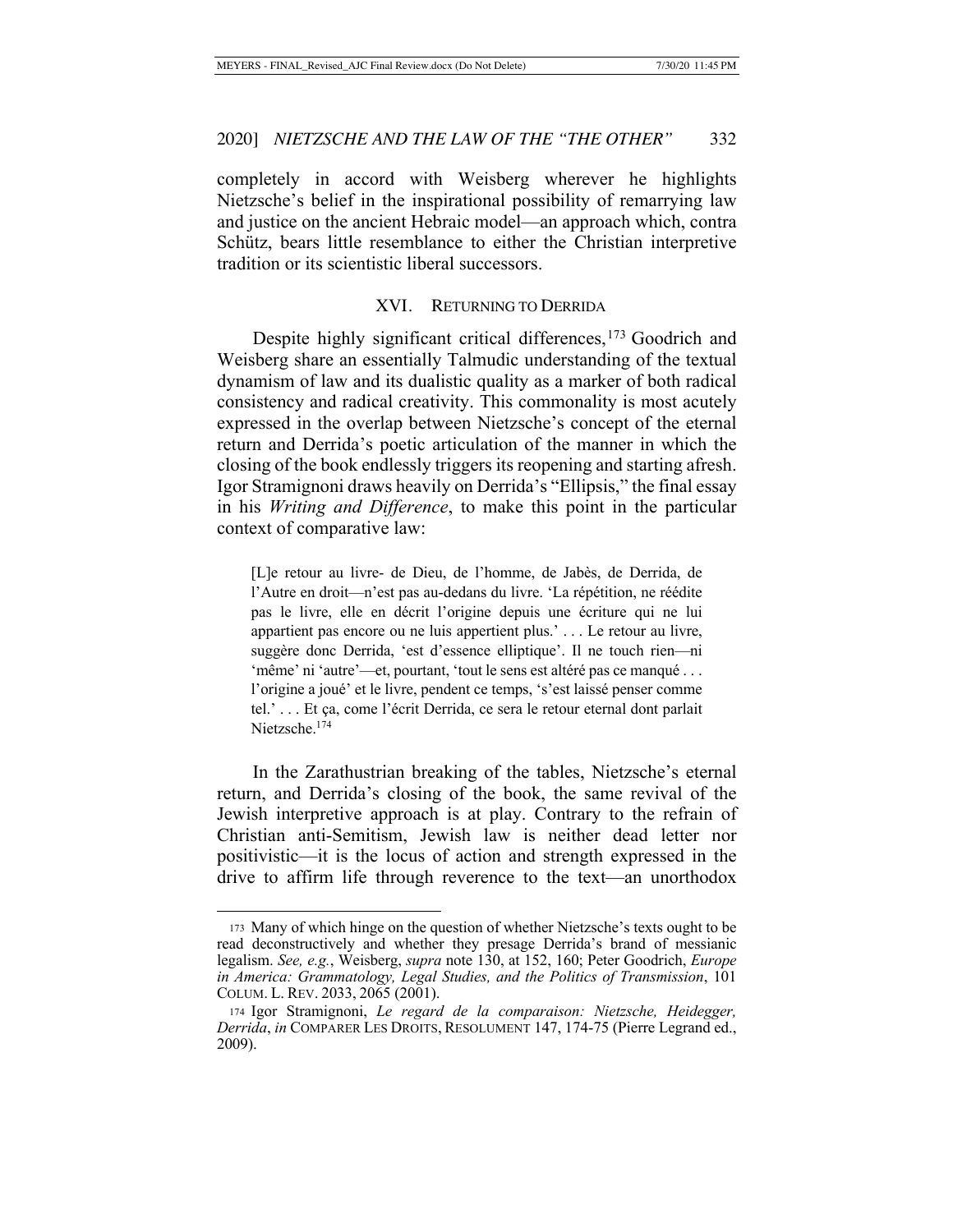reverence expressed in the movement from smashing to writing anew. This is the deconstructive understanding, and it is far closer to the ancient Hebraic tradition than it is to Pauline revisionism. As rightly emphasized by Goodrich and Valverde, and wrongly overlooked by Weisberg, Derrida, like Nietzsche before him, harkens back to a Jewish and pre-Christian understanding of law wherever he embraces the reverential, yet radical return to the text.  $175$ 

#### XVII. SELF & OTHER: AGAINST THE DIALECTIC

Due to the cruel (or merciful) metaphysical contrivance of world limits, I must limit my discussion of Deleuze. However, the magnitude of his contribution cannot be ignored, I will therefore treat the Deleuzian responses to our themes "like cold baths: quickly into them and quickly out again."176

Deleuze reminds us that Nietzsche's philosophy operates as a totalizing rejection of both Hegelianism and dialectical reasoning—a critical break which permits us to abandon the pathological drive toward reconciliation and to finally embrace a calmer analytical stance capable of conceiving of the human condition as a delicate and nuanced set of "*coordinations* to be interpreted."177 Although Deleuze would not necessarily reject Gilman's typology,<sup>178</sup> he would certainly caution against treating the Jewish other as either analytically opposite, or completely distinct from, the corresponding Christian self. This is nowhere more obvious than in his treatment of Zarathustra, whose anti-Hegelianism is discerned in his embrace of contradiction.179 What is more important for our immediate purposes, however, is that the dialectic is part of the broader Christian interpretive tradition. A distinctly metaphysical tradition which drives singularly toward reconciliation through obliteration—a drive expressed in the forced reconciliation of the Old and New Testaments (a revision of the former aimed at accommodating the latter). This is what Deleuze means when he says, "what has been discovered by Hegel's early writings is in fact, the final truth of the dialectic: modern dialectic is the truly Christian ideology."180

<sup>175</sup> Goodrich & Valverde, *supra* note 1, at 10-11.

<sup>176</sup> Friedrich Nietzsche, *The Gay Science*, V, *in* BASIC WRITINGS OF NIETZSCHE, *supra* note 4, 381 at 176-77.

<sup>177</sup> DELEUZE, *supra* note 129, at 15.

<sup>178</sup> Gilman, *supra* note 131, at 76.

<sup>179</sup> DELEUZE, *supra* note 129, at 15-16.

<sup>180</sup> *Id.* at 18.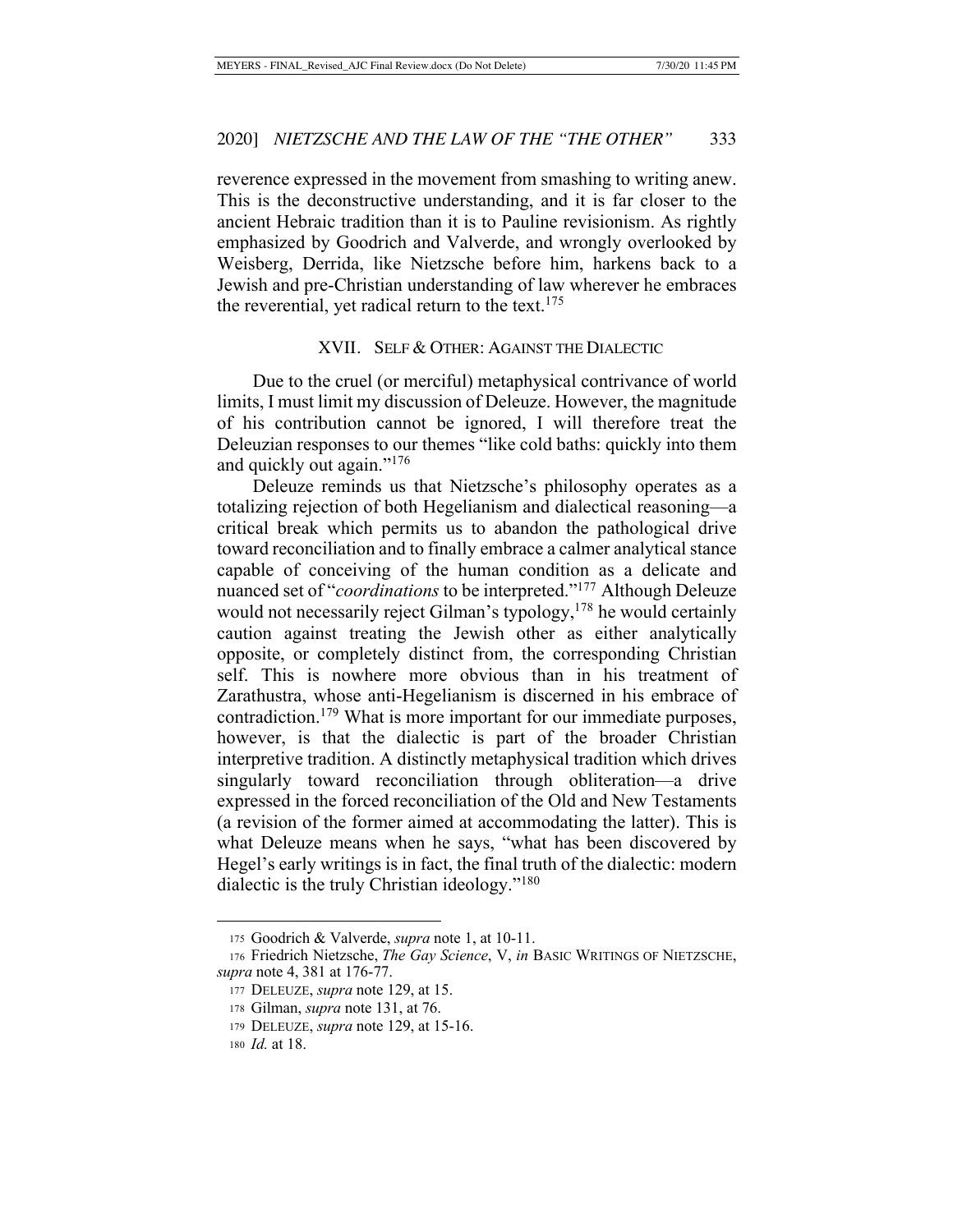## XVIII. FROM GREEK TO SEMITIC LEGALITY & RESSENTIMENT

Decimating (but *not* resolving, dialectically or otherwise) the Gentile/Jew binary, Deleuze emphasizes Nietzsche's critical distinction between *Semitic legality* (both Christian and Jewish) and its noble Hellenic precursor. Both Greek and Jewish antiquity are equally representative of a nascent or childlike cocoon preceding Christian adulthood.181 And, as is well known, Nietzsche preferred the wisdom of children to that of adults.<sup>182</sup> In keeping with his properly anti-Hegelian reading, Deleuze accentuates Nietzsche's commitment to a reverse teleology in which the Greek childhood represents the apex of European legal intuition and Christian adulthood represents its nadir. From here, it is no great leap to argue that Nietzsche's concept of Semitic legality, at least its rabbinic or priestly incarnation, functions as the adolescent bridge separating Europe's Hellenic childhood from its Christian adulthood. Like all adolescents, this Judaic teenager embodied both the natural freedom of childhood and the brooding seriousness of adulthood.

Deleuze emphasizes that Nietzsche's harshest words for the Jewish people lies in their transition from the life-embracing childishness of the Jewish antiquity (a phase which recalls, or even exceeds, the greatness of Hellenic culture  $183$ ) toward the proto-Christian *ressentiment* of rabbinic Judaism. Most crucially, after the fall of the second temple and the diasporatic dispersion of the Jews, the previously worshipful and largely unmediated, relationship between the ancient Israelites and almighty God was terminated.<sup>184</sup> As a result of this changed relationship, all spiritual or religious impulses where brought into the orbit of rabbinic asceticism—a development characterized by the second prong of Gilman's typology and unabashedly despised by Nietzsche.<sup>185</sup> A critical question poses itself here—perhaps even against all of Nietzsche's interlocutors canvassed

<sup>181</sup> *Id.*

<sup>182</sup> *See, e.g.*, BGE IV, 94, *supra* note 4, at 273.

<sup>183</sup> *See, e.g.*, Nietzsche, *The Dawn*, *supra* note 90, 205 at 88-89.

<sup>184</sup> *See, e.g.*, Nietzsche, *The Antichrist*, *supra* note 90, 25 at 594 ("Originally, especially at the time of the kings, Israel also stood in the right, that is, the natural, relationship to all things. Its Yahweh was the expression of a consciousness of power, of joy in oneself, of hope for oneself . . . Yahweh is the god of Israel and therefore the god of justice; the logic of every people that is in power and has a good conscious.").

<sup>185</sup> *See, e.g.*, Nietzsche, *The Antichrist*, *supra* note 90, 56 at 642 (describing what Kaufmann translates as the venomous quality or "ill-smelling Judaine of rabbinism").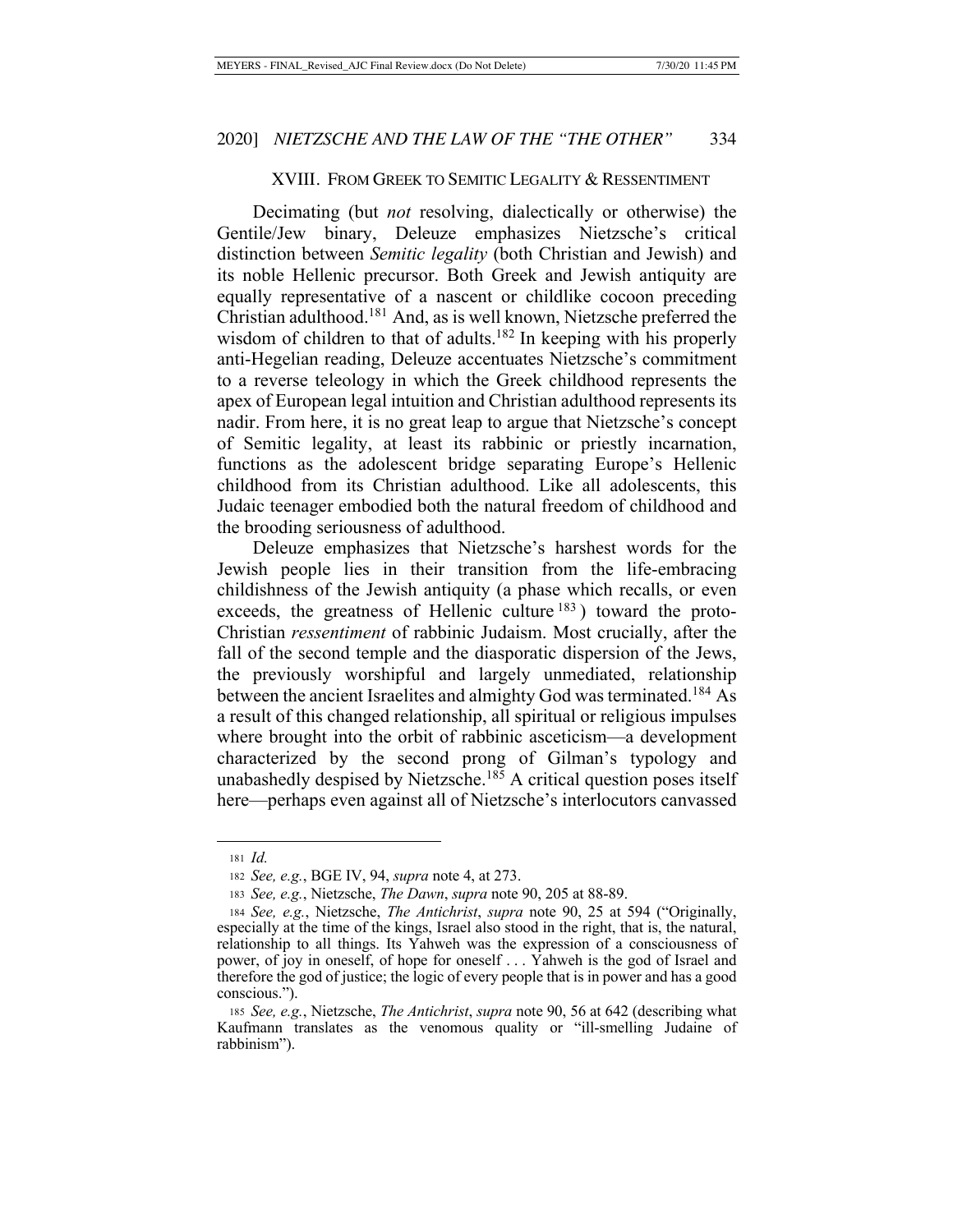above, including Derrida. Doesn't Nietzsche hint at a "*pre-Judeo-Christian*" spirit alive in an idealized Oriental *Shangri la*?186

Only with the final destruction of the second temple, and the dispersion of the Jewish people, would the nihilistic tendencies of priestly Judaism be permitted to take root.<sup>187</sup> When the second temple was destroyed, so too was the practice of gathering together in a sacred place and offering sacrifices to God. Here, ancient Judaism's pagan<sup>188</sup> perfection embodied in the balance of Dionysian and Apollonian forces would finally collapse into an orgy of *ressentiment*. Understood in this way, we might finally move beyond seeing Nietzsche as either a Christian or Jewish exegete. After all, if we are interested in collapsing and perforating binaries, which we are, this is the only proper intellectual course. We must, in fact, consider the possibility of an earlier form of being which was entirely non-exegetical. Deleuze explains this operation in the move from "topology" to "typology."<sup>189</sup> Topology describes the naturalistic and life-affirming manner in which man's "animal psychology" provides a release valve for reactive forces. Typology describes the means by which priestly manipulation gives negative shape and meaning to what would otherwise be passing and forgotten urges toward violence, hate, and exclusion.190 This priestly manipulation lays the groundwork for a proto-Christian and proto-Hegelian reversal of values—suddenly, the natural animal feelings of men are captured and exploited in an elaborate *system* of remembering and accusing.

When considered from a Deleuzian perspective, a new dynamic is brought to bear on the archetypal distinction between the Jewish and Christian interpretive traditions. The petty legal formalism attributed to the Jewish interpretive tradition might now be understood as an expression of Christian self-loathing aimed at its own eventual perfection of the priestly and ascetic impulse. This is undoubtedly Nietzsche's reading. 191 Deleuze recognizes in Nietzsche his extraordinarily long and multifaceted grasp of history—a history

<sup>186</sup> *See, e.g.*, BGE III, 52, *supra* note 4, at 255 (describing the greatness of the Old Testament, the perversity of its forced integration with the New Testament, and the dwarfing of Christian Europe by "the ancient Asia" of the Hebrews).

<sup>187</sup> This point is made obliquely by Nietzsche himself. *See* Nietzsche, *The Antichrist*, *supra* note 90, 17 at 583-85. *See also* GOLOMB, *supra* note 24, at 133.

<sup>188</sup> GOLOMB, *supra* note 24, at 76-77 (citing Berdichevski's Nietzschean "historical research aimed at a reevaluation of the religion of the ancient people of Israel" in terms of "nature worship and idolatry" rather than modern "monotheism").

<sup>189</sup> DELEUZE, *supra* note 129, at 116.

<sup>190</sup> *Id.*

<sup>191</sup> BGE III, 52, *supra* note 4, at 255.